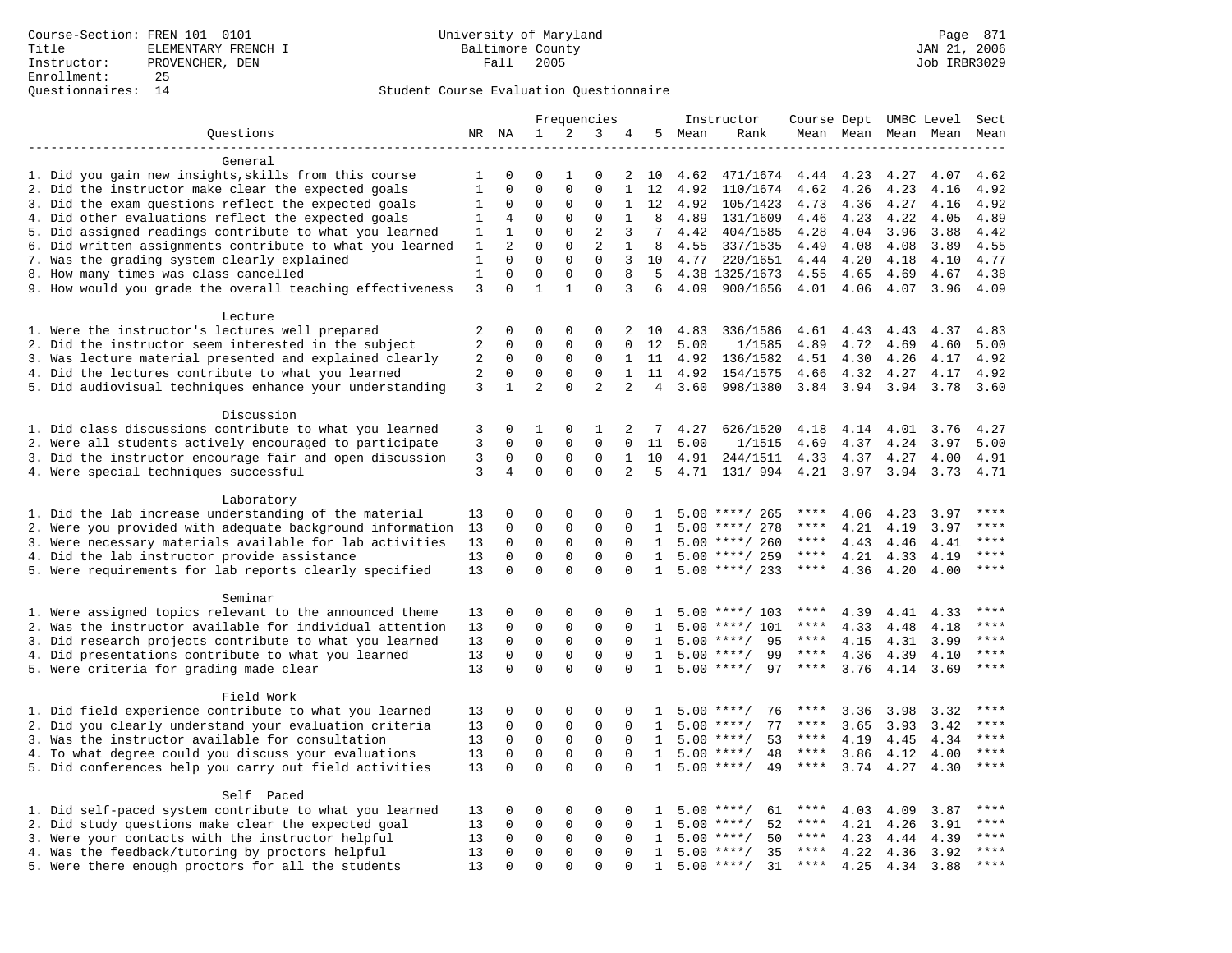| Course-Section: FREN 101 0101 |                     | University of Maryland                  | Page 871     |
|-------------------------------|---------------------|-----------------------------------------|--------------|
| Title                         | ELEMENTARY FRENCH I | Baltimore County                        | JAN 21, 2006 |
| Instructor:                   | PROVENCHER, DEN     | 2005<br>Fall                            | Job IRBR3029 |
| Enrollment:                   | 25                  |                                         |              |
| Ouestionnaires: 14            |                     | Student Course Evaluation Ouestionnaire |              |

# University of Maryland Page 871 Page 871 Daltimore County County

| Credits Earned |   | Cum. GPA      |          | Expected Grades |          | Reasons             | Type                        |    | Majors                            |                          |
|----------------|---|---------------|----------|-----------------|----------|---------------------|-----------------------------|----|-----------------------------------|--------------------------|
| $00 - 27$      |   | $0.00 - 0.99$ |          | Α               |          | Required for Majors | Graduate                    | 0  | Major                             |                          |
| $28 - 55$      |   | $1.00 - 1.99$ |          | В               | 4        |                     |                             |    |                                   |                          |
| $56 - 83$      | 2 | $2.00 - 2.99$ | $\Omega$ | C               |          | General             | Under-grad                  | 14 | Non-major                         | $\overline{\phantom{a}}$ |
| $84 - 150$     |   | $3.00 - 3.49$ | $\Omega$ | D               | $\Omega$ |                     |                             |    |                                   |                          |
| Grad.          | 0 | $3.50 - 4.00$ | -2       | F               | $\Omega$ | Electives           |                             |    | #### - Means there are not enough |                          |
|                |   |               |          | Ρ               | $\Omega$ |                     | responses to be significant |    |                                   |                          |
|                |   |               |          |                 | $\Omega$ | Other               |                             |    |                                   |                          |
|                |   |               |          |                 | $\Omega$ |                     |                             |    |                                   |                          |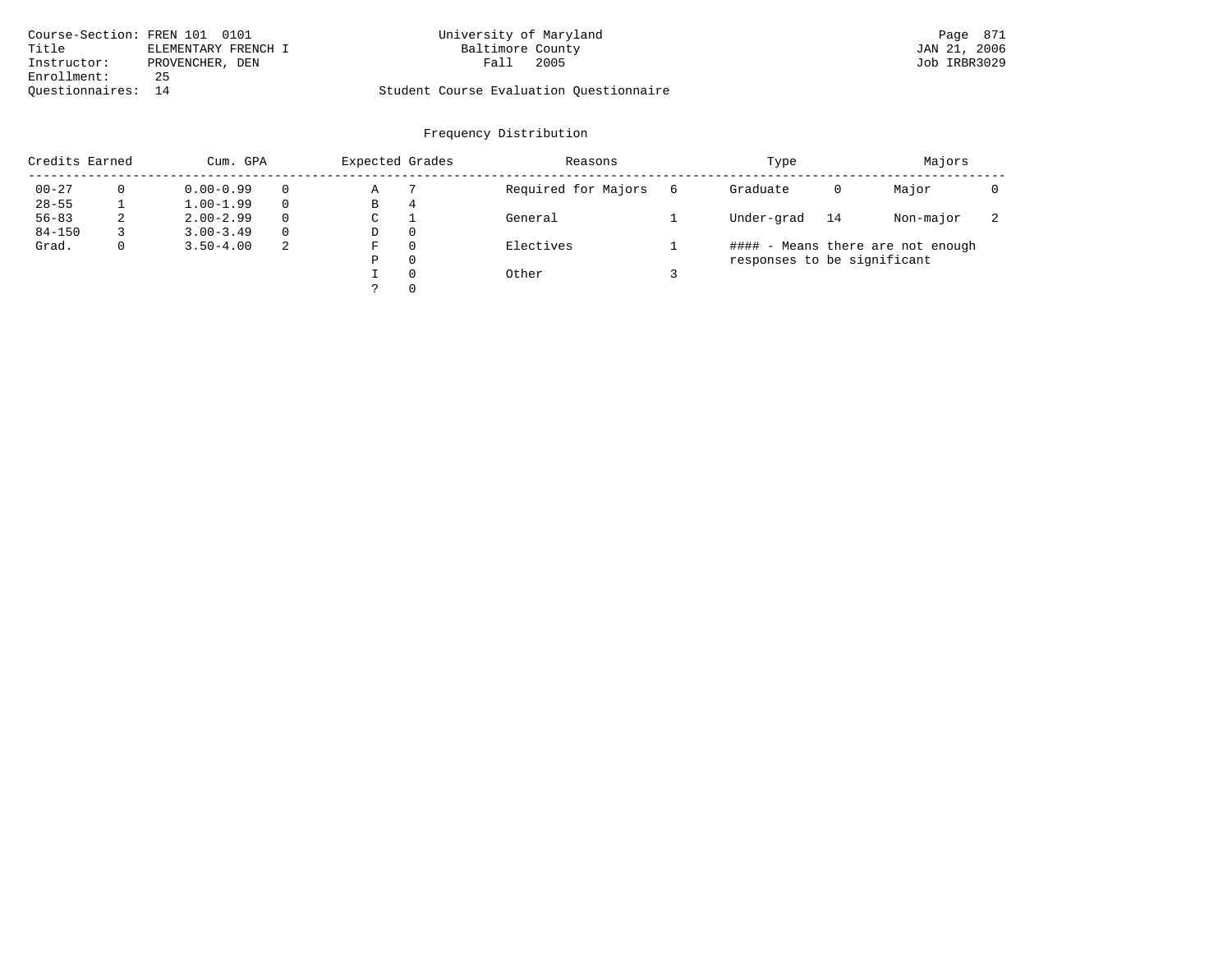|                                                           |                |                |          |          | Frequencies    |   |     |      | Instructor | Course Dept |           | UMBC Level |      | Sect |
|-----------------------------------------------------------|----------------|----------------|----------|----------|----------------|---|-----|------|------------|-------------|-----------|------------|------|------|
| Ouestions                                                 | NR.            | ΝA             |          |          | κ              |   | 5.  | Mean | Rank       |             | Mean Mean | Mean       | Mean | Mean |
| General                                                   |                |                |          |          |                |   |     |      |            |             |           |            |      |      |
| 1. Did you gain new insights, skills from this course     |                |                |          |          |                |   | 1 N | 4.53 | 582/1674   | 4.44        | 4.23      | 4.27       | 4.07 | 4.53 |
| 2. Did the instructor make clear the expected goals       | O              | $\Omega$       | 0        | $\Omega$ | $\Omega$       |   | 15  | 4.88 | 153/1674   | 4.62        | 4.26      | 4.23       | 4.16 | 4.88 |
| 3. Did the exam questions reflect the expected goals      |                | $\Omega$       | $\Omega$ | $\Omega$ |                |   | 15  | 4.82 | 188/1423   | 4.73        | 4.36      | 4.27       | 4.16 | 4.82 |
| 4. Did other evaluations reflect the expected goals       | O              | $\overline{4}$ |          | $\cap$   |                | 4 | б.  | 4.08 | 1048/1609  | 4.46        | 4.23      | 4.22       | 4.05 | 4.08 |
| 5. Did assigned readings contribute to what you learned   | $\mathbf 0$    |                |          | $\Omega$ | 4              |   | 6   | 3.94 | 865/1585   | 4.28        | 4.04      | 3.96       | 3.88 | 3.94 |
| 6. Did written assignments contribute to what you learned | $\mathbf 0$    |                | $\Omega$ |          | $\mathfrak{D}$ |   |     | 4.36 | 558/1535   | 4.49        | 4.08      | 4.08       | 3.89 | 4.36 |
| 7. Was the grading system clearly explained               | $\mathbf 0$    |                | $\Omega$ |          | $\mathfrak{D}$ |   | 10  | 4.47 | 568/1651   | 4.44        | 4.20      | 4.18       | 4.10 | 4.47 |
| 8. How many times was class cancelled                     | 0              | $\Omega$       | 0        | $\Omega$ |                |   | 17  | 5.00 | 1/1673     | 4.55        | 4.65      | 4.69       | 4.67 | 5.00 |
| 9. How would you grade the overall teaching effectiveness | $\mathfrak{D}$ |                |          |          |                |   | 6   | 4.33 | 615/1656   | 4.01        | 4.06      | 4.07       | 3.96 | 4.33 |
| Lecture                                                   |                |                |          |          |                |   |     |      |            |             |           |            |      |      |
| 1. Were the instructor's lectures well prepared           |                |                |          |          |                |   | 14  | 4.82 | 354/1586   | 4.61        | 4.43      | 4.43       | 4.37 | 4.82 |
| 2. Did the instructor seem interested in the subject      | 0              | $\Omega$       | $\Omega$ | $\Omega$ | $\Omega$       |   | 16  | 4.94 | 340/1585   | 4.89        | 4.72      | 4.69       | 4.60 | 4.94 |
| 3. Was lecture material presented and explained clearly   | 0              | $\Omega$       | 0        |          | $\mathfrak{D}$ |   | 11  | 4.53 | 610/1582   | 4.51        | 4.30      | 4.26       | 4.17 | 4.53 |
| 4. Did the lectures contribute to what you learned        | 0              | $\Omega$       | O        |          | $\Omega$       |   | 14  | 4.82 | 257/1575   | 4.66        | 4.32      | 4.27       | 4.17 | 4.82 |
| 5. Did audiovisual techniques enhance your understanding  | $\Omega$       |                |          |          |                |   | 5.  | 3.88 | 810/1380   | 3.84        | 3.94      | 3.94       | 3.78 | 3.88 |
| Discussion                                                |                |                |          |          |                |   |     |      |            |             |           |            |      |      |
| 1. Did class discussions contribute to what you learned   |                | 0              |          | $\Omega$ |                |   |     | 4.06 | 790/1520   | 4.18        | 4.14      | 4.01       | 3.76 | 4.06 |
| 2. Were all students actively encouraged to participate   |                | $\Omega$       |          | $\Omega$ | $\Omega$       |   | 14  | 4.69 | 463/1515   | 4.69        | 4.37      | 4.24       | 3.97 | 4.69 |
| 3. Did the instructor encourage fair and open discussion  | 1              | $\Omega$       |          | $\Omega$ |                |   |     | 4.06 | 1030/1511  | 4.33        | 4.37      | 4.27       | 4.00 | 4.06 |
| 4. Were special techniques successful                     |                |                |          |          |                |   |     | 3.77 | 633/994    | 4.21        | 3.97      | 3.94       | 3.73 | 3.77 |

| Credits Earned |   | Cum. GPA      |    |             | Expected Grades | Reasons                | Type                        |    | Majors                            |  |
|----------------|---|---------------|----|-------------|-----------------|------------------------|-----------------------------|----|-----------------------------------|--|
| $00 - 27$      |   | $0.00 - 0.99$ |    | А           | 4               | Required for Majors 10 | Graduate                    | 0  | Major                             |  |
| $28 - 55$      | 6 | $1.00 - 1.99$ |    | B           | -11             |                        |                             |    |                                   |  |
| $56 - 83$      |   | $2.00 - 2.99$ |    | $\sim$<br>J |                 | General                | Under-grad                  | 17 | Non-major                         |  |
| $84 - 150$     |   | $3.00 - 3.49$ | .5 | D           | 0               |                        |                             |    |                                   |  |
| Grad.          | 0 | $3.50 - 4.00$ |    | F           | 0               | Electives              |                             |    | #### - Means there are not enough |  |
|                |   |               |    | Ρ           | 0               |                        | responses to be significant |    |                                   |  |
|                |   |               |    |             | $\Omega$        | Other                  |                             |    |                                   |  |
|                |   |               |    | C           |                 |                        |                             |    |                                   |  |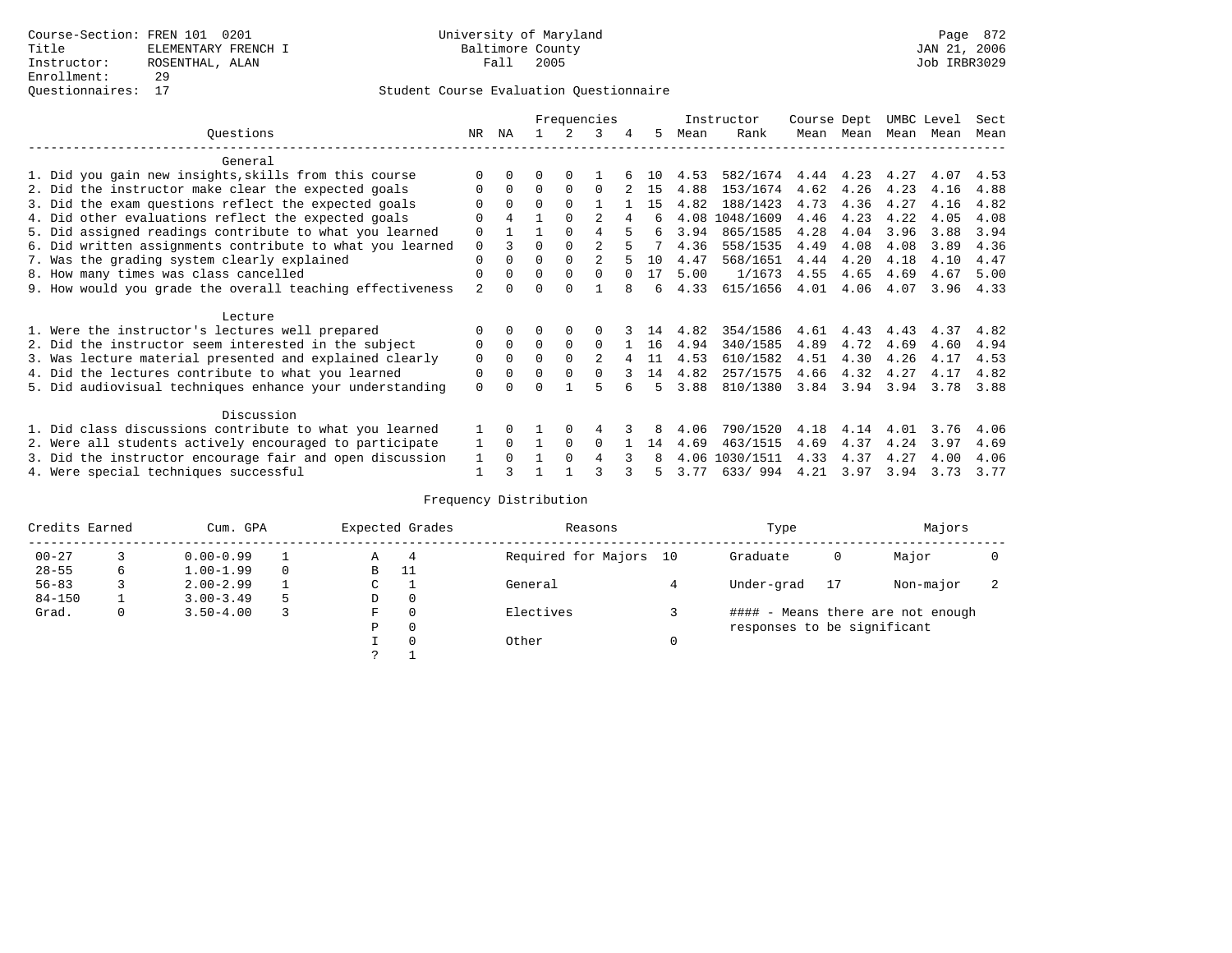|                                                           |                |              |              | Frequencies   |                |              |    |      | Instructor         | Course Dept |           | UMBC Level |      | Sect |
|-----------------------------------------------------------|----------------|--------------|--------------|---------------|----------------|--------------|----|------|--------------------|-------------|-----------|------------|------|------|
| Ouestions                                                 | NR             | ΝA           |              | $\mathcal{L}$ | 3              |              | 5  | Mean | Rank               |             | Mean Mean | Mean Mean  |      | Mean |
|                                                           |                |              |              |               |                |              |    |      |                    |             |           |            |      |      |
| General                                                   |                |              |              |               |                |              |    |      |                    |             |           |            |      |      |
| 1. Did you gain new insights, skills from this course     | 0              |              | U            |               |                |              | 16 | 4.68 | 380/1674           | 4.44        | 4.23      | 4.27       | 4.07 | 4.68 |
| 2. Did the instructor make clear the expected goals       | 0              | 0            | 0            | $\Omega$      | $\Omega$       |              | 16 | 4.84 | 184/1674           | 4.62        | 4.26      | 4.23       | 4.16 | 4.84 |
| 3. Did the exam questions reflect the expected goals      | 0              | $\Omega$     | $\Omega$     | $\Omega$      | $\Omega$       |              | 16 | 4.84 | 174/1423           | 4.73        | 4.36      | 4.27       | 4.16 | 4.84 |
| 4. Did other evaluations reflect the expected goals       | U              |              | U            |               | $\Omega$       |              | 14 | 4.67 | 312/1609           | 4.46        | 4.23      | 4.22       | 4.05 | 4.67 |
| 5. Did assigned readings contribute to what you learned   | 0              |              | $\Omega$     | $\mathbf{1}$  | $\overline{a}$ |              | 12 | 4.50 | 326/1585           | 4.28        | 4.04      | 3.96       | 3.88 | 4.50 |
| 6. Did written assignments contribute to what you learned | 0              | 4            | $\Omega$     | $\Omega$      | $\mathbf{1}$   |              | 14 | 4.87 | 108/1535           | 4.49        | 4.08      | 4.08       | 3.89 | 4.87 |
| 7. Was the grading system clearly explained               | $\mathbf{1}$   | 0            | 0            | $\mathbf{1}$  |                | 5            | 11 | 4.44 | 613/1651           | 4.44        | 4.20      | 4.18       | 4.10 | 4.44 |
| 8. How many times was class cancelled                     | 0              | $\Omega$     | 0            | $\Omega$      | $\Omega$       | 11           | 8  |      | 4.42 1289/1673     | 4.55        | 4.65      | 4.69       | 4.67 | 4.42 |
| 9. How would you grade the overall teaching effectiveness | $\overline{a}$ |              |              | $\Omega$      | 0              | 8            |    | 4.25 | 719/1656           | 4.01        | 4.06      | 4.07       | 3.96 | 4.25 |
|                                                           |                |              |              |               |                |              |    |      |                    |             |           |            |      |      |
| Lecture                                                   |                |              |              |               |                |              |    |      |                    |             |           |            |      |      |
| 1. Were the instructor's lectures well prepared           | 0              | <sup>0</sup> |              | $\Omega$      |                |              | 15 | 4.74 | 538/1586           | 4.61        | 4.43      | 4.43       | 4.37 | 4.74 |
| 2. Did the instructor seem interested in the subject      |                | $\Omega$     | $\Omega$     | $\Omega$      | $\Omega$       | $\Omega$     | 18 | 5.00 | 1/1585             | 4.89        | 4.72      | 4.69       | 4.60 | 5.00 |
| 3. Was lecture material presented and explained clearly   | 0              | $\Omega$     |              | $\Omega$      | $\Omega$       |              | 17 | 4.74 | 339/1582           | 4.51        | 4.30      | 4.26       | 4.17 | 4.74 |
| 4. Did the lectures contribute to what you learned        | $\mathbf 0$    | $\Omega$     | $\Omega$     | $\Omega$      |                |              | 18 | 4.89 | 181/1575           | 4.66        | 4.32      | 4.27       | 4.17 | 4.89 |
| 5. Did audiovisual techniques enhance your understanding  | 0              |              |              |               |                |              |    | 4.00 | 666/1380           | 3.84        | 3.94      | 3.94       | 3.78 | 4.00 |
| Discussion                                                |                |              |              |               |                |              |    |      |                    |             |           |            |      |      |
| 1. Did class discussions contribute to what you learned   | 8              | 0            | 0            |               | O              |              |    | 4.45 | 454/1520           | 4.18        | 4.14      | 4.01       | 3.76 | 4.45 |
| 2. Were all students actively encouraged to participate   | 8              | $\mathbf 0$  | 0            | 0             | $\Omega$       | 2            | 9  | 4.82 | 313/1515           | 4.69        | 4.37      | 4.24       | 3.97 | 4.82 |
| 3. Did the instructor encourage fair and open discussion  | 8              | $\Omega$     |              | $\Omega$      | $\overline{a}$ | $\Omega$     | 8  | 4.27 | 875/1511           | 4.33        | 4.37      | 4.27       | 4.00 | 4.27 |
| 4. Were special techniques successful                     | 8              |              |              | $\cap$        |                |              | 4  | 4.38 | 302/994            | 4.21        | 3.97      | 3.94       | 3.73 | 4.38 |
|                                                           |                |              |              |               |                |              |    |      |                    |             |           |            |      |      |
| Self Paced                                                |                |              |              |               |                |              |    |      |                    |             |           |            |      |      |
| 1. Did self-paced system contribute to what you learned   | 18             | 0            | 0            | $\Omega$      | 0              | <sup>n</sup> |    |      | $5.00$ ****/<br>61 | ****        | 4.03      | 4.09       | 3.87 | **** |
| 2. Did study questions make clear the expected goal       | 18             | $\Omega$     | <sup>0</sup> | $\Omega$      | 0              |              |    |      | 52<br>$5.00$ ****/ | ****        | 4.21      | 4.26       | 3.91 | **** |
|                                                           |                |              |              |               |                |              |    |      |                    |             |           |            |      |      |

| Credits Earned |   | Cum. GPA      |   |   | Expected Grades | Reasons                | Type                        |    | Majors                            |    |
|----------------|---|---------------|---|---|-----------------|------------------------|-----------------------------|----|-----------------------------------|----|
| $00 - 27$      |   | $0.00 - 0.99$ | 0 | A | 10              | Required for Majors 14 | Graduate                    | 0  | Major                             |    |
| $28 - 55$      |   | $1.00 - 1.99$ | 0 | B |                 |                        |                             |    |                                   |    |
| $56 - 83$      |   | $2.00 - 2.99$ |   | C |                 | General                | Under-grad                  | 19 | Non-major                         | 10 |
| $84 - 150$     | 0 | $3.00 - 3.49$ |   | D | 0               |                        |                             |    |                                   |    |
| Grad.          | 0 | $3.50 - 4.00$ | 2 | F |                 | Electives              |                             |    | #### - Means there are not enough |    |
|                |   |               |   | Ρ |                 |                        | responses to be significant |    |                                   |    |
|                |   |               |   |   |                 | Other                  |                             |    |                                   |    |
|                |   |               |   |   |                 |                        |                             |    |                                   |    |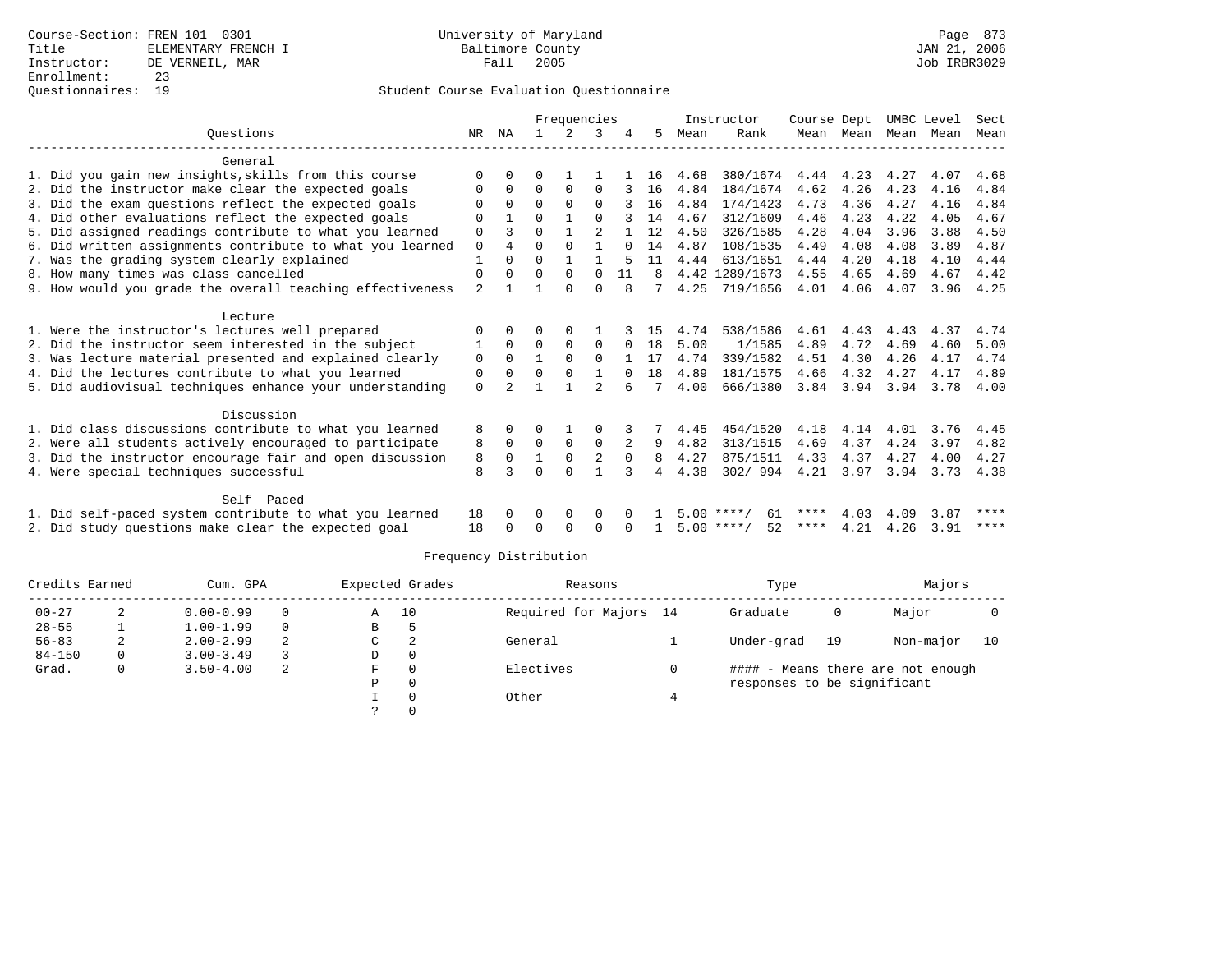|                                                           |              |                |          | Frequencies   |                |          |          |      | Instructor         | Course Dept |           | UMBC Level |      | Sect        |
|-----------------------------------------------------------|--------------|----------------|----------|---------------|----------------|----------|----------|------|--------------------|-------------|-----------|------------|------|-------------|
| Ouestions                                                 | NR           | ΝA             |          | 2             |                |          | 5.       | Mean | Rank               |             | Mean Mean | Mean Mean  |      | Mean        |
| General                                                   |              |                |          |               |                |          |          |      |                    |             |           |            |      |             |
| 1. Did you gain new insights, skills from this course     | $\Omega$     |                |          |               |                |          |          |      | 3.94 1284/1674     | 4.44        | 4.23      | 4.27       | 4.07 | 3.94        |
| 2. Did the instructor make clear the expected goals       | 0            | $\Omega$       |          |               |                | 8        |          |      | 3.81 1333/1674     | 4.62        | 4.26      | 4.23       | 4.16 | 3.81        |
| 3. Did the exam questions reflect the expected goals      | $\Omega$     | $\Omega$       | $\Omega$ |               |                |          |          | 4.31 | 792/1423           | 4.73        | 4.36      | 4.27       | 4.16 | 4.31        |
| 4. Did other evaluations reflect the expected goals       | $\Omega$     | $\overline{2}$ | $\Omega$ | $\Omega$      | ς              |          |          | 4.21 | 905/1609           | 4.46        | 4.23      | 4.22       | 4.05 | 4.21        |
| 5. Did assigned readings contribute to what you learned   | $\mathbf 0$  | $\overline{a}$ | $\Omega$ | 1             | $\mathbf{1}$   |          |          | 4.29 | 530/1585           | 4.28        | 4.04      | 3.96       | 3.88 | 4.29        |
| 6. Did written assignments contribute to what you learned | $\mathbf 0$  |                | $\Omega$ | $\Omega$      | 4              | 4        |          | 4.20 | 737/1535           | 4.49        | 4.08      | 4.08       | 3.89 | 4.20        |
| 7. Was the grading system clearly explained               | $\mathbf 0$  | $\Omega$       |          | $\Omega$      | $\overline{4}$ |          |          |      | 4.06 1057/1651     | 4.44        | 4.20      | 4.18       | 4.10 | 4.06        |
| 8. How many times was class cancelled                     | $\mathbf 0$  | $\Omega$       | $\Omega$ | $\Omega$      | $\Omega$       | 10       |          |      | 4.38 1332/1673     | 4.55        | 4.65      | 4.69       | 4.67 | 4.38        |
| 9. How would you grade the overall teaching effectiveness | $\mathbf{1}$ |                | U        | $\mathcal{D}$ | 5              |          | $\Omega$ |      | 3.36 1438/1656     | 4.01        | 4.06      | 4.07       | 3.96 | 3.36        |
|                                                           |              |                |          |               |                |          |          |      |                    |             |           |            |      |             |
| Lecture                                                   |              |                |          |               |                |          |          |      |                    |             |           |            |      |             |
| 1. Were the instructor's lectures well prepared           | 0            | 0              | 0        | 2             |                |          |          |      | 4.06 1270/1586     | 4.61        | 4.43      | 4.43       | 4.37 | 4.06        |
| 2. Did the instructor seem interested in the subject      | 0            | $\Omega$       | $\Omega$ | $\Omega$      | $\Omega$       |          | 10       |      | 4.63 1118/1585     | 4.89        | 4.72      | 4.69       | 4.60 | 4.63        |
| 3. Was lecture material presented and explained clearly   | $\mathbf 0$  | $\mathbf 0$    | $\Omega$ |               |                |          |          |      | 3.88 1233/1582     | 4.51        | 4.30      | 4.26       | 4.17 | 3.88        |
| 4. Did the lectures contribute to what you learned        | 1            | $\Omega$       | $\Omega$ |               |                |          |          |      | 4.00 1138/1575     | 4.66        | 4.32      | 4.27       | 4.17 | 4.00        |
| 5. Did audiovisual techniques enhance your understanding  | $\Omega$     |                |          |               | ς              |          | 4        | 3.87 | 824/1380           | 3.84        | 3.94      | 3.94       | 3.78 | 3.87        |
| Discussion                                                |              |                |          |               |                |          |          |      |                    |             |           |            |      |             |
| 1. Did class discussions contribute to what you learned   | 4            | $\Omega$       | O        | $\Omega$      | 4              |          |          | 3.92 | 912/1520           | 4.18        | 4.14      | 4.01       | 3.76 | 3.92        |
| 2. Were all students actively encouraged to participate   | 4            | $\Omega$       | $\Omega$ | $\mathbf 0$   | 2              | 5        | .5       | 4.25 | 898/1515           | 4.69        | 4.37      | 4.24       | 3.97 | 4.25        |
| 3. Did the instructor encourage fair and open discussion  | 4            | $\Omega$       | $\Omega$ |               |                | 4        |          |      | 4.08 1024/1511     | 4.33        | 4.37      | 4.27       | 4.00 | 4.08        |
| 4. Were special techniques successful                     | 4            | $\mathfrak{D}$ | $\Omega$ | $\cap$        | ς              |          | 3        | 4.00 | 474/994            | 4.21        | 3.97      | 3.94       | 3.73 | 4.00        |
|                                                           |              |                |          |               |                |          |          |      |                    |             |           |            |      |             |
| Field Work                                                |              |                |          |               |                |          |          |      |                    |             |           |            |      |             |
| 3. Was the instructor available for consultation          | 15           | $\Omega$       | $\Omega$ | 0             | $\Omega$       |          |          |      | $5.00$ ****/<br>53 | ****        | 4.19      | 4.45       | 4.34 | ****        |
| 4. To what degree could you discuss your evaluations      | 15           | $\Omega$       | 0        | $\mathbf 0$   | $\mathbf 0$    | $\Omega$ |          |      | $5.00$ ****/<br>48 | $***$ * *   | 3.86      | 4.12       | 4.00 | ****        |
| 5. Did conferences help you carry out field activities    | 15           |                | U        | $\cap$        | $\cap$         |          |          |      | $5.00$ ****/<br>49 | ****        | 3.74      | 4.27       | 4.30 | $***$ * * * |
|                                                           |              |                |          |               |                |          |          |      |                    |             |           |            |      |             |

| Credits Earned |          | Cum. GPA      |          | Expected Grades |          | Reasons             |    | Type                        |    | Majors                            |  |
|----------------|----------|---------------|----------|-----------------|----------|---------------------|----|-----------------------------|----|-----------------------------------|--|
| $00 - 27$      |          | $0.00 - 0.99$ | $\Omega$ | Α               |          | Required for Majors | -8 | Graduate                    | 0  | Major                             |  |
| $28 - 55$      |          | $1.00 - 1.99$ | $\Omega$ | В               | 4        |                     |    |                             |    |                                   |  |
| $56 - 83$      |          | $2.00 - 2.99$ |          | C               |          | General             |    | Under-grad                  | 16 | Non-major                         |  |
| $84 - 150$     |          | $3.00 - 3.49$ |          | D               | 0        |                     |    |                             |    |                                   |  |
| Grad.          | $\Omega$ | $3.50 - 4.00$ | 5        | F.              | $\Omega$ | Electives           |    |                             |    | #### - Means there are not enough |  |
|                |          |               |          | Ρ               | $\Omega$ |                     |    | responses to be significant |    |                                   |  |
|                |          |               |          |                 |          | Other               |    |                             |    |                                   |  |
|                |          |               |          |                 |          |                     |    |                             |    |                                   |  |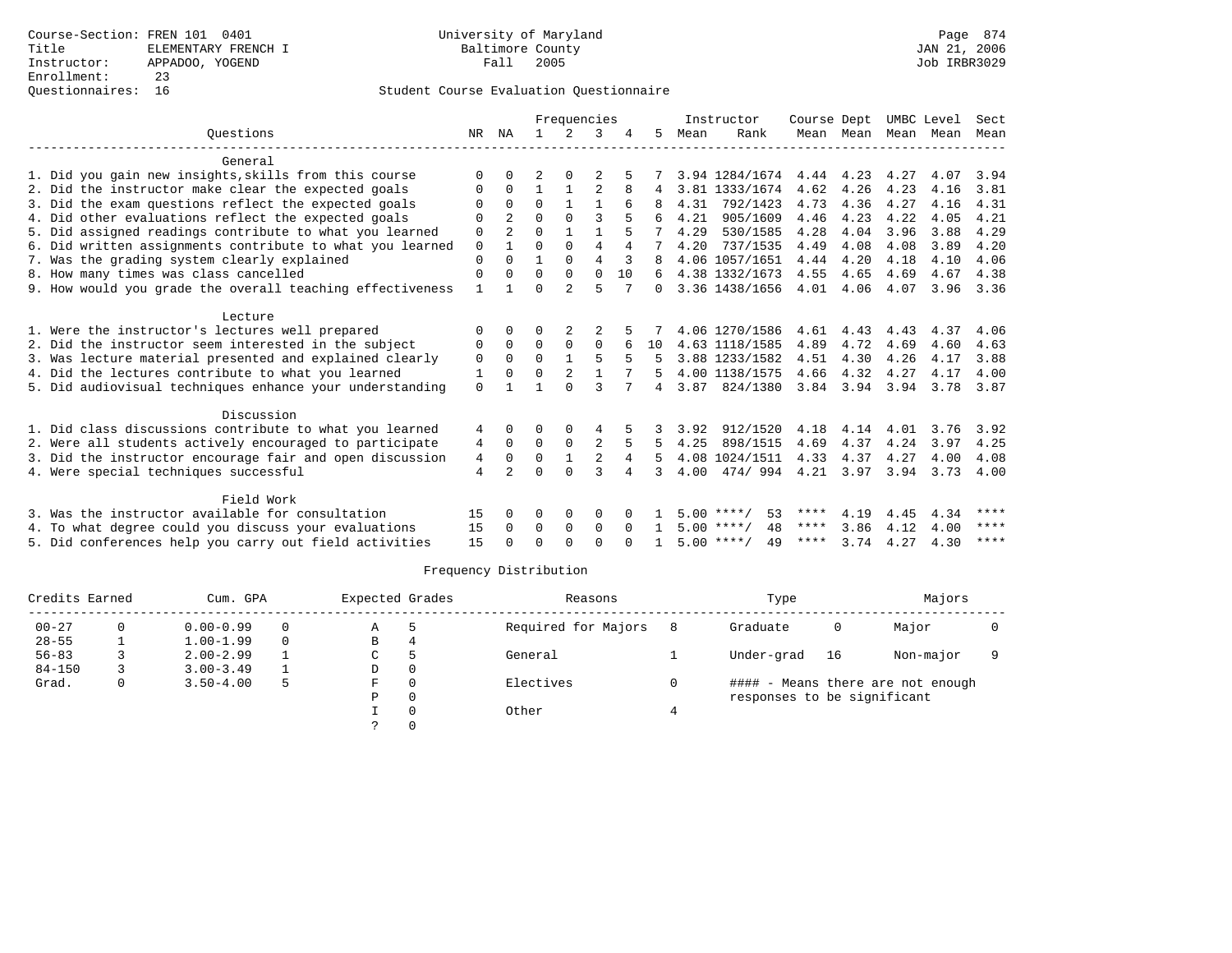|                                                           |             |                |          |             | Frequencies |          |    |      | Instructor     | Course Dept |           | UMBC Level |      | Sect |
|-----------------------------------------------------------|-------------|----------------|----------|-------------|-------------|----------|----|------|----------------|-------------|-----------|------------|------|------|
| Ouestions                                                 | NR.         | ΝA             |          |             | 3           |          | 5. | Mean | Rank           |             | Mean Mean | Mean       | Mean | Mean |
| General                                                   |             |                |          |             |             |          |    |      |                |             |           |            |      |      |
| 1. Did you gain new insights, skills from this course     |             | $\Omega$       | O        |             | 0           |          |    | 4.70 | 367/1674       | 4.22        | 4.23      | 4.27       | 4.07 | 4.70 |
| 2. Did the instructor make clear the expected goals       | O           | $\Omega$       | $\Omega$ | $\Omega$    | $\Omega$    |          | 10 | 5.00 | 1/1674         | 4.40        | 4.26      | 4.23       | 4.16 | 5.00 |
| 3. Did the exam questions reflect the expected goals      |             | $\Omega$       | $\Omega$ | $\Omega$    | $\Omega$    |          | 9  | 4.90 | 132/1423       | 4.51        | 4.36      | 4.27       | 4.16 | 4.90 |
| 4. Did other evaluations reflect the expected goals       | $\Omega$    |                | $\Omega$ | $\Omega$    |             | $\Omega$ | 8  | 4.78 | 202/1609       | 4.21        | 4.23      | 4.22       | 4.05 | 4.78 |
| 5. Did assigned readings contribute to what you learned   | $\mathbf 0$ | $\mathfrak{D}$ | $\Omega$ | $\Omega$    | $\Omega$    |          |    | 4.88 | 101/1585       | 4.33        | 4.04      | 3.96       | 3.88 | 4.88 |
| 6. Did written assignments contribute to what you learned | $\mathbf 0$ | $\mathfrak{D}$ | $\Omega$ | $\Omega$    | $\Omega$    |          |    | 4.88 | 105/1535       | 4.32        | 4.08      | 4.08       | 3.89 | 4.88 |
| 7. Was the grading system clearly explained               | $\Omega$    |                | 0        | $\Omega$    |             |          | 6  | 4.50 | 524/1651       | 4.34        | 4.20      | 4.18       | 4.10 | 4.50 |
| 8. How many times was class cancelled                     | 0           | $\Omega$       | $\Omega$ | $\Omega$    |             | 9        |    |      | 4.10 1525/1673 | 4.21        | 4.65      | 4.69       | 4.67 | 4.10 |
| 9. How would you grade the overall teaching effectiveness | $\Omega$    | <sup>n</sup>   | ∩        | ∩           |             |          | 8  | 4.70 | 230/1656       | 4.05        | 4.06      | 4.07       | 3.96 | 4.70 |
| Lecture                                                   |             |                |          |             |             |          |    |      |                |             |           |            |      |      |
| 1. Were the instructor's lectures well prepared           |             |                |          | $\Omega$    | $\Omega$    |          | 9  | 5.00 | 1/1586         | 4.41        | 4.43      | 4.43       | 4.37 | 5.00 |
| 2. Did the instructor seem interested in the subject      |             | $\Omega$       | $\Omega$ | $\Omega$    | $\Omega$    | $\Omega$ | 9  | 5.00 | 1/1585         | 4.68        | 4.72      | 4.69       | 4.60 | 5.00 |
| 3. Was lecture material presented and explained clearly   |             | $\Omega$       | $\Omega$ | $\Omega$    | $\Omega$    | $\Omega$ | 9  | 5.00 | 1/1582         | 4.37        | 4.30      | 4.26       | 4.17 | 5.00 |
| 4. Did the lectures contribute to what you learned        |             | $\Omega$       | $\Omega$ | $\Omega$    | $\mathbf 0$ | $\Omega$ | 9  | 5.00 | 1/1575         | 4.48        | 4.32      | 4.27       | 4.17 | 5.00 |
| 5. Did audiovisual techniques enhance your understanding  |             |                |          |             | ∩           |          |    | 5.00 | $***/1380$     | 3.64        | 3.94      | 3.94       | 3.78 | **** |
| Discussion                                                |             |                |          |             |             |          |    |      |                |             |           |            |      |      |
| 1. Did class discussions contribute to what you learned   | 4           | $\Omega$       | 0        | $\Omega$    | $\Omega$    |          | 6  | 5.00 | 1/1520         | 4.20        | 4.14      | 4.01       | 3.76 | 5.00 |
| 2. Were all students actively encouraged to participate   |             |                | $\Omega$ | $\mathbf 0$ | $\mathbf 0$ | $\Omega$ | б. | 5.00 | 1/1515         | 4.58        | 4.37      | 4.24       | 3.97 | 5.00 |
| 3. Did the instructor encourage fair and open discussion  | 4           | $\Omega$       | 0        | $\Omega$    | $\Omega$    | $\Omega$ |    | 5.00 | 1/1511         | 4.44        | 4.37      | 4.27       | 4.00 | 5.00 |
| 4. Were special techniques successful                     | 4           |                |          |             |             |          |    | 4.75 | 115/ 994       | 4.06        | 3.97      | 3.94       | 3.73 | 4.75 |

| Credits Earned |   | Cum. GPA      |          | Expected Grades |          | Reasons             | Type                        |    | Majors                            |  |
|----------------|---|---------------|----------|-----------------|----------|---------------------|-----------------------------|----|-----------------------------------|--|
| $00 - 27$      |   | $0.00 - 0.99$ |          | Α               | -6       | Required for Majors | Graduate                    | 0  | Major                             |  |
| $28 - 55$      | 0 | $1.00 - 1.99$ | $\Omega$ | В               |          |                     |                             |    |                                   |  |
| $56 - 83$      |   | $2.00 - 2.99$ | $\Omega$ | C               | $\Omega$ | General             | Under-grad                  | 10 | Non-major                         |  |
| $84 - 150$     |   | $3.00 - 3.49$ |          | D               | $\Omega$ |                     |                             |    |                                   |  |
| Grad.          | 0 | $3.50 - 4.00$ |          | F               | $\Omega$ | Electives           |                             |    | #### - Means there are not enough |  |
|                |   |               |          | Ρ               | $\Omega$ |                     | responses to be significant |    |                                   |  |
|                |   |               |          |                 | $\Omega$ | Other               |                             |    |                                   |  |
|                |   |               |          | っ               | $\Omega$ |                     |                             |    |                                   |  |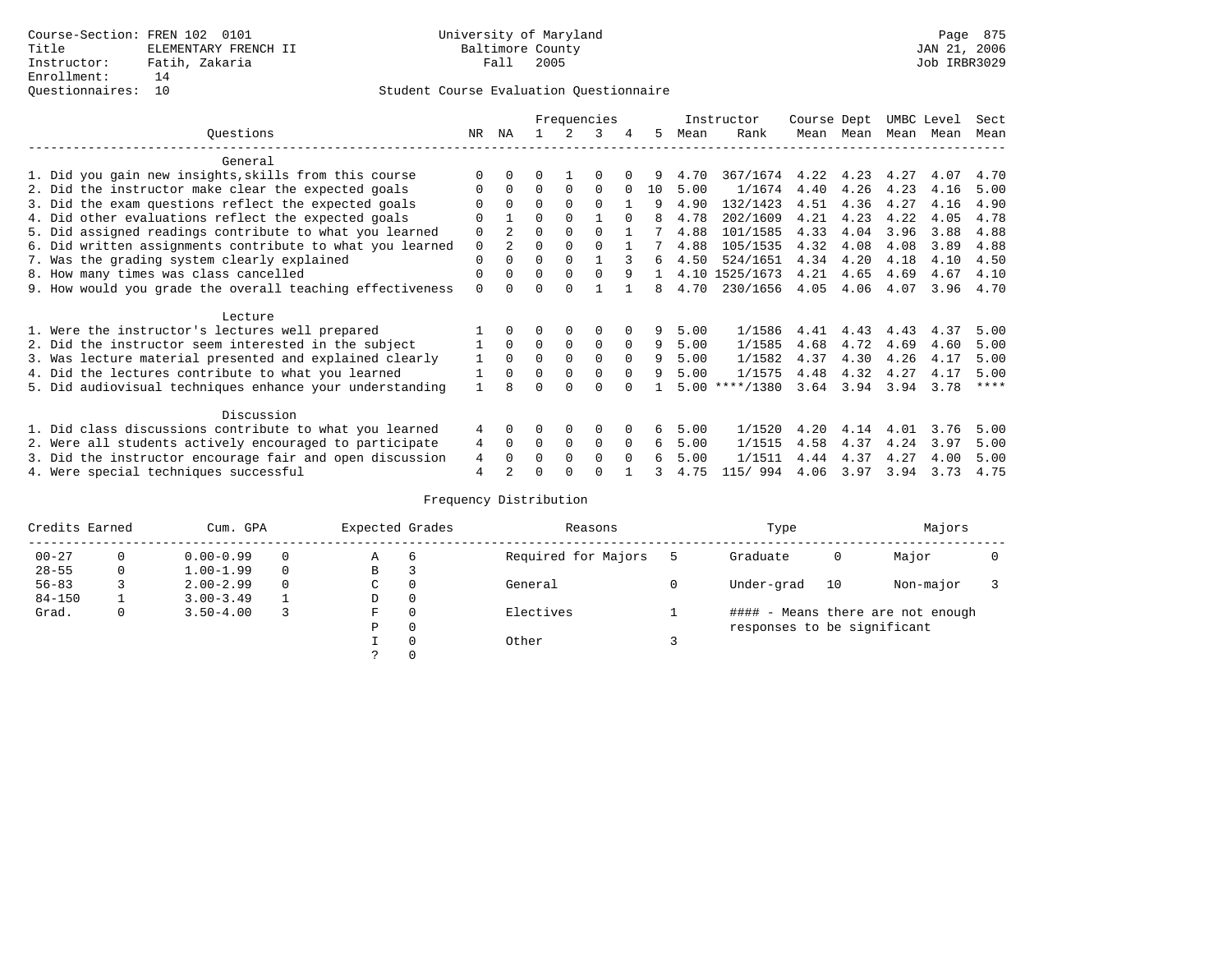|                                                           |                |                |              | Frequencies  |                |                |                |      | Instructor         | Course Dept |           |           | UMBC Level | Sect |
|-----------------------------------------------------------|----------------|----------------|--------------|--------------|----------------|----------------|----------------|------|--------------------|-------------|-----------|-----------|------------|------|
| Ouestions                                                 | NR             | ΝA             | $\mathbf{1}$ | 2            | 3              |                | 5              | Mean | Rank               |             | Mean Mean | Mean Mean |            | Mean |
| General                                                   |                |                |              |              |                |                |                |      |                    |             |           |           |            |      |
| 1. Did you gain new insights, skills from this course     |                | $\Omega$       |              |              | 4              | 6              | 9              |      | 4.00 1196/1674     | 4.22        | 4.23      | 4.27      | 4.07       | 4.00 |
| 2. Did the instructor make clear the expected goals       | 0              | $\Omega$       | $\mathbf{1}$ | $\Omega$     | 0              | 9              | 12             | 4.41 | 737/1674           | 4.40        | 4.26      | 4.23      | 4.16       | 4.41 |
| 3. Did the exam questions reflect the expected goals      |                | $\Omega$       | $\Omega$     | $\Omega$     | $\Omega$       |                | 14             | 4.67 | 376/1423           | 4.51        | 4.36      | 4.27      | 4.16       | 4.67 |
| 4. Did other evaluations reflect the expected goals       | $\mathbf{1}$   |                | U            | $\Omega$     | $\mathbf{1}$   | 8              |                | 4.29 | 812/1609           | 4.21        | 4.23      | 4.22      | 4.05       | 4.29 |
| 5. Did assigned readings contribute to what you learned   | 3              | 4              | $\Omega$     | $\mathbf{1}$ | 3              | 6              |                | 4.00 | 769/1585           | 4.33        | 4.04      | 3.96      | 3.88       | 4.00 |
| 6. Did written assignments contribute to what you learned | $\overline{4}$ | 9              | $\Omega$     | $\mathbf{1}$ | $\overline{a}$ |                | 3              |      | 3.89 1039/1535     | 4.32        | 4.08      | 4.08      | 3.89       | 3.89 |
| 7. Was the grading system clearly explained               | $\overline{4}$ | $\Omega$       | $\Omega$     | $\Omega$     | $\overline{a}$ |                | 13             | 4.61 | 382/1651           | 4.34        | 4.20      | 4.18      | 4.10       | 4.61 |
| 8. How many times was class cancelled                     | 3              | $\mathbf{1}$   | $\Omega$     | $\Omega$     | $\overline{2}$ | 13             | 3              |      | 4.06 1545/1673     | 4.21        | 4.65      | 4.69      | 4.67       | 4.06 |
| 9. How would you grade the overall teaching effectiveness | $\mathbf{3}$   | $\Omega$       | U            | $\Omega$     | $\mathbf{1}$   | 13             | 5              | 4.21 | 770/1656           | 4.05        | 4.06      | 4.07      | 3.96       | 4.21 |
| Lecture                                                   |                |                |              |              |                |                |                |      |                    |             |           |           |            |      |
| 1. Were the instructor's lectures well prepared           | 2              | $\Omega$       | 0            | $\Omega$     | 2              |                |                | 4.45 | 945/1586           | 4.41        | 4.43      | 4.43      | 4.37       | 4.45 |
| 2. Did the instructor seem interested in the subject      | 0              | $\mathbf 0$    | 0            | $\mathbf 0$  | $\mathbf{1}$   | 5              | 16             |      | 4.68 1047/1585     | 4.68        | 4.72      | 4.69      | 4.60       | 4.68 |
| 3. Was lecture material presented and explained clearly   | 1              | $\Omega$       | $\Omega$     | $\mathbf{1}$ | $\Omega$       |                | 13             | 4.52 | 610/1582           | 4.37        | 4.30      | 4.26      | 4.17       | 4.52 |
| 4. Did the lectures contribute to what you learned        | 3              | $\Omega$       | U            | $\mathbf{1}$ | $\Omega$       |                | 11             | 4.47 | 730/1575           | 4.48        | 4.32      | 4.27      | 4.17       | 4.47 |
| 5. Did audiovisual techniques enhance your understanding  | $\overline{a}$ | 14             | U            |              |                |                | $\mathfrak{D}$ | 3.83 | 845/1380           | 3.64        | 3.94      | 3.94      | 3.78       | 3.83 |
| Discussion                                                |                |                |              |              |                |                |                |      |                    |             |           |           |            |      |
| 1. Did class discussions contribute to what you learned   | 11             | $\Omega$       | U            | $\Omega$     | 2              |                | 4              | 4.18 | 709/1520           | 4.20        | 4.14      | 4.01      | 3.76       | 4.18 |
| 2. Were all students actively encouraged to participate   | 11             | $\Omega$       | $\Omega$     | $\mathbf{1}$ | 1              |                | 7              | 4.36 | 798/1515           | 4.58        | 4.37      | 4.24      | 3.97       | 4.36 |
| 3. Did the instructor encourage fair and open discussion  | 11             | $\mathbf 0$    | $\Omega$     | $\mathbf 0$  | 5              | $\overline{2}$ | 4              |      | 3.91 1139/1511     | 4.44        | 4.37      | 4.27      | 4.00       | 3.91 |
| 4. Were special techniques successful                     | 12             | $\overline{1}$ | $\Omega$     | $\mathbf{1}$ | $\overline{a}$ | $\overline{a}$ | 4              | 4.00 | 474/994            | 4.06        | 3.97      | 3.94      | 3.73       | 4.00 |
| Self Paced                                                |                |                |              |              |                |                |                |      |                    |             |           |           |            |      |
| 1. Did self-paced system contribute to what you learned   | 21             | $\Omega$       |              | $\Omega$     | $\Omega$       | <sup>n</sup>   | 0              |      | $1.00$ ****/<br>61 | ****        | 4.03      | 4.09      | 3.87       | **** |
| 2. Did study questions make clear the expected goal       | 21             | $\Omega$       | $\mathbf{1}$ | $\mathbf 0$  | 0              | $\Omega$       | $\Omega$       |      | $1.00$ ****/<br>52 | ****        | 4.21      | 4.26      | 3.91       | **** |
| 3. Were your contacts with the instructor helpful         | 21             | $\Omega$       | $\mathbf{1}$ | $\mathbf 0$  | 0              | $\Omega$       | $\Omega$       |      | $1.00$ ****/<br>50 | ****        | 4.23      | 4.44      | 4.39       | **** |
| 4. Was the feedback/tutoring by proctors helpful          | 21             | $\Omega$       | $\mathbf{1}$ | $\Omega$     | $\Omega$       | $\Omega$       | $\Omega$       |      | $1.00$ ****/<br>35 | $***$ * *   | 4.22      | 4.36      | 3.92       | **** |
| 5. Were there enough proctors for all the students        | 21             |                | -1           | $\cap$       | U              |                |                |      | $1.00$ ****/<br>31 | ****        | 4.25      | 4.34      | 3.88       | **** |

|            | Credits Earned<br>Cum. GPA |               | Expected Grades |               |          | Reasons                |    | Type                        |    | Majors                            |  |
|------------|----------------------------|---------------|-----------------|---------------|----------|------------------------|----|-----------------------------|----|-----------------------------------|--|
| $00 - 27$  |                            | $0.00 - 0.99$ |                 | Α             | 8        | Required for Majors 14 |    | Graduate                    | 0  | Major                             |  |
| $28 - 55$  |                            | $1.00 - 1.99$ |                 | B             | 6        |                        |    |                             |    |                                   |  |
| $56 - 83$  |                            | $2.00 - 2.99$ |                 | C             | 5        | General                |    | Under-grad                  | 22 | Non-major                         |  |
| $84 - 150$ | 4                          | $3.00 - 3.49$ | 5               | D             | $\Omega$ |                        |    |                             |    |                                   |  |
| Grad.      | 0                          | $3.50 - 4.00$ | 2               | F.            | $\Omega$ | Electives              |    |                             |    | #### - Means there are not enough |  |
|            |                            |               |                 | P             | $\Omega$ |                        |    | responses to be significant |    |                                   |  |
|            |                            |               |                 |               |          | Other                  | z. |                             |    |                                   |  |
|            |                            |               |                 | $\mathcal{L}$ |          |                        |    |                             |    |                                   |  |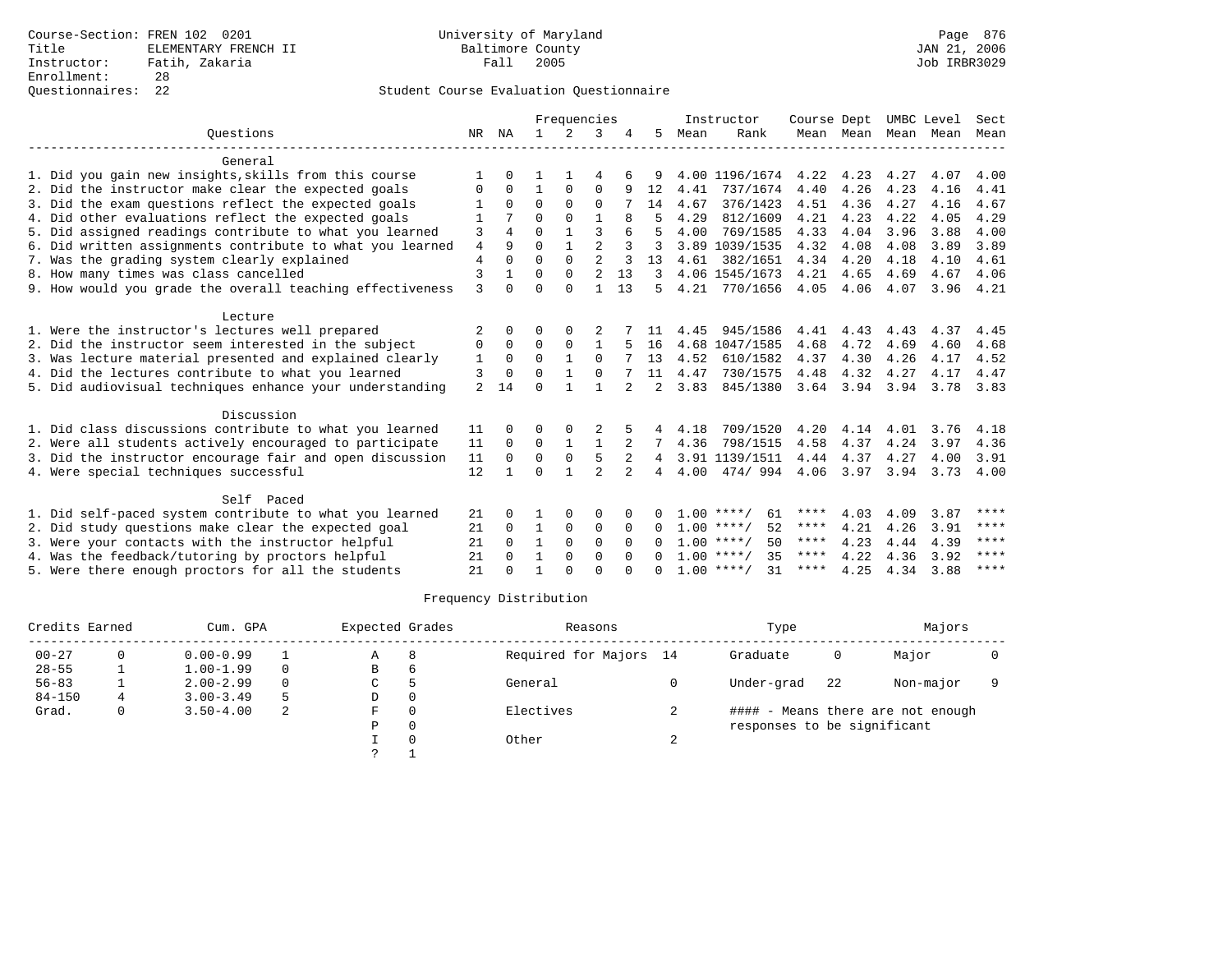|                                                           | Frequencies    |              |              |              | Instructor                  | Course Dept UMBC Level |                 |      |                    | Sect        |                     |      |      |         |
|-----------------------------------------------------------|----------------|--------------|--------------|--------------|-----------------------------|------------------------|-----------------|------|--------------------|-------------|---------------------|------|------|---------|
| Questions                                                 |                | NR NA        | $\mathbf 1$  | 2            | 3                           | 4                      | 5               | Mean | Rank               |             | Mean Mean Mean Mean |      |      | Mean    |
|                                                           |                |              |              |              |                             |                        |                 |      |                    |             |                     |      |      |         |
| General                                                   |                |              |              |              |                             |                        |                 |      |                    |             |                     |      |      |         |
| 1. Did you gain new insights, skills from this course     | 1              | $\Omega$     | $\mathbf 0$  | $\Omega$     | 1                           | 3                      | 9               | 4.62 | 471/1674           | 4.22        | 4.23                | 4.27 | 4.07 | 4.62    |
| 2. Did the instructor make clear the expected goals       | $\mathbf{1}$   | $\mathbf 0$  | $\mathbf{0}$ | $\Omega$     | $\mathbf{1}$                | $\overline{2}$         | 10              | 4.69 | 338/1674           | 4.40        | 4.26                | 4.23 | 4.16 | 4.69    |
| 3. Did the exam questions reflect the expected goals      | 1              | $\Omega$     | $\Omega$     | $\Omega$     | 1                           | $\mathbf{1}$           | 11              | 4.77 | 250/1423           | 4.51        | 4.36                | 4.27 | 4.16 | 4.77    |
| 4. Did other evaluations reflect the expected goals       | 1              | 2            | $\mathbf{1}$ | $\mathbf 0$  | $\mathbf{1}$                | 2                      | $7\phantom{.0}$ | 4.27 | 825/1609           | 4.21        | 4.23                | 4.22 | 4.05 | 4.27    |
| 5. Did assigned readings contribute to what you learned   | $\mathbf{1}$   | $\mathbf 0$  | $\mathbf{0}$ | $\mathbf 0$  | $\mathbf{1}$                | $\overline{4}$         | 8               | 4.54 | 307/1585           | 4.33        | 4.04                | 3.96 | 3.88 | 4.54    |
| 6. Did written assignments contribute to what you learned | 1              | 3            | $\mathbf 0$  | $\mathbf 0$  | $\overline{2}$              | 1                      | 7               | 4.50 | 373/1535           | 4.32        | 4.08                | 4.08 | 3.89 | 4.50    |
| 7. Was the grading system clearly explained               | 1              | $\Omega$     | $\Omega$     | $\mathbf{1}$ | $\Omega$                    | 4                      | 8               | 4.46 | 583/1651           | 4.34        | 4.20                | 4.18 | 4.10 | 4.46    |
| 8. How many times was class cancelled                     | $\mathbf{1}$   | $\mathbf 0$  | $\mathbf{0}$ | $\mathbf 0$  | $\Omega$                    | 7                      | 6               |      | 4.46 1246/1673     | 4.21        | 4.65                | 4.69 | 4.67 | 4.46    |
| 9. How would you grade the overall teaching effectiveness | 5              | $\Omega$     | $\Omega$     | $\Omega$     | $\Omega$                    | 4                      | 5               | 4.56 | 345/1656           | 4.05        | 4.06                | 4.07 | 3.96 | 4.56    |
|                                                           |                |              |              |              |                             |                        |                 |      |                    |             |                     |      |      |         |
| Lecture                                                   |                |              |              |              |                             |                        |                 |      |                    |             |                     |      |      |         |
| 1. Were the instructor's lectures well prepared           | 4              | 0            | $\mathbf 0$  | $\mathbf 0$  | $\mathbf 0$                 | 1                      | 9               | 4.90 | 214/1586           | 4.41        | 4.43                | 4.43 | 4.37 | 4.90    |
| 2. Did the instructor seem interested in the subject      | 4              | 0            | $\mathbf 0$  | $\mathbf 0$  | $\mathbf 0$<br>$\mathbf{0}$ | 1<br>5                 | 9<br>5          | 4.90 | 567/1585           | 4.68        | 4.72                | 4.69 | 4.60 | 4.90    |
| 3. Was lecture material presented and explained clearly   | 4              | 0            | $\mathbf 0$  | 0            |                             |                        |                 | 4.50 | 632/1582           | 4.37        | 4.30                | 4.26 | 4.17 | 4.50    |
| 4. Did the lectures contribute to what you learned        | $\overline{4}$ | $\mathbf{1}$ | $\mathbf{0}$ | $\Omega$     | $\Omega$                    | 5                      | $\overline{4}$  | 4.44 | 768/1575           | 4.48        | 4.32                | 4.27 | 4.17 | 4.44    |
| 5. Did audiovisual techniques enhance your understanding  | 3              | $\mathbf 0$  | $\mathbf 0$  | $\mathbf{1}$ | $\overline{2}$              | $\overline{4}$         | $\overline{4}$  | 4.00 | 666/1380           | 3.64        | 3.94                | 3.94 | 3.78 | 4.00    |
| Discussion                                                |                |              |              |              |                             |                        |                 |      |                    |             |                     |      |      |         |
| 1. Did class discussions contribute to what you learned   | 6              | 0            | $\mathbf 0$  | $\mathbf 0$  | 1                           | 2                      | 5               | 4.50 | 397/1520           | 4.20        | 4.14                | 4.01 | 3.76 | 4.50    |
| 2. Were all students actively encouraged to participate   | 6              | $\mathbf 0$  | $\mathbf 0$  | $\mathbf 0$  | $\Omega$                    | $\mathbf{1}$           | $7^{\circ}$     | 4.88 | 242/1515           | 4.58        | 4.37                | 4.24 | 3.97 | 4.88    |
| 3. Did the instructor encourage fair and open discussion  | 7              | $\mathbf 0$  | $\mathbf{0}$ | $\mathbf 0$  | $\mathbf{0}$                | $\mathbf{1}$           | 6               | 4.86 | 301/1511           | 4.44        | 4.37                | 4.27 | 4.00 | 4.86    |
| 4. Were special techniques successful                     | 7              | $\mathbf{1}$ | $\Omega$     | $\Omega$     | $\overline{a}$              | $\mathbf{1}$           | 3               | 4.17 | 408/994            | 4.06        | 3.97                | 3.94 | 3.73 | 4.17    |
|                                                           |                |              |              |              |                             |                        |                 |      |                    |             |                     |      |      |         |
| Laboratory                                                |                |              |              |              |                             |                        |                 |      |                    |             |                     |      |      |         |
| 1. Did the lab increase understanding of the material     | 11             | 0            | $\mathbf 0$  | $\mathbf 0$  | $\mathbf 0$                 | 2                      | -1.             |      | $4.33$ ****/ 265   | ****        | 4.06                | 4.23 | 3.97 |         |
| 2. Were you provided with adequate background information | 11             | $\mathbf 0$  | $\mathbf{0}$ | $\mathbf 0$  | $\mathbf{0}$                | $\Omega$               | 3               | 5.00 | ****/ 278          | ****        | 4.21                | 4.19 | 3.97 | ****    |
| 3. Were necessary materials available for lab activities  | 11             | $\mathbf 0$  | $\mathbf{0}$ | $\Omega$     | $\Omega$                    | $\Omega$               | 3               |      | $5.00$ ****/ 260   | $***$ * * * | 4.43                | 4.46 | 4.41 | $***$   |
| 4. Did the lab instructor provide assistance              | 12             | $\mathbf 0$  | $\mathbf{0}$ | $\mathbf 0$  | $\mathbf{0}$                | $\mathbf 1$            | 1               |      | 4.50 ****/ 259     | ****        | 4.21                | 4.33 | 4.19 | $***$   |
| 5. Were requirements for lab reports clearly specified    | 12             | $\mathbf 0$  | $\mathbf{0}$ | $\Omega$     | $\mathbf{1}$                | $\Omega$               | $\mathbf{1}$    |      | $4.00$ ****/ 233   | $***$ * *   | 4.36                | 4.20 | 4.00 | ****    |
|                                                           |                |              |              |              |                             |                        |                 |      |                    |             |                     |      |      |         |
| Seminar                                                   |                |              |              |              |                             |                        |                 |      |                    |             |                     |      |      |         |
| 1. Were assigned topics relevant to the announced theme   | 12             | 0            | $\mathbf{0}$ | $\mathbf 0$  | $\mathbf 0$                 | 0                      |                 |      | $5.00$ ****/ 103   | $***$ * * * | 4.39                | 4.41 | 4.33 | ****    |
| 2. Was the instructor available for individual attention  | 12             | 0            | $\mathbf 0$  | $\mathbf 0$  | $\mathbf{0}$                | 1                      | $\mathbf{1}$    | 4.50 | $***/101$          | ****        | 4.33                | 4.48 | 4.18 | ****    |
| 3. Did research projects contribute to what you learned   | 12             | $\mathbf{1}$ | $\mathbf 0$  | $\mathsf 0$  | $\mathbf{1}$                | $\mathbf 0$            | $\mathbf 0$     | 3.00 | $***$ /<br>95      | $***$ * * * | 4.15                | 4.31 | 3.99 | ****    |
| 4. Did presentations contribute to what you learned       | 12             | $\mathbf 0$  | $\mathbf{0}$ | $\mathbf 0$  | $\mathbf 0$                 | $\mathbf{1}$           | 1               | 4.50 | 99<br>$***/$       | $***$ * * * | 4.36                | 4.39 | 4.10 | $***$   |
| 5. Were criteria for grading made clear                   | 12             | $\mathbf 0$  | $\mathbf{0}$ | $\Omega$     | $\mathbf 0$                 | $\Omega$               | 2               |      | $5.00$ ****/<br>97 | $***$ * * * | 3.76                | 4.14 | 3.69 | $***$   |
|                                                           |                |              |              |              |                             |                        |                 |      |                    |             |                     |      |      |         |
| Field Work                                                |                |              |              |              |                             |                        |                 |      |                    |             |                     |      |      |         |
| 1. Did field experience contribute to what you learned    | 12             | 0            | $\mathbf 0$  | 1            | $\mathbf 0$                 | $\Omega$               | $\mathbf{1}$    |      | $3.50$ ****/<br>76 | ****        | 3.36                | 3.98 | 3.32 | * * * * |
| 2. Did you clearly understand your evaluation criteria    | 12             | $\Omega$     | $\mathbf 0$  | $\Omega$     | $\mathbf{1}$                | $\Omega$               | $\mathbf{1}$    | 4.00 | 77<br>$***/$       | ****        | 3.65                | 3.93 | 3.42 | $***$   |
| 3. Was the instructor available for consultation          | 12             | $\mathbf 0$  | $\mathsf 0$  | $\mathsf{O}$ | $\mathbf{1}$                | 0                      | 1               | 4.00 | $***/$<br>53       | $***$ * *   | 4.19                | 4.45 | 4.34 | $***$   |
| 4. To what degree could you discuss your evaluations      | 12             | 0            | $\mathbf{0}$ | $\mathbf 0$  | $\mathbf{1}$                | $\mathbf 0$            | 1               |      | $4.00$ ****/<br>48 | $***$ * * * | 3.86                | 4.12 | 4.00 | $***$   |
| 5. Did conferences help you carry out field activities    | 12             | $\Omega$     | $\Omega$     | $\Omega$     | $\mathbf{1}$                | $\Omega$               | 1               | 4.00 | 49<br>$***/$       | $***$ * * * | 3.74                | 4.27 | 4.30 | $***$   |
|                                                           |                |              |              |              |                             |                        |                 |      |                    |             |                     |      |      |         |
| Self Paced                                                |                |              |              |              |                             |                        |                 |      |                    |             |                     |      |      |         |
| 1. Did self-paced system contribute to what you learned   | 12             | 0            | $\mathbf 0$  | $\mathbf 0$  | 0                           | 1                      | $\mathbf{1}$    |      | 61<br>$4.50$ ****/ | ****        | 4.03                | 4.09 | 3.87 | ****    |
| 2. Did study questions make clear the expected goal       | 12             | $\mathbf 0$  | $\mathbf{0}$ | $\mathsf{O}$ | $\mathbf{0}$                | $\mathbf 0$            | 2               | 5.00 | $***$ /<br>52      | $***$ * * * | 4.21                | 4.26 | 3.91 | $***$   |
| 3. Were your contacts with the instructor helpful         | 12             | 0            | 0            | 1            | 0                           | 0                      | 1               | 3.50 | 50<br>$***$ /      | ****        | 4.23                | 4.44 | 4.39 | ****    |
| 4. Was the feedback/tutoring by proctors helpful          | 12             | 0            | $\mathbf{0}$ | $\mathbf 0$  | $\mathbf{0}$                | $\mathbf{1}$           | $\mathbf{1}$    | 4.50 | $***/$<br>35       | ****        | 4.22                | 4.36 | 3.92 | ****    |
| 5. Were there enough proctors for all the students        | 12             | $\Omega$     | $\mathbf{0}$ | $\Omega$     | $\mathbf{1}$                | $\Omega$               | $\mathbf{1}$    |      | $4.00$ ****/<br>31 | $***$ * * * | 4.25                | 4.34 | 3.88 | ****    |
|                                                           |                |              |              |              |                             |                        |                 |      |                    |             |                     |      |      |         |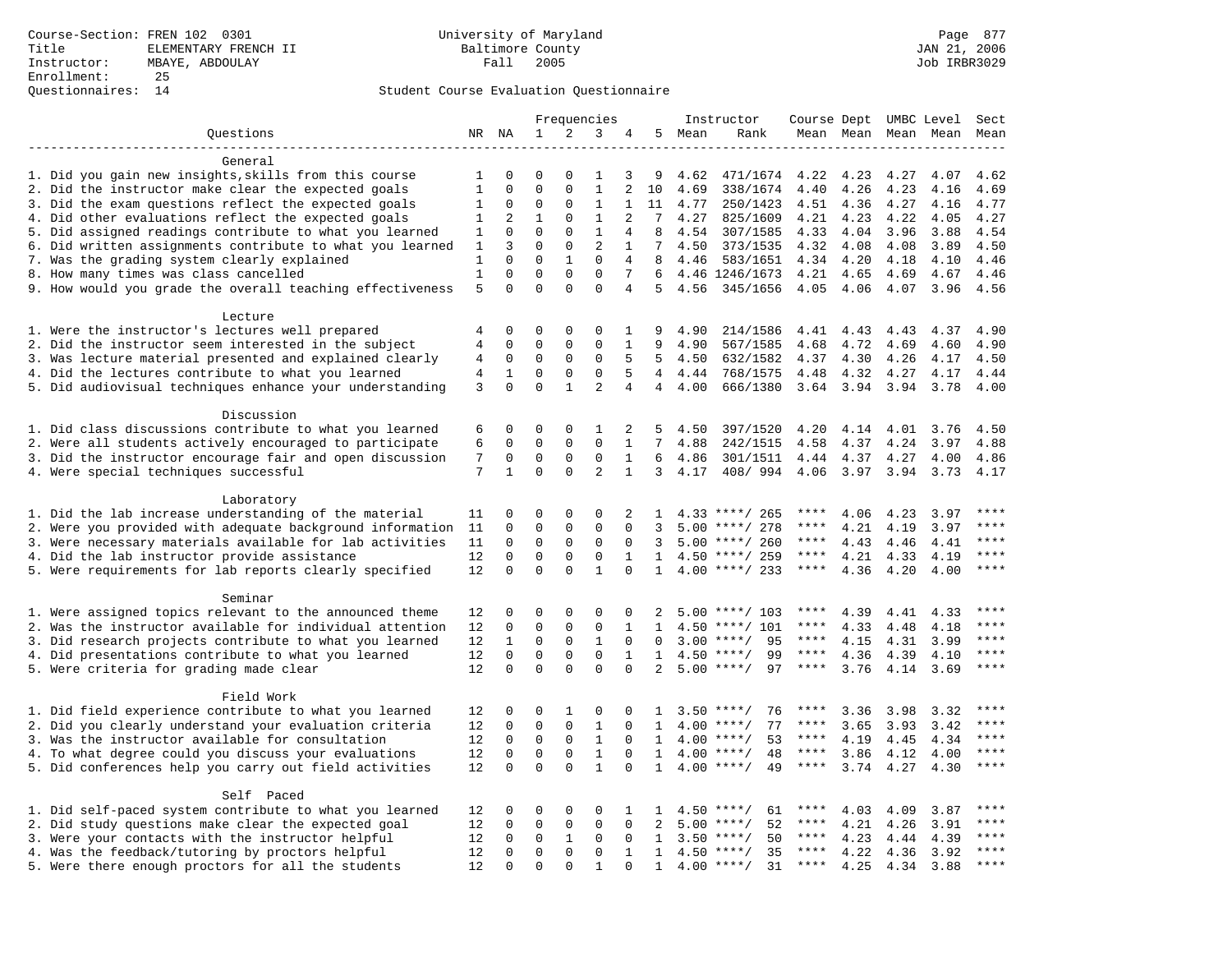| Course-Section: FREN 102 0301 |                      | University of Maryland                  | Page 877     |
|-------------------------------|----------------------|-----------------------------------------|--------------|
| Title                         | ELEMENTARY FRENCH II | Baltimore County                        | JAN 21, 2006 |
| Instructor:                   | MBAYE, ABDOULAY      | 2005<br>Fall                            | Job IRBR3029 |
| Enrollment:                   | 25                   |                                         |              |
| Ouestionnaires: 14            |                      | Student Course Evaluation Questionnaire |              |

# University of Maryland **Execution: FREN 102 0301 Page 877**

| Credits Earned |             | Expected Grades<br>Cum. GPA |  |   |          | Reasons             |   | Type                        |    | Majors                            |  |
|----------------|-------------|-----------------------------|--|---|----------|---------------------|---|-----------------------------|----|-----------------------------------|--|
| $00 - 27$      |             | $0.00 - 0.99$               |  | Α |          | Required for Majors | 6 | Graduate                    | 0  | Major                             |  |
| $28 - 55$      | 0           | $1.00 - 1.99$               |  | В | З        |                     |   |                             |    |                                   |  |
| $56 - 83$      |             | $2.00 - 2.99$               |  | C |          | General             |   | Under-grad                  | 14 | Non-major                         |  |
| $84 - 150$     | 2           | $3.00 - 3.49$               |  | D | $\Omega$ |                     |   |                             |    |                                   |  |
| Grad.          | $\mathbf 0$ | $3.50 - 4.00$               |  | F | $\Omega$ | Electives           |   |                             |    | #### - Means there are not enough |  |
|                |             |                             |  | Ρ | $\Omega$ |                     |   | responses to be significant |    |                                   |  |
|                |             |                             |  |   | $\Omega$ | Other               |   |                             |    |                                   |  |
|                |             |                             |  |   | $\Omega$ |                     |   |                             |    |                                   |  |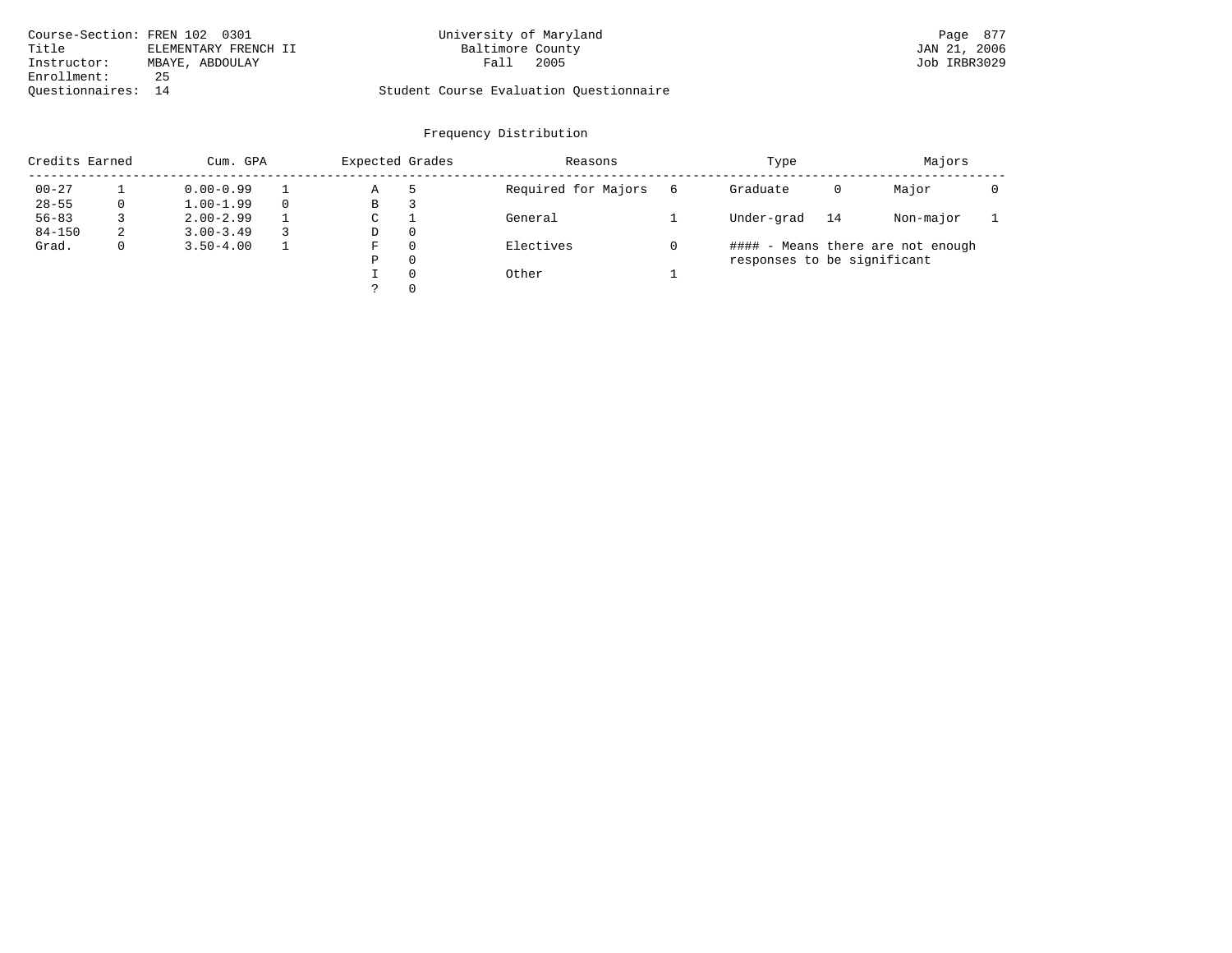|                                                           |                |                |                | Frequencies    |                |                |                |      | Instructor       | Course Dept |           | UMBC Level |      | Sect |
|-----------------------------------------------------------|----------------|----------------|----------------|----------------|----------------|----------------|----------------|------|------------------|-------------|-----------|------------|------|------|
| Ouestions                                                 | NR             | ΝA             | $\mathbf{1}$   | $\mathcal{L}$  | 3              |                | 5.             | Mean | Rank             |             | Mean Mean | Mean       | Mean | Mean |
| General                                                   |                |                |                |                |                |                |                |      |                  |             |           |            |      |      |
| 1. Did you gain new insights, skills from this course     | $\Omega$       | 0              | $\overline{2}$ | 0              |                |                |                |      | 3.57 1489/1674   | 4.22        | 4.23      | 4.27       | 4.07 | 3.57 |
| 2. Did the instructor make clear the expected goals       | $\Omega$       | $\Omega$       | $\overline{a}$ | $\mathbf{1}$   | 3              | 4              |                |      | 3.50 1499/1674   | 4.40        | 4.26      | 4.23       | 4.16 | 3.50 |
| 3. Did the exam questions reflect the expected goals      | $\Omega$       | $\Omega$       | $\mathbf{1}$   | $\mathfrak{D}$ | $\overline{2}$ | 4              |                |      | 3.71 1188/1423   | 4.51        | 4.36      | 4.27       | 4.16 | 3.71 |
| 4. Did other evaluations reflect the expected goals       | $\Omega$       | $\mathfrak{D}$ | $\Omega$       | ζ              | 3              |                |                |      | 3.50 1452/1609   | 4.21        | 4.23      | 4.22       | 4.05 | 3.50 |
| 5. Did assigned readings contribute to what you learned   | 0              |                | $\Omega$       | $\overline{a}$ | $\overline{a}$ |                |                | 3.92 | 879/1585         | 4.33        | 4.04      | 3.96       | 3.88 | 3.92 |
| 6. Did written assignments contribute to what you learned | $\mathbf 0$    | $\Omega$       | $\Omega$       | $\mathbf{1}$   | $\mathbf{3}$   | 5              |                | 4.00 | 870/1535         | 4.32        | 4.08      | 4.08       | 3.89 | 4.00 |
| 7. Was the grading system clearly explained               | $\Omega$       | $\Omega$       | 1              |                | $\mathbf{3}$   | $\overline{4}$ |                |      | 3.79 1303/1651   | 4.34        | 4.20      | 4.18       | 4.10 | 3.79 |
| 8. How many times was class cancelled                     | 0              | 0              | $\Omega$       | $\Omega$       | $\Omega$       | 11             |                |      | 4.21 1449/1673   | 4.21        | 4.65      | 4.69       | 4.67 | 4.21 |
| 9. How would you grade the overall teaching effectiveness | 3              | U              | $\overline{2}$ |                | 6              |                | 0              |      | 2.73 1604/1656   | 4.05        | 4.06      | 4.07       | 3.96 | 2.73 |
| Lecture                                                   |                |                |                |                |                |                |                |      |                  |             |           |            |      |      |
| 1. Were the instructor's lectures well prepared           | $\Omega$       | 0              | 3              | $\Omega$       | 4              |                |                |      | 3.29 1518/1586   | 4.41        | 4.43      | 4.43       | 4.37 | 3.29 |
| 2. Did the instructor seem interested in the subject      | 0              | $\Omega$       | $\Omega$       | 0              | 3              | 6              |                |      | 4.14 1441/1585   | 4.68        | 4.72      | 4.69       | 4.60 | 4.14 |
| 3. Was lecture material presented and explained clearly   | 1              | 0              | $\overline{a}$ | $\mathbf{1}$   | $\overline{a}$ |                |                |      | 3.46 1420/1582   | 4.37        | 4.30      | 4.26       | 4.17 | 3.46 |
| 4. Did the lectures contribute to what you learned        | 0              | 0              |                | $\Omega$       | $\overline{2}$ |                |                |      | 4.00 1138/1575   | 4.48        | 4.32      | 4.27       | 4.17 | 4.00 |
| 5. Did audiovisual techniques enhance your understanding  | $\Omega$       | $\mathcal{D}$  |                | $\mathfrak{D}$ | $\overline{4}$ | 5              | 0              |      | 3.08 1209/1380   | 3.64        | 3.94      | 3.94       | 3.78 | 3.08 |
| Discussion                                                |                |                |                |                |                |                |                |      |                  |             |           |            |      |      |
| 1. Did class discussions contribute to what you learned   | 4              | 0              | 2              |                |                | 2              |                |      | 3.10 1333/1520   | 4.20        | 4.14      | 4.01       | 3.76 | 3.10 |
| 2. Were all students actively encouraged to participate   | 4              | $\Omega$       | $\mathbf{1}$   | $\Omega$       | 1              | 3              | 5              | 4.10 | 993/1515         | 4.58        | 4.37      | 4.24       | 3.97 | 4.10 |
| 3. Did the instructor encourage fair and open discussion  | 4              | $\Omega$       | 0              | $\mathbf 0$    | 3              | 4              |                |      | 4.00 1050/1511   | 4.44        | 4.37      | 4.27       | 4.00 | 4.00 |
| 4. Were special techniques successful                     | $\overline{4}$ |                | 1              | 1              | 3              | $\overline{2}$ | $\overline{a}$ | 3.33 | 811/ 994         | 4.06        | 3.97      | 3.94       | 3.73 | 3.33 |
| Laboratory                                                |                |                |                |                |                |                |                |      |                  |             |           |            |      |      |
| 1. Did the lab increase understanding of the material     | 11             | 0              | O              | $\Omega$       | $\Omega$       |                |                |      | $4.67$ ****/ 265 | ****        | 4.06      | 4.23       | 3.97 | **** |
| 2. Were you provided with adequate background information | 12             | $\Omega$       | 0              | $\mathbf 0$    | 2              | $\Omega$       | 0              |      | $3.00$ ****/ 278 | ****        | 4.21      | 4.19       | 3.97 | **** |
| 3. Were necessary materials available for lab activities  | 13             | $\Omega$       | $\Omega$       | $\Omega$       | $\mathbf{1}$   | $\Omega$       | 0              |      | $3.00$ ****/ 260 | ****        | 4.43      | 4.46       | 4.41 | **** |
| 4. Did the lab instructor provide assistance              | 13             | $\Omega$       | 0              | 0              | $\Omega$       | 1              | 0              |      | $4.00$ ****/ 259 | ****        | 4.21      | 4.33       | 4.19 | **** |
| 5. Were requirements for lab reports clearly specified    | 13             | U              | $\Omega$       |                | $\cap$         |                | <sup>n</sup>   |      | $4.00$ ****/ 233 | ****        | 4.36      | 4.20       | 4.00 | **** |

|            | Credits Earned<br>Cum. GPA     |               | Expected Grades     |          |          | Reasons   | Type                        | Majors |                                   |  |
|------------|--------------------------------|---------------|---------------------|----------|----------|-----------|-----------------------------|--------|-----------------------------------|--|
| $00 - 27$  | $0.00 - 0.99$<br>$\Omega$<br>Α |               | Required for Majors | Graduate | 0        | Major     |                             |        |                                   |  |
| $28 - 55$  |                                | $1.00 - 1.99$ | $\Omega$            | B        | 4        |           |                             |        |                                   |  |
| $56 - 83$  |                                | $2.00 - 2.99$ | $\Omega$            | C        |          | General   | Under-grad                  | 14     | Non-major                         |  |
| $84 - 150$ |                                | $3.00 - 3.49$ |                     | D        | $\Omega$ |           |                             |        |                                   |  |
| Grad.      |                                | $3.50 - 4.00$ | 2                   | F        |          | Electives |                             |        | #### - Means there are not enough |  |
|            |                                |               |                     | Ρ        |          |           | responses to be significant |        |                                   |  |
|            |                                |               |                     |          |          | Other     |                             |        |                                   |  |
|            |                                |               |                     |          |          |           |                             |        |                                   |  |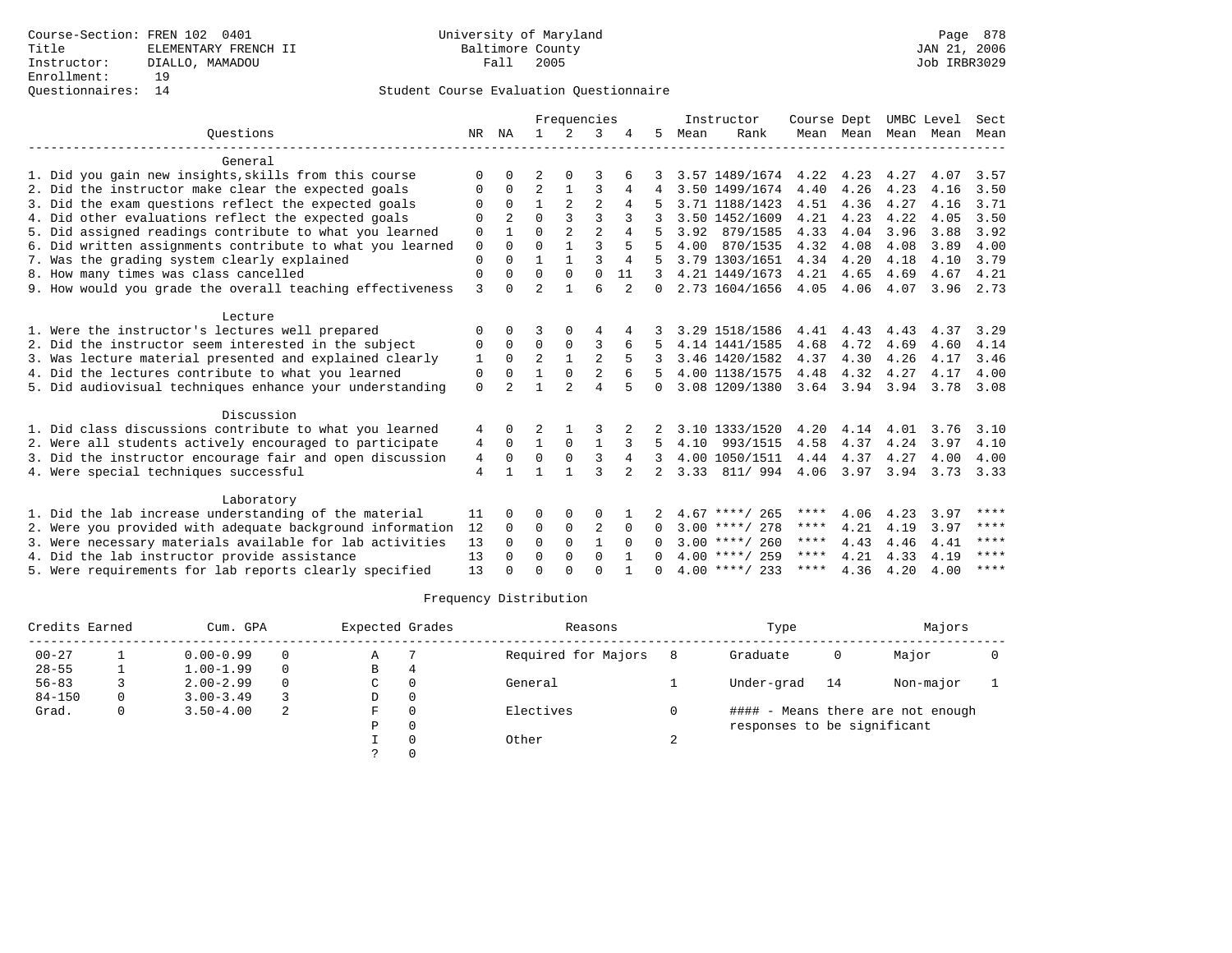### Questionnaires: 16 Student Course Evaluation Questionnaire

|                                                           |                                                           |                |          | Frequencies |              | Instructor     |                | Course Dept |      |                | UMBC Level | Sect      |      |      |      |
|-----------------------------------------------------------|-----------------------------------------------------------|----------------|----------|-------------|--------------|----------------|----------------|-------------|------|----------------|------------|-----------|------|------|------|
|                                                           | Ouestions                                                 | NR             | ΝA       |             | 2            | 3              | 4              | 5           | Mean | Rank           |            | Mean Mean | Mean | Mean | Mean |
|                                                           | General                                                   |                |          |             |              |                |                |             |      |                |            |           |      |      |      |
|                                                           | 1. Did you gain new insights, skills from this course     | <sup>0</sup>   | 0        | 0           |              |                |                | 9           |      | 4.19 1036/1674 | 4.19       | 4.23      | 4.27 | 4.07 | 4.19 |
|                                                           | 2. Did the instructor make clear the expected goals       | 0              | $\Omega$ |             | $\Omega$     |                |                | 11          | 4.44 | 689/1674       | 4.44       | 4.26      | 4.23 | 4.16 | 4.44 |
|                                                           | 3. Did the exam questions reflect the expected goals      |                | $\Omega$ | $\Omega$    | $\Omega$     |                |                | 12          | 4.69 | 349/1423       | 4.69       | 4.36      | 4.27 | 4.16 | 4.69 |
|                                                           | 4. Did other evaluations reflect the expected goals       |                | 5        | U           |              | 4              |                | б.          | 4.18 | 941/1609       | 4.18       | 4.23      | 4.22 | 4.05 | 4.18 |
|                                                           | 5. Did assigned readings contribute to what you learned   |                |          |             |              |                |                |             | 4.06 | 728/1585       | 4.06       | 4.04      | 3.96 | 3.88 | 4.06 |
|                                                           | 6. Did written assignments contribute to what you learned | $\mathbf 0$    | ζ        | 0           |              | $\mathfrak{D}$ |                | 4           | 4.00 | 870/1535       | 4.00       | 4.08      | 4.08 | 3.89 | 4.00 |
|                                                           | 7. Was the grading system clearly explained               | 0              | $\Omega$ |             |              |                |                | 12          | 4.44 | 628/1651       | 4.44       | 4.20      | 4.18 | 4.10 | 4.44 |
| 8. How many times was class cancelled                     |                                                           |                | $\Omega$ | $\Omega$    | $\Omega$     | $\Omega$       | 13             | 3           |      | 4.19 1470/1673 | 4.19       | 4.65      | 4.69 | 4.67 | 4.19 |
| 9. How would you grade the overall teaching effectiveness |                                                           |                |          | U           | <sup>0</sup> |                |                |             | 4.43 | 493/1656       | 4.43       | 4.06      | 4.07 | 3.96 | 4.43 |
|                                                           | Lecture                                                   |                |          |             |              |                |                |             |      |                |            |           |      |      |      |
|                                                           | 1. Were the instructor's lectures well prepared           |                | $\Omega$ |             | $\Omega$     |                |                |             | 4.80 | 389/1586       | 4.80       | 4.43      | 4.43 | 4.37 | 4.80 |
|                                                           | 2. Did the instructor seem interested in the subject      |                | $\Omega$ | $\Omega$    | $\Omega$     | $\Omega$       |                | 12          | 4.80 | 811/1585       | 4.80       | 4.72      | 4.69 | 4.60 | 4.80 |
|                                                           | 3. Was lecture material presented and explained clearly   | 1              | $\Omega$ | 0           | $\Omega$     | 3              |                | 9           | 4.40 | 777/1582       | 4.40       | 4.30      | 4.26 | 4.17 | 4.40 |
|                                                           | 4. Did the lectures contribute to what you learned        |                | $\Omega$ | 0           | $\Omega$     |                |                | 11          | 4.67 | 495/1575       | 4.67       | 4.32      | 4.27 | 4.17 | 4.67 |
|                                                           | 5. Did audiovisual techniques enhance your understanding  | $\overline{a}$ |          |             |              |                |                | б.          | 4.00 | 666/1380       | 4.00       | 3.94      | 3.94 | 3.78 | 4.00 |
|                                                           | Discussion                                                |                |          |             |              |                |                |             |      |                |            |           |      |      |      |
|                                                           | 1. Did class discussions contribute to what you learned   |                |          | 0           | $\Omega$     | 4              |                |             | 4.00 | 810/1520       | 4.00       | 4.14      | 4.01 | 3.76 | 4.00 |
|                                                           | 2. Were all students actively encouraged to participate   |                | 0        | $\Omega$    | 0            | 0              |                | 9           | 4.82 | 313/1515       | 4.82       | 4.37      | 4.24 | 3.97 | 4.82 |
| 3. Did the instructor encourage fair and open discussion  |                                                           |                | 0        |             | $\Omega$     | 2              | $\mathfrak{D}$ | 6           | 4.40 | 751/1511       | 4.40       | 4.37      | 4.27 | 4.00 | 4.40 |
|                                                           | 4. Were special techniques successful                     | 5              |          |             |              |                |                |             | 4.00 | 474/994        | 4.00       | 3.97      | 3.94 | 3.73 | 4.00 |

|            | Credits Earned<br>Cum. GPA |               | Expected Grades |               |          | Reasons                | Type                        |    | Majors                            |  |
|------------|----------------------------|---------------|-----------------|---------------|----------|------------------------|-----------------------------|----|-----------------------------------|--|
| $00 - 27$  |                            | $0.00 - 0.99$ |                 | Α             |          | Required for Majors 10 | Graduate                    | 0  | Major                             |  |
| $28 - 55$  |                            | $1.00 - 1.99$ | $\Omega$        | В             | 4        |                        |                             |    |                                   |  |
| $56 - 83$  |                            | $2.00 - 2.99$ |                 | C.            | 2        | General                | Under-grad                  | 16 | Non-major                         |  |
| $84 - 150$ |                            | $3.00 - 3.49$ |                 | D             |          |                        |                             |    |                                   |  |
| Grad.      | $\mathbf{0}$               | $3.50 - 4.00$ | $\Omega$        | F             | $\Omega$ | Electives              |                             |    | #### - Means there are not enough |  |
|            |                            |               |                 | P             | $\Omega$ |                        | responses to be significant |    |                                   |  |
|            |                            |               |                 |               | $\Omega$ | Other                  |                             |    |                                   |  |
|            |                            |               |                 | $\mathcal{L}$ | $\Omega$ |                        |                             |    |                                   |  |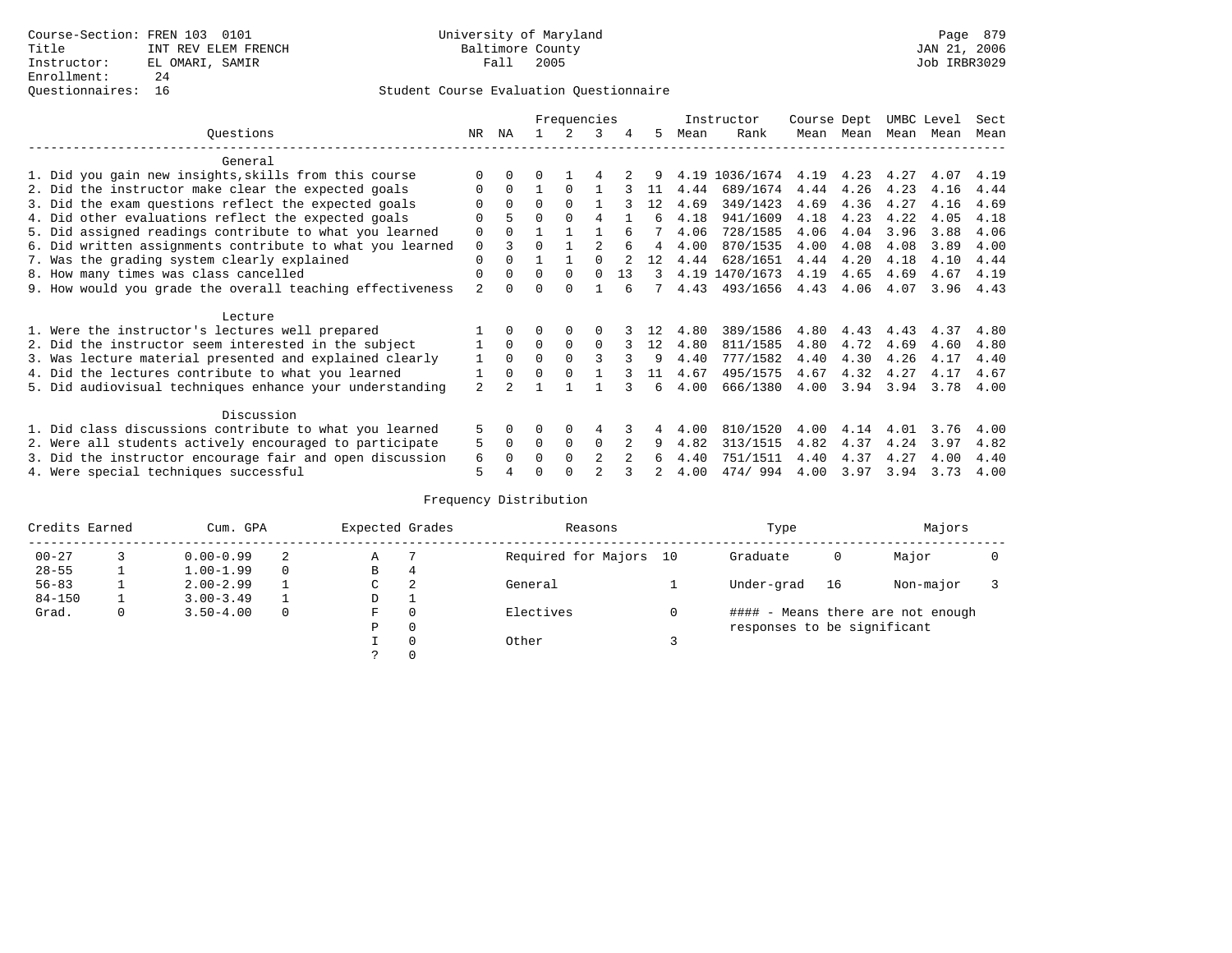|                                                                                                                |              |                     |                 |                            | Frequencies    |                |              |        | Instructor                          | Course Dept UMBC Level Sect |                |                             |                          |             |
|----------------------------------------------------------------------------------------------------------------|--------------|---------------------|-----------------|----------------------------|----------------|----------------|--------------|--------|-------------------------------------|-----------------------------|----------------|-----------------------------|--------------------------|-------------|
| Questions                                                                                                      |              | NR NA               | $\mathbf{1}$    | 2                          | 3              | 4              |              | 5 Mean | Rank                                |                             |                |                             | Mean Mean Mean Mean Mean |             |
|                                                                                                                |              |                     |                 |                            |                |                |              |        |                                     |                             |                |                             |                          |             |
| General                                                                                                        |              |                     |                 |                            |                |                |              |        |                                     |                             |                |                             |                          |             |
| 1. Did you gain new insights, skills from this course                                                          | 0            | 0                   | 4               |                            |                | 2              | 6            |        | 3.29 1574/1674 3.76                 |                             | 4.23           | 4.27                        | 4.32                     | 3.29        |
| 2. Did the instructor make clear the expected goals                                                            | $\mathbf 0$  | $\mathbf 0$         | 3               | 3                          | 1              | 4              | 6            |        | 3.41 1535/1674                      | 3.98                        | 4.26           | 4.23                        | 4.26                     | 3.41        |
| 3. Did the exam questions reflect the expected goals                                                           | 0            | $\mathbf 0$         | $\mathbf{1}$    | $\mathbf{1}$               | 3              | 3              | 9            |        | 4.06 986/1423                       | 4.18                        | 4.36           | 4.27 4.36                   |                          | 4.06        |
| 4. Did other evaluations reflect the expected goals                                                            | 0            | $\mathbf 0$         | 3               | 3                          | $\overline{4}$ | $\overline{4}$ | 3            |        | 3.06 1554/1609                      | 3.59                        | 4.23           | 4.22                        | 4.23                     | 3.06        |
| 5. Did assigned readings contribute to what you learned                                                        | 0            | $\mathbf 0$         | $\overline{c}$  | $\overline{4}$             | $\overline{2}$ | 3              | 6            |        | 3.41 1289/1585                      | 3.71                        | 4.04           | 3.96                        | 3.91                     | 3.41        |
| 6. Did written assignments contribute to what you learned                                                      | 0            | 2                   | $\overline{2}$  | 3                          | $\sqrt{2}$     | $\mathbf{1}$   | 7            |        | 3.53 1278/1535                      | 3.40                        | 4.08           | 4.08                        | 4.03                     | 3.53        |
| 7. Was the grading system clearly explained                                                                    | $\mathbf{0}$ | $\Omega$            | 3               | 3                          | $\overline{2}$ | 4              |              |        | 5 3.29 1515/1651                    | $3.97$ 4.20                 |                | 4.18                        | 4.20                     | 3.29        |
| 8. How many times was class cancelled                                                                          | $\mathbf 0$  | $\mathbf 0$         | $\mathbf{1}$    | $\mathbf 0$                | $\Omega$       | $\overline{4}$ |              |        | 12 4.53 1189/1673                   | 4.46                        | 4.65           | 4.69                        | 4.67                     | 4.53        |
| 9. How would you grade the overall teaching effectiveness                                                      | 3            | $\Omega$            | $\overline{4}$  | $\Omega$                   | $\overline{4}$ | 6              | $\Omega$     |        | 2.86 1586/1656                      | 3.52 4.06                   |                | 4.07                        | 4.10                     | 2.86        |
| Lecture                                                                                                        |              |                     |                 |                            |                |                |              |        |                                     |                             |                |                             |                          |             |
| 1. Were the instructor's lectures well prepared                                                                | $\mathbf 0$  | $\mathbf 0$         | 3               | 3                          | 1              | 5              |              |        | 3.35 1507/1586                      | 4.08                        | 4.43           | 4.43                        | 4.48                     | 3.35        |
| 2. Did the instructor seem interested in the subject                                                           | 0            | $\mathbf 0$         | $\mathsf 0$     | $\overline{a}$             | 3              | 3              | 9            |        | 4.12 1451/1585                      | 4.64                        | 4.72           | 4.69                        | 4.76                     | 4.12        |
| 3. Was lecture material presented and explained clearly                                                        | 1            | $\mathbf 0$         | $\overline{2}$  | 3                          | 3              | 2              | 6            |        | 3.44 1431/1582                      | 3.92                        | 4.30           | 4.26                        | 4.35                     | 3.44        |
| 4. Did the lectures contribute to what you learned                                                             | 0            | $\mathbf 0$         | 3               | 2                          | 3              | 3              | 6            |        | 3.41 1398/1575                      | 4.10                        | 4.32           | 4.27                        | 4.39                     | 3.41        |
| 5. Did audiovisual techniques enhance your understanding                                                       | $\mathsf 0$  | $\mathbf{1}$        | $\overline{4}$  | 5                          | 3              | $\mathbf{1}$   |              |        | 3 2.63 1308/1380                    |                             | 3.33 3.94 3.94 |                             | 4.03                     | 2.63        |
| Discussion                                                                                                     |              |                     |                 |                            |                |                |              |        |                                     |                             |                |                             |                          |             |
| 1. Did class discussions contribute to what you learned                                                        |              | 0                   | 3               | 0                          | 3              | 3              | 5            |        | 3.50 1169/1520                      | 3.94 4.14                   |                | 4.01                        | 4.03                     | 3.50        |
|                                                                                                                | 3<br>3       | 0                   |                 |                            | 3              | 3              | 6            |        |                                     |                             |                |                             |                          |             |
| 2. Were all students actively encouraged to participate                                                        |              | $\mathsf{O}\xspace$ | 2<br>$\sqrt{2}$ | 0                          |                | $\mathbf{1}$   |              |        | 3.79 1191/1515                      | 4.24                        | 4.37           | 4.24                        | 4.28                     | 3.79        |
| 3. Did the instructor encourage fair and open discussion                                                       | 3<br>3       | 3                   | $\mathbf{z}$    | $\sqrt{2}$<br>$\mathbf{1}$ | 6<br>3         |                | 3            |        | 3.07 1409/1511                      | 3.96                        | 4.37           | 4.27                        | 4.28                     | 3.07        |
| 4. Were special techniques successful                                                                          |              |                     |                 |                            |                | $\mathbf{1}$   |              |        | 3 3.00 881/ 994 3.44 3.97 3.94 3.98 |                             |                |                             |                          | 3.00        |
| Laboratory                                                                                                     |              |                     |                 |                            |                |                |              |        |                                     |                             |                |                             |                          |             |
| 1. Did the lab increase understanding of the material                                                          | 16           | 0                   | 0               | 0                          | 1              | 0              | 0            |        | $3.00$ ****/ 265                    | 3.50                        | 4.06           | 4.23                        | 4.34                     | $***$       |
| 2. Were you provided with adequate background information                                                      | 16           | $\mathbf 0$         | $\mathbf 0$     | $\mathbf 0$                | $\mathbf 0$    | $\mathbf{1}$   | $\Omega$     |        | $4.00$ ****/ 278                    | 3.50                        |                | 4.21 4.19                   | 4.36                     | $***$       |
| 4. Did the lab instructor provide assistance                                                                   | 16           | $\mathbf 0$         | $\mathbf 0$     | $\mathbf 0$                | $\Omega$       | $\mathbf{1}$   | $\Omega$     |        | $4.00$ ****/ 259                    | 3.50                        | 4.21           | 4.33                        | 4.42                     | $***$       |
| 5. Were requirements for lab reports clearly specified                                                         | 16           | $\mathbf 0$         | $\Omega$        | $\Omega$                   | $\Omega$       | 1              | $\Omega$     |        | $4.00$ ****/ 233                    | 4.00                        | 4.36           | 4.20                        | 4.48                     | $***$       |
|                                                                                                                |              |                     |                 |                            |                |                |              |        |                                     |                             |                |                             |                          |             |
| Seminar                                                                                                        |              |                     |                 |                            |                |                |              |        |                                     |                             |                |                             |                          |             |
| 1. Were assigned topics relevant to the announced theme                                                        | 15           | 1                   | 0               | 0                          | 1              | 0              | 0            |        | $3.00$ ****/ 103                    | 3.50                        | 4.39           | 4.41                        | 4.07                     | ****        |
| 2. Was the instructor available for individual attention                                                       | 15           | $\mathbf{1}$        | $\mathbf 0$     | $\mathbf{0}$               | $\mathbf{0}$   | $\Omega$       | $\mathbf{1}$ | 5.00   | ****/ 101                           | 4.00                        | 4.33           | 4.48                        | 4.45                     | ****        |
| 3. Did research projects contribute to what you learned                                                        | 15           | $\mathbf{1}$        | 0               | $\mathsf 0$                | $\mathbf 0$    | 0              | 1            |        | $5.00$ ****/<br>95                  | $***$ * * *                 | 4.15           | 4.31                        | 4.33                     | ****        |
| 4. Did presentations contribute to what you learned                                                            | 15           | $\mathbf 0$         | $\mathbf 0$     | $\mathsf 0$                | $\mathbf 0$    | $\mathbf{1}$   | $\mathbf{1}$ |        | $4.50$ ****/<br>99                  | 3.50                        | 4.36           | 4.39                        | 4.22                     | $***$       |
| 5. Were criteria for grading made clear                                                                        | 15           | $\Omega$            | $\Omega$        | $\mathbf{1}$               | $\Omega$       | $\Omega$       | $\mathbf{1}$ |        | $3.50$ ****/<br>97                  | 3.00                        | 3.76           | 4.14                        | 4.63                     | $***$       |
| Field Work                                                                                                     |              |                     |                 |                            |                |                |              |        |                                     |                             |                |                             |                          |             |
| 1. Did field experience contribute to what you learned                                                         | 16           | 0                   | 0               | 0                          | 0              | 1              |              |        | $4.00$ ****/<br>76                  | 3.00                        | 3.36           | 3.98                        | 3.97                     |             |
| 2. Did you clearly understand your evaluation criteria                                                         | 16           | 0                   | 0               | $\mathsf 0$                | $\mathbf 0$    | $\mathbf 0$    | 1            |        | 77<br>$5.00$ ****/                  | 4.00                        | 3.65           | 3.93                        | 4.20                     | ****        |
| 3. Was the instructor available for consultation                                                               | 16           | $\mathbf 0$         | $\mathbf 0$     | $\mathbf 0$                | $\mathbf 0$    | $\mathbf{1}$   | $\Omega$     |        | $4.00$ ****/<br>53                  | 3.00                        | 4.19           | 4.45                        | 4.50                     | $***$       |
| 4. To what degree could you discuss your evaluations                                                           |              | $\Omega$            | $\mathbf 0$     | $\mathbf{0}$               | $\mathbf 0$    | $\mathbf{1}$   | $\Omega$     |        | $4.00$ ****/<br>48                  | 3.50                        | 3.86           | 4.12                        | 4.50                     | $***$       |
| 5. Did conferences help you carry out field activities                                                         |              | $\Omega$            | $\Omega$        | $\Omega$                   | $\Omega$       | $\Omega$       | $\mathbf{1}$ |        | $5.00$ ****/<br>49                  | 4.00                        |                | 3.74 4.27                   | 4.82                     | $***$       |
|                                                                                                                |              |                     |                 |                            |                |                |              |        |                                     |                             |                |                             |                          |             |
| Self Paced                                                                                                     |              | 0                   | 0               | 0                          | $\Omega$       | 2              | 0            |        | $4.00$ ****/<br>61                  |                             |                |                             | 4.23                     |             |
| 1. Did self-paced system contribute to what you learned<br>2. Did study questions make clear the expected goal | 15<br>15     | $\mathbf 0$         | $\mathbf 0$     | $\mathbf{1}$               | $\mathbf{0}$   | $\mathbf 0$    | $\mathbf{1}$ |        | $3.50$ ****/<br>52                  | 4.00<br>3.50                |                | 4.03 4.09<br>4.21 4.26 4.53 |                          | $***$       |
| 3. Were your contacts with the instructor helpful                                                              | 15           | $\Omega$            | $\Omega$        | $\Omega$                   | $\Omega$       |                | $\Omega$     |        | $4.00$ ****/<br>50                  |                             |                | 3.50 4.23 4.44 4.42         |                          | $***$ * * * |
|                                                                                                                |              |                     |                 |                            |                |                |              |        |                                     |                             |                |                             |                          |             |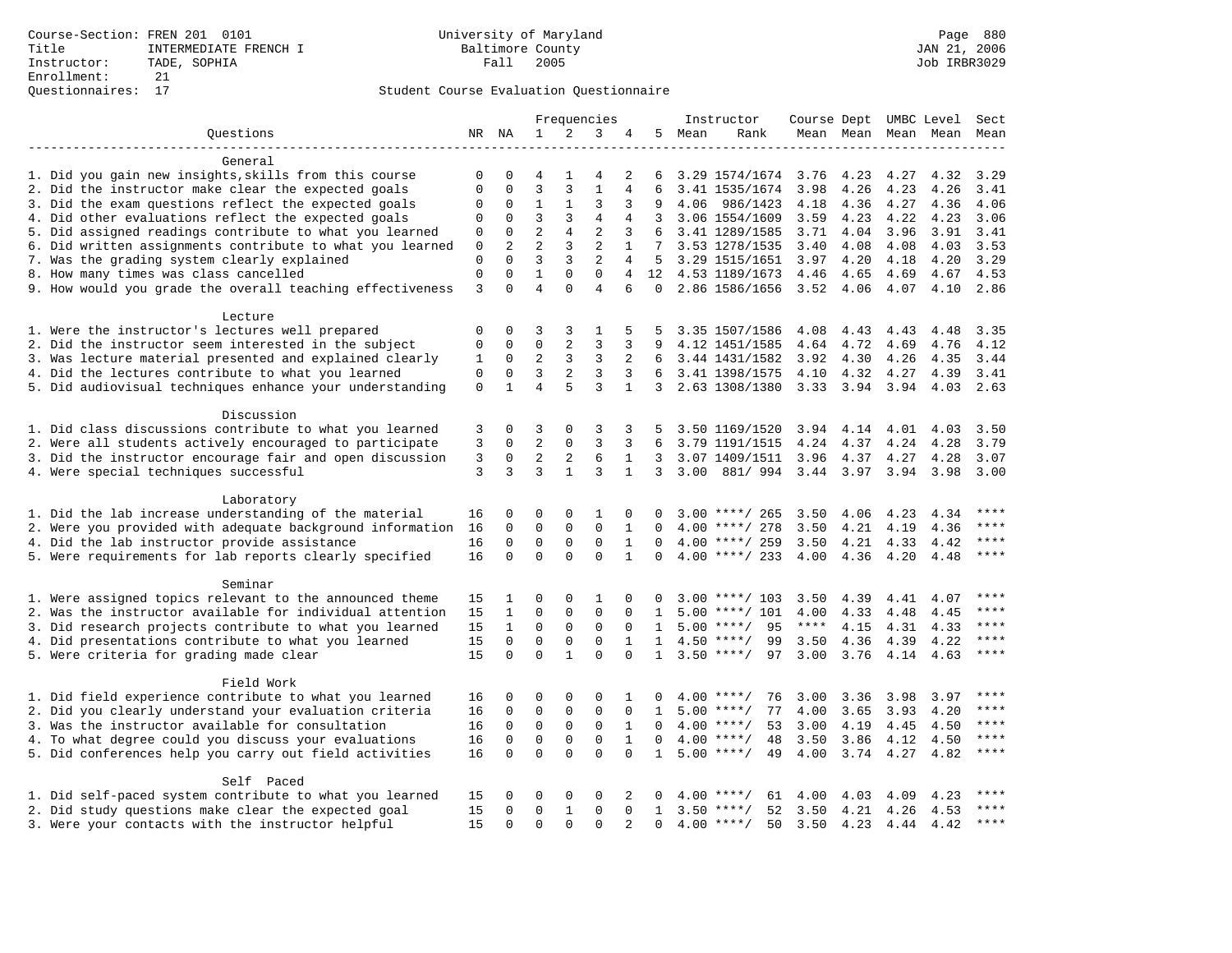|                    | Course-Section: FREN 201 0101 | University of Maryland                  | Page 880     |
|--------------------|-------------------------------|-----------------------------------------|--------------|
| Title              | INTERMEDIATE FRENCH I         | Baltimore County                        | JAN 21, 2006 |
| Instructor:        | TADE, SOPHIA                  | 2005<br>Fall                            | Job IRBR3029 |
| Enrollment:        |                               |                                         |              |
| Ouestionnaires: 17 |                               | Student Course Evaluation Questionnaire |              |

|            | Credits Earned<br>Cum. GPA |               |   | Expected Grades |          | Reasons                |        | Type                        | Majors |                                   |  |
|------------|----------------------------|---------------|---|-----------------|----------|------------------------|--------|-----------------------------|--------|-----------------------------------|--|
| $00 - 27$  | 2                          | $0.00 - 0.99$ |   | Α               | 10       | Required for Majors 10 |        | Graduate                    | 0      | Major                             |  |
| $28 - 55$  | 2                          | $1.00 - 1.99$ |   | В               | 3        |                        |        |                             |        |                                   |  |
| $56 - 83$  | 4                          | $2.00 - 2.99$ |   | $\sim$<br>◡     | -2       | General                |        | Under-grad                  | 17     | Non-major                         |  |
| $84 - 150$ | 2                          | $3.00 - 3.49$ | 5 | D               | 0        |                        |        |                             |        |                                   |  |
| Grad.      | 0                          | $3.50 - 4.00$ | 2 | F               |          | Electives              |        |                             |        | #### - Means there are not enough |  |
|            |                            |               |   | Ρ               | 0        |                        |        | responses to be significant |        |                                   |  |
|            |                            |               |   |                 | $\Omega$ | Other                  | $\sim$ |                             |        |                                   |  |
|            |                            |               |   | っ               | 0        |                        |        |                             |        |                                   |  |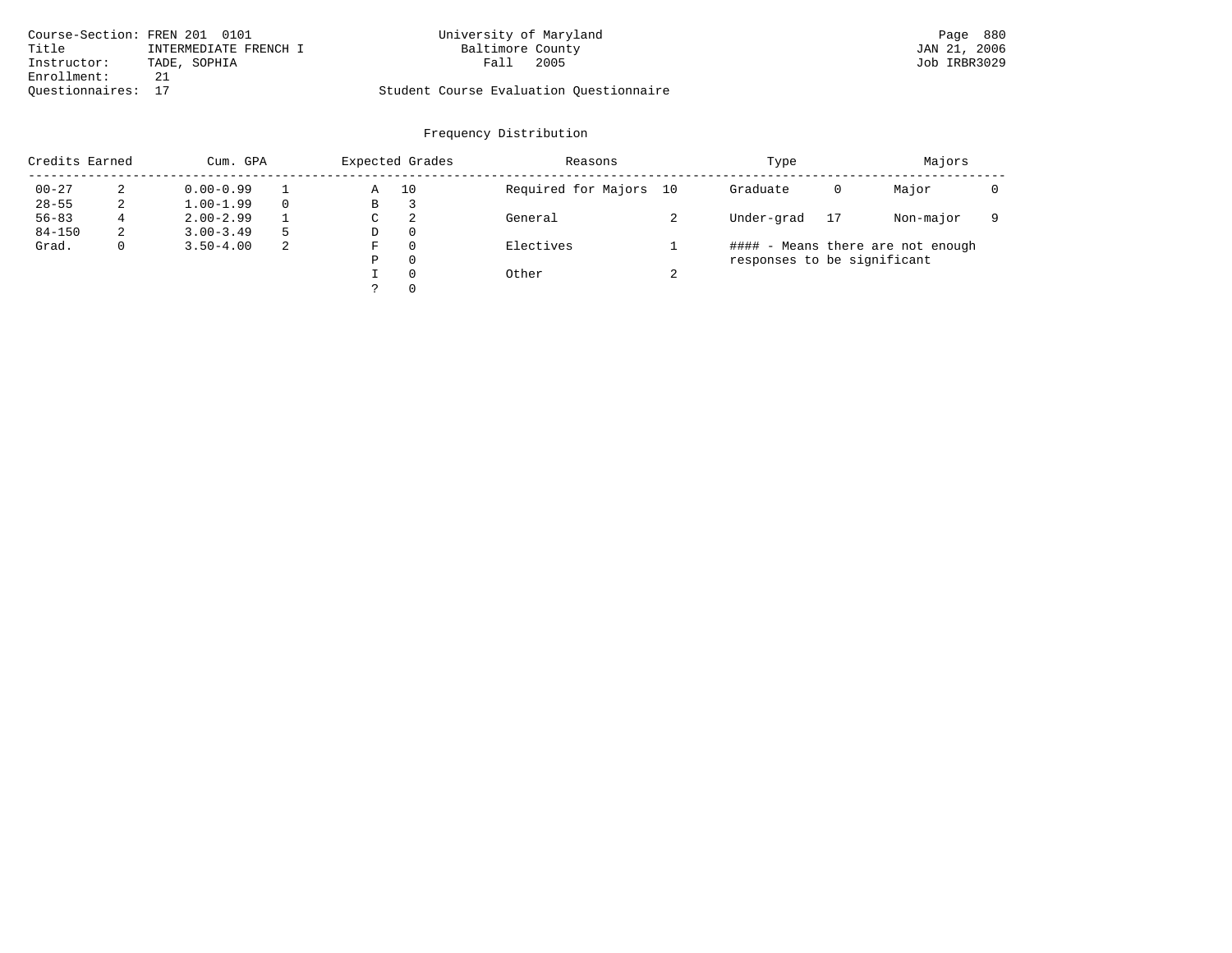|                                                                                                         |                | Frequencies    |              |                |                | Instructor     | Course Dept UMBC Level |        |                      |              | Sect         |                     |      |             |
|---------------------------------------------------------------------------------------------------------|----------------|----------------|--------------|----------------|----------------|----------------|------------------------|--------|----------------------|--------------|--------------|---------------------|------|-------------|
| Questions                                                                                               |                | NR NA          | $\mathbf{1}$ | 2              | 3              | 4              |                        | 5 Mean | Rank                 |              |              | Mean Mean Mean Mean |      | Mean        |
|                                                                                                         |                |                |              |                |                |                |                        |        |                      |              |              |                     |      |             |
| General                                                                                                 |                |                |              |                |                |                |                        |        |                      |              |              |                     |      |             |
| 1. Did you gain new insights, skills from this course                                                   | 0              | $\mathbf 0$    | 1            | $\Omega$       | $\overline{4}$ | 4              | 7                      |        | 4.00 1196/1674       | 3.76         | 4.23         | 4.27                | 4.32 | 4.00        |
| 2. Did the instructor make clear the expected goals                                                     | $\mathbf{0}$   | $\mathbf 0$    | $\mathbf{1}$ | $\mathbf{0}$   | $\mathbf 0$    | 7              | 8                      | 4.31   | 856/1674             | 3.98         | 4.26         | 4.23                | 4.26 | 4.31        |
| 3. Did the exam questions reflect the expected goals                                                    | $\Omega$       | $\Omega$       | $\Omega$     | 1              | 2              | 3              | 10                     | 4.38   | 728/1423             | 4.18         | 4.36         | 4.27                | 4.36 | 4.38        |
| 4. Did other evaluations reflect the expected goals                                                     | $\mathbf 0$    | 2              | $\mathbf{1}$ | 2              | 3              | $\mathbf{1}$   | $7\phantom{.0}$        |        | 3.79 1299/1609       | 3.59         | 4.23         | 4.22                | 4.23 | 3.79        |
| 5. Did assigned readings contribute to what you learned                                                 | $\mathbf 0$    | $\mathbf{1}$   | $\mathbf 0$  | 3              | $\mathbf{1}$   | $\overline{4}$ | 7                      | 4.00   | 769/1585             | 3.71         | 4.04         | 3.96                | 3.91 | 4.00        |
| 6. Did written assignments contribute to what you learned                                               | 0              | 2              | $\mathbf 1$  | 2              | 3              | 4              | 4                      |        | 3.57 1256/1535       | 3.40         | 4.08         | 4.08                | 4.03 | 3.57        |
| 7. Was the grading system clearly explained                                                             | 1              | $\Omega$       | $\Omega$     | $\mathbf{1}$   | 3              | 5              | 6                      |        | 4.07 1057/1651       | 3.97         | 4.20         | 4.18                | 4.20 | 4.07        |
| 8. How many times was class cancelled                                                                   | $\mathbf{1}$   | $\Omega$       | $\Omega$     | $\mathbf 0$    | $\mathbf{1}$   | 4              | 10                     |        | 4.60 1135/1673       | 4.46         | 4.65         | 4.69                | 4.67 | 4.60        |
| 9. How would you grade the overall teaching effectiveness                                               | $\overline{2}$ | $\Omega$       | $\Omega$     | $\mathbf{1}$   | $\mathbf{1}$   | 9              | 3                      | 4.00   | 955/1656             | 3.52         | 4.06         | 4.07                | 4.10 | 4.00        |
| Lecture                                                                                                 |                |                |              |                |                |                |                        |        |                      |              |              |                     |      |             |
|                                                                                                         |                | $\mathbf 0$    | 0            | $\mathbf 0$    | 1              | 6              | 8                      | 4.47   |                      |              |              |                     | 4.48 | 4.47        |
| 1. Were the instructor's lectures well prepared<br>2. Did the instructor seem interested in the subject | 1<br>1         | $\mathbf 0$    | 0            | $\mathbf 0$    | $\mathbf 0$    | 2              | 13                     | 4.87   | 916/1586<br>664/1585 | 4.08<br>4.64 | 4.43<br>4.72 | 4.43<br>4.69        | 4.76 | 4.87        |
| 3. Was lecture material presented and explained clearly                                                 | 2              | $\mathbf 0$    | $\mathbf 0$  | $\mathbf 0$    | 1              | 5              | 8                      | 4.50   | 632/1582             | 3.92         | 4.30         | 4.26                | 4.35 | 4.50        |
| 4. Did the lectures contribute to what you learned                                                      | 1              | $\Omega$       | $\Omega$     | $\Omega$       | $\sqrt{2}$     | 5              | 8                      | 4.40   | 819/1575             | 4.10         | 4.32         | 4.27                | 4.39 | 4.40        |
| 5. Did audiovisual techniques enhance your understanding                                                | 2              | 3              | $\mathbf{1}$ | $\mathbf{1}$   | $\overline{2}$ | $\overline{4}$ | $\overline{3}$         | 3.64   | 980/1380             | 3.33         | 3.94         | 3.94                | 4.03 | 3.64        |
|                                                                                                         |                |                |              |                |                |                |                        |        |                      |              |              |                     |      |             |
| Discussion                                                                                              |                |                |              |                |                |                |                        |        |                      |              |              |                     |      |             |
| 1. Did class discussions contribute to what you learned                                                 | 6              | $\mathbf 0$    | 0            | $\mathbf 0$    | 2              | 2              | 6                      | 4.40   | 512/1520             | 3.94         | 4.14         | 4.01                | 4.03 | 4.40        |
| 2. Were all students actively encouraged to participate                                                 | 6              | $\mathbf 0$    | $\mathbf 0$  | $\mathbf 0$    | $\mathbf{1}$   | 2              | $7\overline{ }$        | 4.60   | 543/1515             | 4.24         | 4.37         | 4.24                | 4.28 | 4.60        |
| 3. Did the instructor encourage fair and open discussion                                                | 6              | $\mathbf 0$    | $\mathbf 0$  | $\mathbf{1}$   | $\mathbf{1}$   | 2              | 6                      | 4.30   | 845/1511             | 3.96         | 4.37         | 4.27                | 4.28 | 4.30        |
| 4. Were special techniques successful                                                                   | 6              | $\overline{2}$ | $\Omega$     | $\overline{2}$ | 3              | $\mathbf{1}$   | $\overline{2}$         | 3.38   | 795/994              | 3.44 3.97    |              | 3.94                | 3.98 | 3.38        |
|                                                                                                         |                |                |              |                |                |                |                        |        |                      |              |              |                     |      |             |
| Laboratory                                                                                              |                |                |              |                |                |                |                        |        |                      |              |              |                     |      |             |
| 1. Did the lab increase understanding of the material                                                   | 14             | $\mathbf 0$    | 0            | $\mathbf 0$    | 1              | 1              | $\Omega$               |        | $3.50$ ****/ 265     | 3.50         | 4.06         | 4.23                | 4.34 |             |
| 2. Were you provided with adequate background information                                               | 14             | $\mathbf 0$    | $\mathbf 0$  | $\mathbf{0}$   | $\mathbf{1}$   | 1              | $\Omega$               |        | $3.50$ ****/ 278     | 3.50         | 4.21         | 4.19                | 4.36 | $***$       |
| 3. Were necessary materials available for lab activities                                                | 14             | $\Omega$       | $\Omega$     | $\mathbf 0$    | $\mathbf 0$    | 2              | $\Omega$               |        | $4.00$ ****/ 260     | 4.00         | 4.43         | 4.46                | 4.51 | $***$ * * * |
| 4. Did the lab instructor provide assistance                                                            | 14             | $\mathbf 0$    | $\mathbf 0$  | $\mathbf{1}$   | $\mathbf 0$    | $\mathbf{1}$   | $\Omega$               |        | $3.00$ ****/ 259     | 3.50         | 4.21         | 4.33                | 4.42 | $***$       |
| 5. Were requirements for lab reports clearly specified                                                  | 15             | $\mathbf 0$    | $\mathbf 0$  | $\Omega$       | $\mathbf{1}$   | $\Omega$       | $\Omega$               |        | $3.00$ ****/ 233     | 4.00         | 4.36         | 4.20                | 4.48 | $***$       |
|                                                                                                         |                |                |              |                |                |                |                        |        |                      |              |              |                     |      |             |
| Seminar                                                                                                 |                |                |              |                |                |                |                        |        |                      |              |              |                     |      |             |
| 1. Were assigned topics relevant to the announced theme                                                 | 15             | $\mathbf 0$    | 0            | $\mathbf{0}$   | 1              | 0              |                        |        | $3.00$ ****/ 103     | 3.50         | 4.39         | 4.41                | 4.07 | ****        |
| 2. Was the instructor available for individual attention                                                | 15             | $\mathbf 0$    | $\mathbf 0$  | $\mathbf{1}$   | $\mathbf 0$    | 0              | $\Omega$               | 2.00   | ****/ 101            | 4.00         | 4.33         | 4.48                | 4.45 | ****        |
| 3. Did research projects contribute to what you learned                                                 | 15             | $\mathbf 0$    | $\mathbf 0$  | $\mathsf 0$    | $\mathbf 0$    | 1              | $\mathbf 0$            |        | $4.00$ ****/<br>95   | $***$ * * *  | 4.15         | 4.31                | 4.33 | ****        |
| 4. Did presentations contribute to what you learned                                                     | 15             | $\mathbf 0$    | $\mathbf 0$  | $\mathbf 0$    | $\mathbf 0$    | $\mathbf{1}$   | $\Omega$               |        | $4.00$ ****/<br>99   | 3.50         | 4.36         | 4.39                | 4.22 | $***$       |
| 5. Were criteria for grading made clear                                                                 | 15             | $\mathbf 0$    | $\Omega$     | $\Omega$       | $\mathbf{1}$   | 0              | $\Omega$               |        | 97<br>$3.00$ ****/   | 3.00         | 3.76         | 4.14                | 4.63 | $***$       |
|                                                                                                         |                |                |              |                |                |                |                        |        |                      |              |              |                     |      |             |
| Field Work                                                                                              |                |                |              |                |                |                |                        |        |                      |              |              |                     |      |             |
| 1. Did field experience contribute to what you learned                                                  | 15             | $\mathbf 0$    | 0            | $\mathbf 0$    | $\mathbf 0$    | 1              | $\Omega$               |        | $4.00$ ****/<br>76   | 3.00         | 3.36         | 3.98                | 3.97 | ****        |
| 2. Did you clearly understand your evaluation criteria                                                  | 15             | $\Omega$       | $\mathbf 0$  | $\Omega$       | $\mathbf{1}$   | $\Omega$       | $\Omega$               |        | 77<br>$3.00$ ****/   | 4.00         | 3.65         | 3.93                | 4.20 | $***$       |
| 3. Was the instructor available for consultation                                                        | 15             | $\mathbf 0$    | $\mathbf 0$  | $\mathsf 0$    | $\mathbf 0$    | $\mathbf{1}$   | $\mathbf 0$            |        | $4.00$ ****/<br>53   | 3.00         | 4.19         | 4.45                | 4.50 | $***$       |
| 4. To what degree could you discuss your evaluations                                                    | 15             | $\mathbf 0$    | $\mathbf 0$  | $\mathbf 0$    | $\mathbf 0$    | 1              | $\Omega$               |        | $4.00$ ****/<br>48   | 3.50         | 3.86         | 4.12                | 4.50 | $***$       |
| 5. Did conferences help you carry out field activities                                                  | 15             | $\Omega$       | $\Omega$     | $\Omega$       | $\Omega$       | $\mathbf{1}$   | $\Omega$               | 4.00   | $***/$<br>49         | 4.00         | 3.74         | 4.27                | 4.82 | $***$       |
|                                                                                                         |                |                |              |                |                |                |                        |        |                      |              |              |                     |      |             |
| Self Paced                                                                                              |                |                |              |                |                |                |                        |        |                      |              |              |                     |      |             |
| 1. Did self-paced system contribute to what you learned                                                 | 15             | $\mathbf 0$    | 0            | $\mathbf 0$    | $\mathbf 0$    | 1              | $\Omega$               |        | $4.00$ ****/<br>61   | 4.00         | 4.03         | 4.09                | 4.23 | $***$ * * * |
| 2. Did study questions make clear the expected goal                                                     | 15             | $\mathbf 0$    | $\mathbf 0$  | $\mathbf{1}$   | $\mathbf 0$    | $\mathbf 0$    | $\Omega$               |        | $2.00$ ****/<br>52   | 3.50         | 4.21         | 4.26                | 4.53 | ****        |
| 3. Were your contacts with the instructor helpful                                                       | 15             | $\mathbf 0$    | $\mathbf 0$  | 1              | 0              | 0              | $\Omega$               |        | 50<br>$2.00$ ****/   | 3.50         | 4.23         | 4.44                | 4.42 | ****        |
| 4. Was the feedback/tutoring by proctors helpful                                                        | 15             | $\mathbf 0$    | $\mathbf 0$  | $\mathbf 0$    | $\mathbf{1}$   | $\mathbf 0$    | $\Omega$               |        | $3.00$ ****/<br>35   | 4.00         | 4.22         | 4.36                | 4.63 | ****        |
| 5. Were there enough proctors for all the students                                                      | 15             | $\Omega$       | $\Omega$     | $\Omega$       | $\mathbf{0}$   | $\mathbf{1}$   | $\Omega$               |        | $4.00$ ****/<br>31   | 3.50         | 4.25         | 4.34                | 4.50 | $***$       |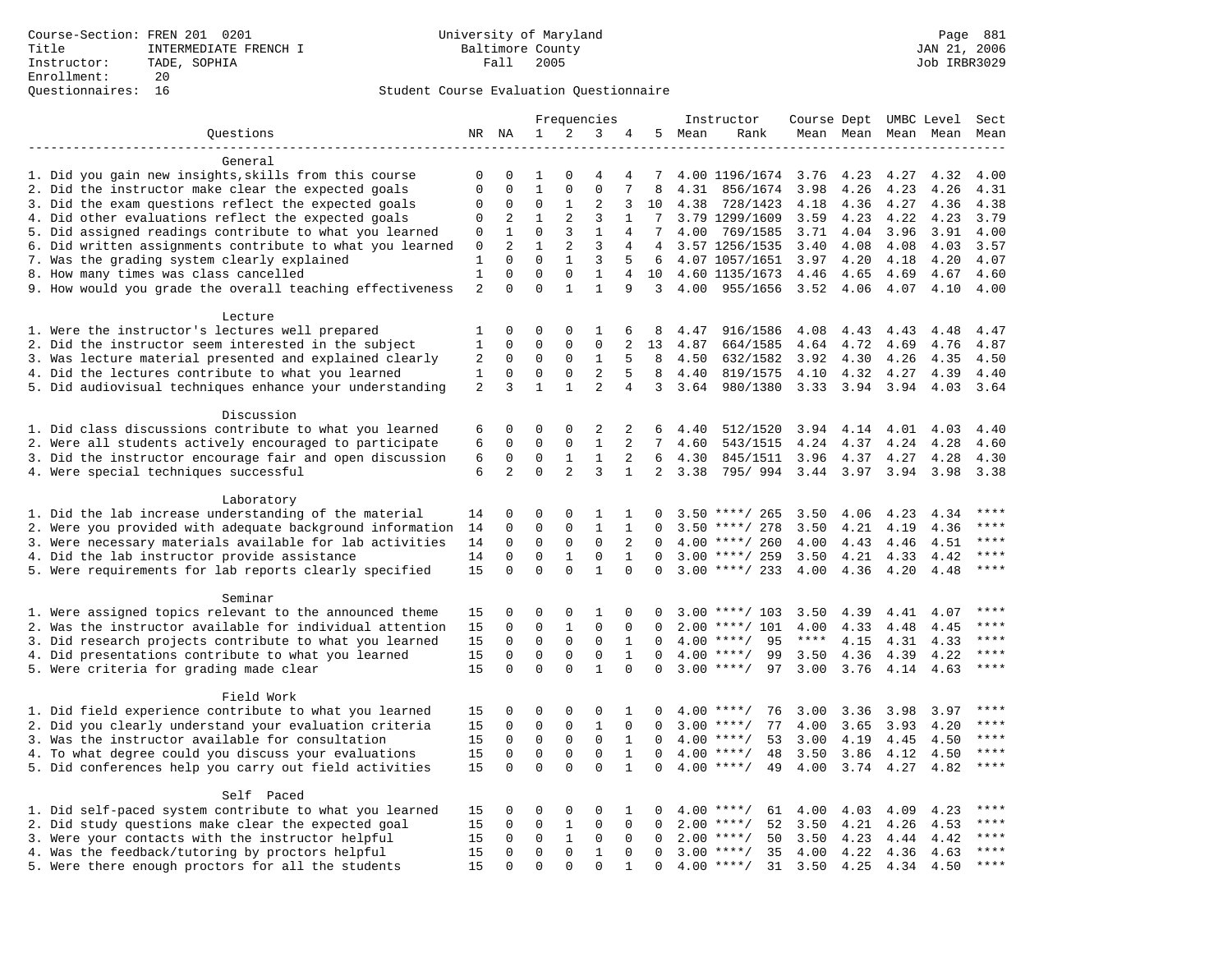| Course-Section: FREN 201 0201 |                       | University of Maryland                  | Page 881     |
|-------------------------------|-----------------------|-----------------------------------------|--------------|
| Title                         | INTERMEDIATE FRENCH I | Baltimore County                        | JAN 21, 2006 |
| Instructor:                   | TADE, SOPHIA          | 2005<br>Fall                            | Job IRBR3029 |
| Enrollment:                   | 20                    |                                         |              |
| Ouestionnaires: 16            |                       | Student Course Evaluation Ouestionnaire |              |

| Credits Earned |   | Cum. GPA      |          | Expected Grades |   | Reasons                | Type                        |    | Majors                            |  |
|----------------|---|---------------|----------|-----------------|---|------------------------|-----------------------------|----|-----------------------------------|--|
| $00 - 27$      | 6 | $0.00 - 0.99$ | $\Omega$ | Α               | 8 | Required for Majors 12 | Graduate                    | 0  | Major                             |  |
| $28 - 55$      |   | $1.00 - 1.99$ | $\Omega$ | В               | 4 |                        |                             |    |                                   |  |
| $56 - 83$      |   | $2.00 - 2.99$ |          | С               |   | General                | Under-grad                  | 16 | Non-major                         |  |
| $84 - 150$     |   | $3.00 - 3.49$ | 3        | D               | 0 |                        |                             |    |                                   |  |
| Grad.          | 0 | $3.50 - 4.00$ | 6        | F               | 0 | Electives              |                             |    | #### - Means there are not enough |  |
|                |   |               |          | Ρ               | 0 |                        | responses to be significant |    |                                   |  |
|                |   |               |          |                 | 0 | Other                  |                             |    |                                   |  |
|                |   |               |          |                 |   |                        |                             |    |                                   |  |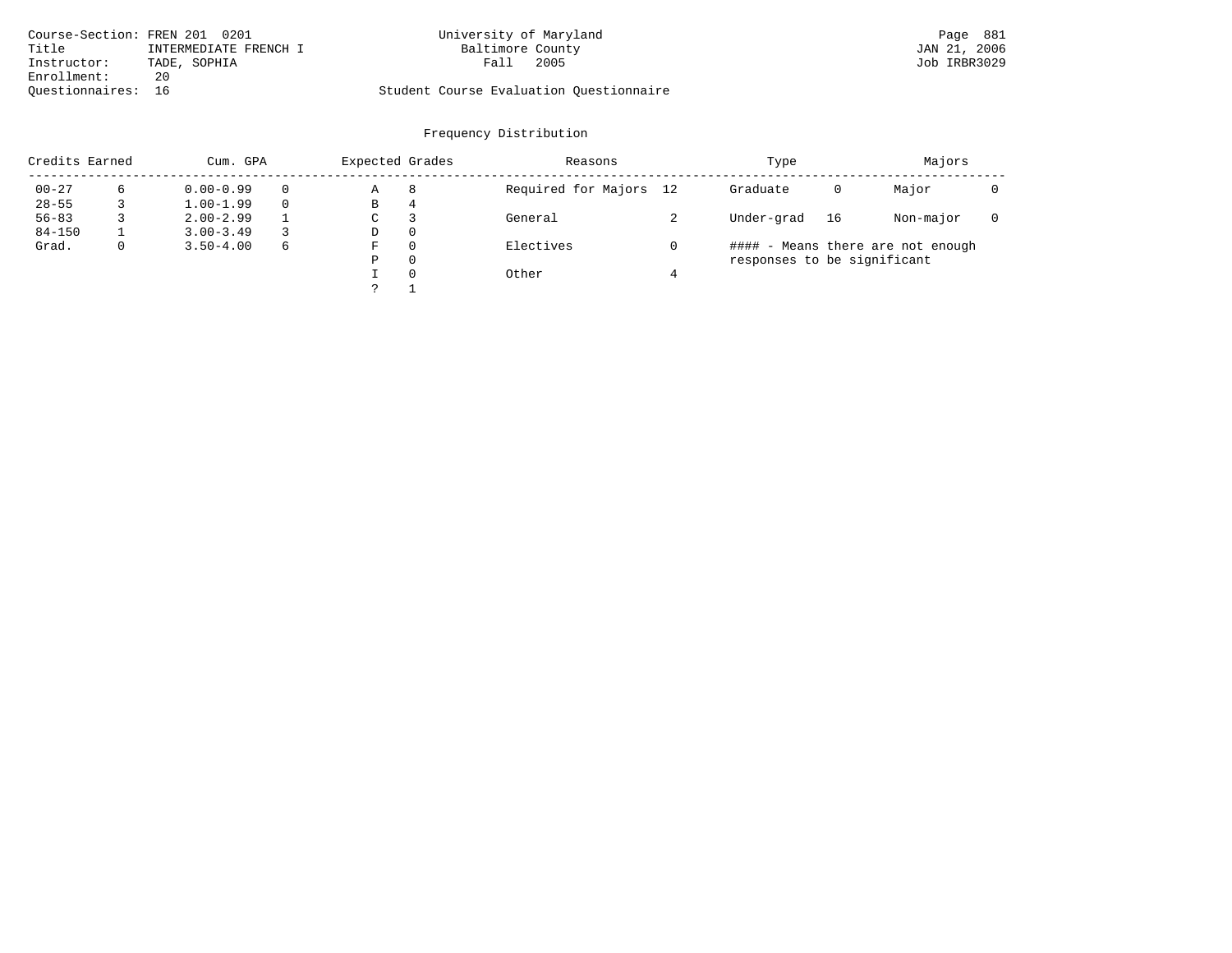|                                                           |                |                |                |              | Frequencies    |                |                |         | Instructor         | Course Dept UMBC Level |           |           |                          | Sect  |
|-----------------------------------------------------------|----------------|----------------|----------------|--------------|----------------|----------------|----------------|---------|--------------------|------------------------|-----------|-----------|--------------------------|-------|
| Ouestions                                                 |                | NR NA          | 1              | 2            | 3              | 4              | 5              | Mean    | Rank               |                        |           |           | Mean Mean Mean Mean Mean |       |
| General                                                   |                |                |                |              |                |                |                |         |                    |                        |           |           |                          |       |
| 1. Did you gain new insights, skills from this course     | 1              | $\Omega$       | 1              | $\Omega$     | 3              | 6              | 9              |         | 4.16 1066/1674     | 3.76                   | 4.23      | 4.27      | 4.32                     | 4.16  |
| 2. Did the instructor make clear the expected goals       | 1              | $\mathbf 0$    | $\mathbf 0$    | $\mathbf 0$  | $\mathbf{1}$   | 9              | 9              | 4.42    | 705/1674           | 3.98                   | 4.26      | 4.23      | 4.26                     | 4.42  |
| 3. Did the exam questions reflect the expected goals      | 1              | $\mathbf 0$    | 1              | 1            | $\Omega$       | 4              | 13             | 4.42    | 672/1423           | 4.18                   | 4.36      | 4.27      | 4.36                     | 4.42  |
| 4. Did other evaluations reflect the expected goals       | 1              | 5              | $\overline{2}$ | $\mathbf 0$  | $\mathbf{0}$   | 6              | 6              |         | 4.00 1094/1609     | 3.59                   | 4.23      | 4.22      | 4.23                     | 4.00  |
| 5. Did assigned readings contribute to what you learned   | 3              | 3              | $\mathbf 0$    | $\mathbf{1}$ | 6              | 2              | 5              |         | 3.79 1023/1585     | 3.71                   | 4.04      | 3.96      | 3.91                     | 3.79  |
| 6. Did written assignments contribute to what you learned | 2              | 5              | $\mathbf{1}$   | 2            | 2              | $\overline{a}$ | 6              |         | 3.77 1140/1535     | 3.40                   | 4.08      | 4.08      | 4.03                     | 3.77  |
| 7. Was the grading system clearly explained               | $\overline{a}$ | $\Omega$       | $\Omega$       | $\mathbf{1}$ | $\mathbf{0}$   | 6              |                | 11 4.50 | 524/1651           | 3.97                   | 4.20      | 4.18      | 4.20                     | 4.50  |
| 8. How many times was class cancelled                     | $\overline{c}$ | $\Omega$       | $\mathbf 0$    | $\mathbf 0$  | $\mathbf 0$    | 14             | $\overline{4}$ |         | 4.22 1442/1673     | 4.46                   | 4.65      | 4.69      | 4.67                     | 4.22  |
| 9. How would you grade the overall teaching effectiveness | 2              | $\Omega$       | $\Omega$       | $\Omega$     | $\overline{2}$ |                | 11             |         | 4.50 381/1656      | 3.52                   | 4.06      | 4.07      | 4.10                     | 4.50  |
|                                                           |                |                |                |              |                |                |                |         |                    |                        |           |           |                          |       |
| Lecture                                                   |                |                |                |              |                |                |                |         |                    |                        |           |           |                          |       |
| 1. Were the instructor's lectures well prepared           | 3              | 0              | 0              | 1            | 0              | 2              | 14             | 4.71    | 603/1586           | 4.08                   | 4.43      | 4.43      | 4.48                     | 4.71  |
| 2. Did the instructor seem interested in the subject      | 3              | 0              | $\mathbf 0$    | $\mathbf 0$  | 1              | 0              | 16             | 4.88    | 615/1585           | 4.64                   | 4.72      | 4.69      | 4.76                     | 4.88  |
| 3. Was lecture material presented and explained clearly   | 3              | 0              | $\mathbf 0$    | $\mathbf 0$  | $\mathbf{1}$   | 3              | 13             | 4.71    | 380/1582           | 3.92                   | 4.30      | 4.26      | 4.35                     | 4.71  |
| 4. Did the lectures contribute to what you learned        | 3              | 0              | $\mathbf 0$    | $\mathsf 0$  | $\mathbf{1}$   | $\overline{4}$ | 12             | 4.65    | 523/1575           | 4.10                   | 4.32      | 4.27      | 4.39                     | 4.65  |
| 5. Did audiovisual techniques enhance your understanding  | 4              | 11             | $\mathbf{1}$   | $\Omega$     | $\Omega$       | $\overline{a}$ | $\overline{2}$ | 3.80    | 866/1380           | 3.33 3.94 3.94         |           |           | 4.03                     | 3.80  |
| Discussion                                                |                |                |                |              |                |                |                |         |                    |                        |           |           |                          |       |
| 1. Did class discussions contribute to what you learned   | 7              | 0              | 0              | $\Omega$     | 2              | 3              | 8              | 4.46    | 443/1520           | 3.94                   | 4.14      | 4.01      | 4.03                     | 4.46  |
| 2. Were all students actively encouraged to participate   | 7              | $\mathbf 0$    | $\mathbf{0}$   | $\mathbf 0$  | $\mathbf{1}$   | $\overline{4}$ | 8              | 4.54    | 603/1515           | 4.24                   | 4.37      | 4.24      | 4.28                     | 4.54  |
| 3. Did the instructor encourage fair and open discussion  | 8              | $\Omega$       | $\mathbf{0}$   | $\mathbf 0$  | $\mathbf 0$    | 6              | 6              | 4.50    | 642/1511           | 3.96                   | 4.37      | 4.27      | 4.28                     | 4.50  |
| 4. Were special techniques successful                     | 7              | 8              | $\Omega$       | $\Omega$     | $\overline{2}$ | 3              | $\Omega$       | 3.60    | 699/994            | 3.44 3.97              |           | 3.94      | 3.98                     | 3.60  |
|                                                           |                |                |                |              |                |                |                |         |                    |                        |           |           |                          |       |
| Laboratory                                                |                |                |                |              |                |                |                |         |                    |                        |           |           |                          |       |
| 1. Did the lab increase understanding of the material     | 18             | 1              | 0              | $\mathbf 0$  | 0              | 1              |                |         | $4.00$ ****/ 265   | 3.50                   | 4.06      | 4.23      | 4.34                     | ****  |
| 2. Were you provided with adequate background information | 18             | 0              | $\mathbf 0$    | 0            | $\mathbf 0$    | $\mathbf 1$    | $\mathbf{1}$   |         | $4.50$ ****/ 278   | 3.50                   | 4.21      | 4.19      | 4.36                     | ****  |
| 3. Were necessary materials available for lab activities  | 18             | $\mathbf{1}$   | $\mathbf 0$    | $\mathbf 0$  | $\mathbf 0$    | $\mathbf{1}$   | $\Omega$       |         | $4.00$ ****/ 260   | 4.00                   | 4.43      | 4.46      | 4.51                     | ****  |
| 4. Did the lab instructor provide assistance              | 18             | $\mathbf{1}$   | $\mathsf 0$    | $\mathsf 0$  | $\mathbf 0$    | $\mathbf{1}$   | $\Omega$       |         | $4.00$ ****/ 259   | 3.50                   | 4.21      | 4.33      | 4.42                     | ****  |
| 5. Were requirements for lab reports clearly specified    | 18             | $\mathbf{1}$   | $\Omega$       | $\Omega$     | $\Omega$       | $\mathbf{1}$   | $\Omega$       |         | $4.00$ ****/ 233   | 4.00                   | 4.36      | 4.20      | 4.48                     | $***$ |
| Seminar                                                   |                |                |                |              |                |                |                |         |                    |                        |           |           |                          |       |
| 4. Did presentations contribute to what you learned       | 18             | 1              | 0              | 0            | 0              | 1              | 0              | 4.00    | 99<br>$***$ /      | 3.50                   | 4.36      | 4.39      | 4.22                     |       |
| 5. Were criteria for grading made clear                   | 18             | $\mathbf{1}$   | $\Omega$       | $\Omega$     | $\Omega$       | $\mathbf{1}$   | $\Omega$       |         | 97<br>$4.00$ ****/ | 3.00                   | 3.76      | 4.14 4.63 |                          | $***$ |
|                                                           |                |                |                |              |                |                |                |         |                    |                        |           |           |                          |       |
| Field Work                                                |                | $\Omega$       |                |              |                | $\Omega$       |                | 1.50    |                    |                        |           |           |                          | ****  |
| 1. Did field experience contribute to what you learned    | 18             |                | 1              | 1            | 0              |                |                |         | 76<br>$***/$       | 3.00                   | 3.36      | 3.98      | 3.97                     | ****  |
| 2. Did you clearly understand your evaluation criteria    | 19             | $\mathbf 0$    | $\mathbf{0}$   | $\mathbf 0$  | $\mathbf{1}$   | $\Omega$       | $\Omega$       | 3.00    | 77<br>$***$ /      | 4.00                   | 3.65      | 3.93      | 4.20                     | $***$ |
| 4. To what degree could you discuss your evaluations      | 18             | $\mathbf{1}$   | $\mathbf{0}$   | $\Omega$     | $\Omega$       | $\mathbf 1$    | 0              |         | $4.00$ ****/<br>48 | 3.50                   | 3.86 4.12 |           | 4.50                     |       |
| Self Paced                                                |                |                |                |              |                |                |                |         |                    |                        |           |           |                          |       |
| 1. Did self-paced system contribute to what you learned   | 17             | 0              | 0              | $\mathbf 0$  | 0              | 2              | 1              |         | $4.33$ ****/<br>61 | 4.00                   | 4.03      | 4.09      | 4.23                     |       |
| 2. Did study questions make clear the expected goal       | 17             | 2              | $\mathbf 0$    | $\Omega$     | $\mathbf{0}$   | $\Omega$       | 1              |         | $5.00$ ****/<br>52 | 3.50                   | 4.21      | 4.26      | 4.53                     | ****  |
| 3. Were your contacts with the instructor helpful         | 17             | 2              | $\mathbf 0$    | 0            | $\mathbf 0$    | 1              | $\Omega$       |         | $4.00$ ****/<br>50 | 3.50                   | 4.23      | 4.44      | 4.42                     | ****  |
| 4. Was the feedback/tutoring by proctors helpful          | 17             | 2              | $\mathbf{0}$   | $\mathbf 0$  | $\mathbf{1}$   | $\Omega$       | $\Omega$       |         | $3.00$ ****/<br>35 | 4.00                   | 4.22      | 4.36      | 4.63                     | ****  |
| 5. Were there enough proctors for all the students        | 17             | $\overline{2}$ | $\Omega$       | $\Omega$     | $\Omega$       | $\Omega$       | $\mathbf{1}$   |         | $5.00$ ****/<br>31 | 3.50                   | 4.25      | 4.34      | 4.50                     | $***$ |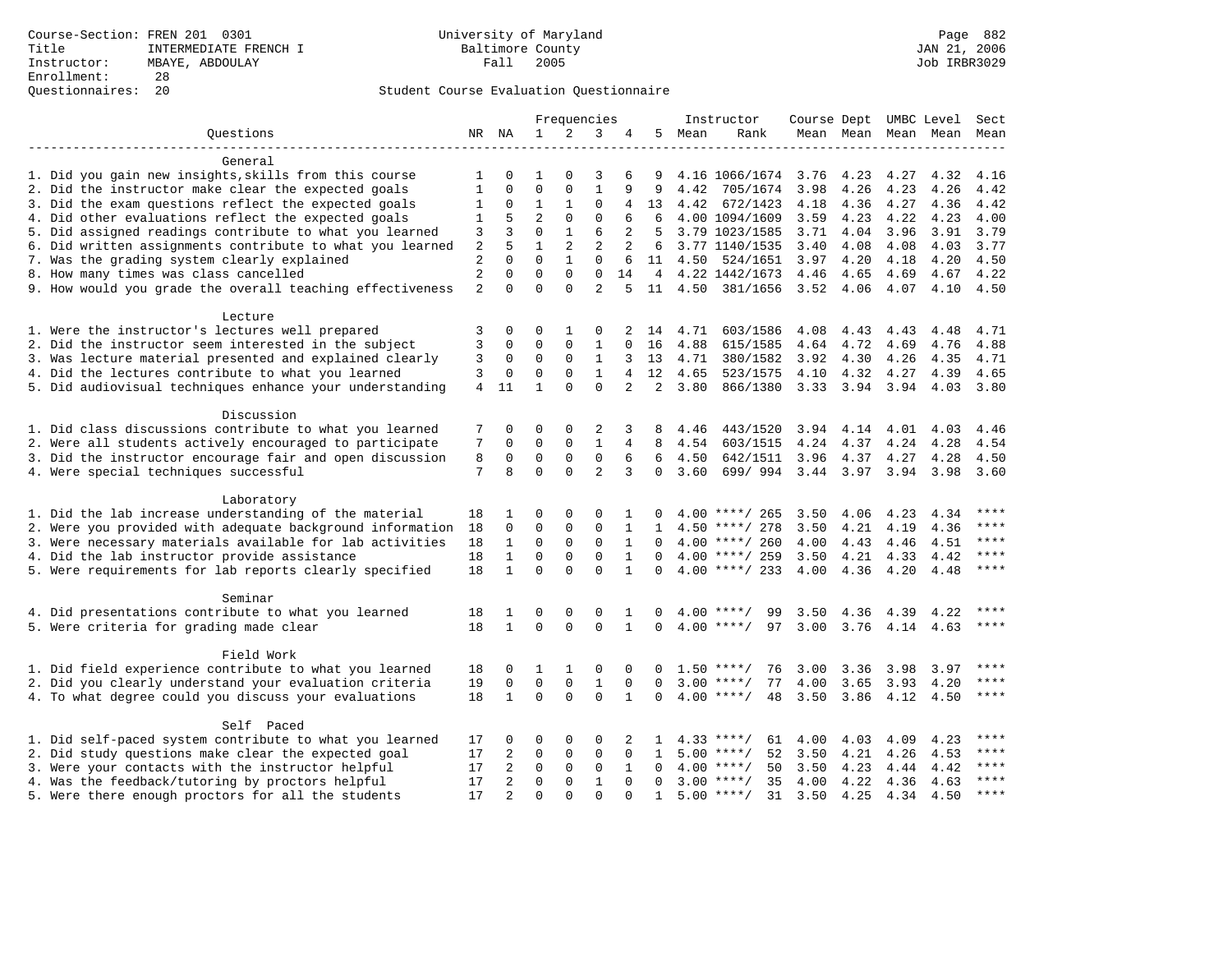|                    | Course-Section: FREN 201 0301 | University of Maryland                  | Page 882     |
|--------------------|-------------------------------|-----------------------------------------|--------------|
| Title              | INTERMEDIATE FRENCH I         | Baltimore County                        | JAN 21, 2006 |
| Instructor:        | MBAYE, ABDOULAY               | 2005<br>Fall                            | Job IRBR3029 |
| Enrollment:        | 28                            |                                         |              |
| Ouestionnaires: 20 |                               | Student Course Evaluation Ouestionnaire |              |

| Credits Earned |              | Cum. GPA      |    | Expected Grades |          | Reasons                |   | Type                        | Majors |                                   |  |
|----------------|--------------|---------------|----|-----------------|----------|------------------------|---|-----------------------------|--------|-----------------------------------|--|
| $00 - 27$      |              | $0.00 - 0.99$ |    | Α               |          | Required for Majors 12 |   | Graduate                    | 0      | Major                             |  |
| $28 - 55$      | 2            | $1.00 - 1.99$ |    | В               | 8        |                        |   |                             |        |                                   |  |
| $56 - 83$      | $\Omega$     | $2.00 - 2.99$ | -2 | C               |          | General                |   | Under-grad                  | 20     | Non-major                         |  |
| $84 - 150$     | 5            | $3.00 - 3.49$ | 4  | D               | 0        |                        |   |                             |        |                                   |  |
| Grad.          | $\mathbf{0}$ | $3.50 - 4.00$ |    | F               | $\Omega$ | Electives              |   |                             |        | #### - Means there are not enough |  |
|                |              |               |    | P               | $\Omega$ |                        |   | responses to be significant |        |                                   |  |
|                |              |               |    |                 | $\Omega$ | Other                  | 4 |                             |        |                                   |  |
|                |              |               |    |                 | 0        |                        |   |                             |        |                                   |  |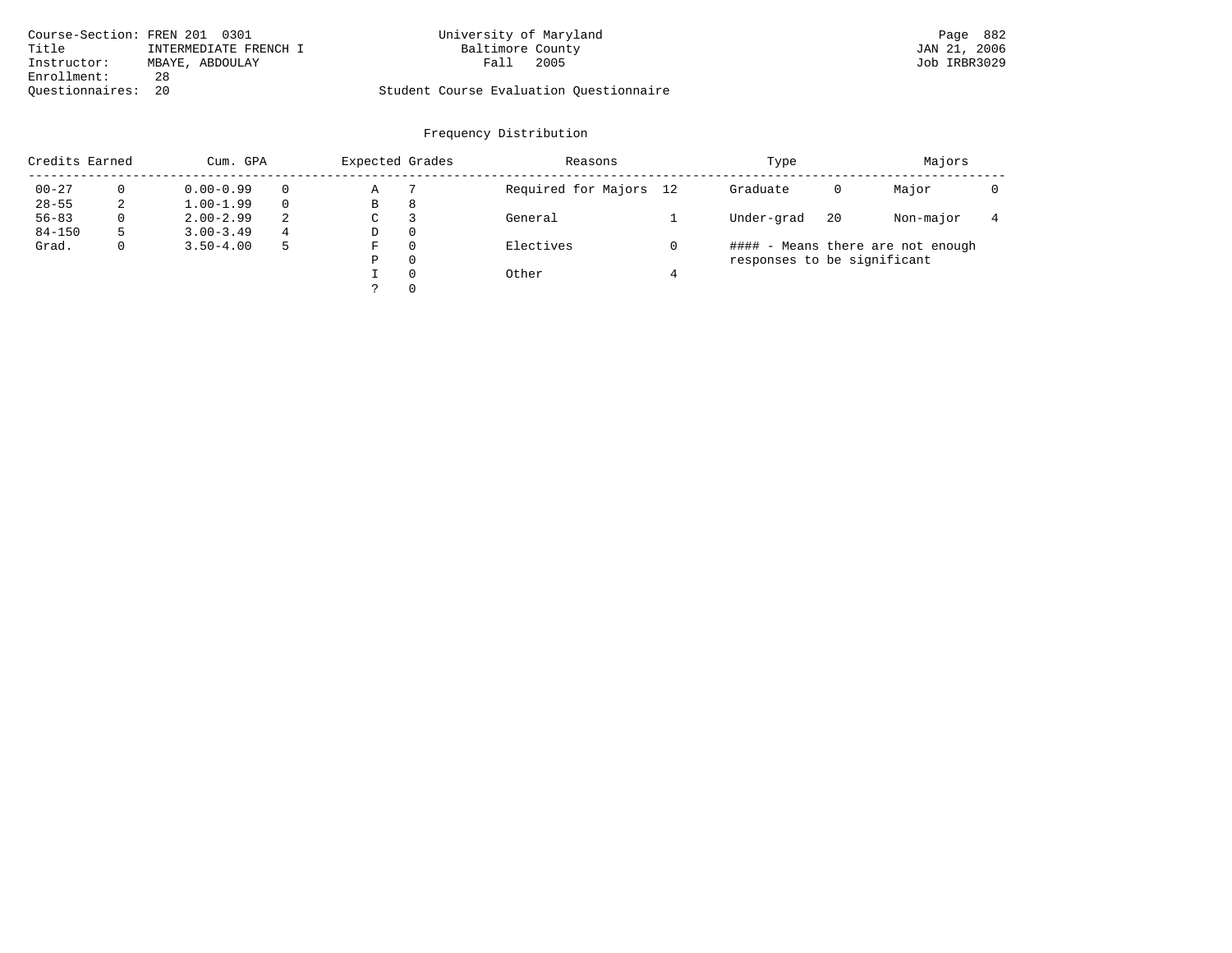|                                                           |                |              |          |          | Frequencies    |   |    |      | Instructor     | Course Dept |             | UMBC Level |      | Sect |
|-----------------------------------------------------------|----------------|--------------|----------|----------|----------------|---|----|------|----------------|-------------|-------------|------------|------|------|
| Ouestions                                                 | NR.            | ΝA           |          |          | 3              | 4 | 5. | Mean | Rank           |             | Mean Mean   | Mean       | Mean | Mean |
| General                                                   |                |              |          |          |                |   |    |      |                |             |             |            |      |      |
| 1. Did you gain new insights, skills from this course     |                | $\Omega$     | O        |          |                |   |    |      | 4.08 1131/1674 |             | $3.76$ 4.23 | 4.27       | 4.32 | 4.08 |
| 2. Did the instructor make clear the expected goals       |                | $\Omega$     |          | $\Omega$ | 4              | 4 |    |      | 3.55 1479/1674 | 3.98        | 4.26        | 4.23       | 4.26 | 3.55 |
| 3. Did the exam questions reflect the expected goals      |                | $\Omega$     | $\Omega$ |          |                |   |    |      | 3.91 1107/1423 | 4.18        | 4.36        | 4.27       | 4.36 | 3.91 |
| 4. Did other evaluations reflect the expected goals       |                |              | $\Omega$ |          |                |   |    |      | 3.70 1355/1609 | 3.59        | 4.23        | 4.22       | 4.23 | 3.70 |
| 5. Did assigned readings contribute to what you learned   | 2              |              | $\Omega$ |          |                |   | 4  | 4.11 | 692/1585       | 3.71        | 4.04        | 3.96       | 3.91 | 4.11 |
| 6. Did written assignments contribute to what you learned | 2              | $\Omega$     | $\Omega$ |          | 4              |   | 4  |      | 3.80 1110/1535 | 3.40        | 4.08        | 4.08       | 4.03 | 3.80 |
| 7. Was the grading system clearly explained               | $\overline{a}$ | $\Omega$     | 0        |          |                |   | 5. |      | 4.10 1031/1651 | 3.97        | 4.20        | 4.18       | 4.20 | 4.10 |
| 8. How many times was class cancelled                     |                |              | $\Omega$ | $\Omega$ | $\Omega$       |   | 9  | 5.00 | 1/1673         | 4.46        | 4.65        | 4.69       | 4.67 | 5.00 |
| 9. How would you grade the overall teaching effectiveness | 5              | <sup>n</sup> |          |          |                |   |    |      | 3.14 1513/1656 | 3.52        | 4.06        | 4.07       | 4.10 | 3.14 |
| Lecture                                                   |                |              |          |          |                |   |    |      |                |             |             |            |      |      |
| 1. Were the instructor's lectures well prepared           |                |              |          |          |                |   |    |      | 4.11 1243/1586 | 4.08        | 4.43        | 4.43       | 4.48 | 4.11 |
| 2. Did the instructor seem interested in the subject      | 3              | $\Omega$     | $\Omega$ | $\Omega$ |                |   | 6  |      | 4.56 1183/1585 | 4.64        | 4.72        | 4.69       | 4.76 | 4.56 |
| 3. Was lecture material presented and explained clearly   | 3              | $\Omega$     |          | $\Omega$ |                |   |    |      | 3.78 1290/1582 | 3.92        | 4.30        | 4.26       | 4.35 | 3.78 |
| 4. Did the lectures contribute to what you learned        |                |              | $\Omega$ |          |                |   | 3  |      | 4.11 1090/1575 | 4.10        | 4.32        | 4.27       | 4.39 | 4.11 |
| 5. Did audiovisual techniques enhance your understanding  | 3              |              | ∩        |          |                |   |    |      | 3.57 1009/1380 | 3.33        | 3.94        | 3.94       | 4.03 | 3.57 |
| Discussion                                                |                |              |          |          |                |   |    |      |                |             |             |            |      |      |
| 1. Did class discussions contribute to what you learned   | 3              | 0            | 0        | $\Omega$ |                |   |    | 4.44 | 466/1520       | 3.94        | 4.14        | 4.01       | 4.03 | 4.44 |
| 2. Were all students actively encouraged to participate   | 3              | $\Omega$     | $\Omega$ | $\Omega$ | $\Omega$       |   | 5. | 4.56 | 586/1515       | 4.24        | 4.37        | 4.24       | 4.28 | 4.56 |
| 3. Did the instructor encourage fair and open discussion  | 3              | $\Omega$     | 0        | $\Omega$ | $\mathfrak{D}$ |   |    | 4.22 | 927/1511       | 3.96        | 4.37        | 4.27       | 4.28 | 4.22 |
| 4. Were special techniques successful                     | 3              |              |          |          |                |   |    | 3.88 | 581/ 994       | 3.44        | 3.97        | 3.94       | 3.98 | 3.88 |

| Credits Earned |   | Cum. GPA      |  | Expected Grades |          | Reasons             |        | Type                        | Majors |                                   |  |
|----------------|---|---------------|--|-----------------|----------|---------------------|--------|-----------------------------|--------|-----------------------------------|--|
| $00 - 27$      | 0 | $0.00 - 0.99$ |  | Α               | 5        | Required for Majors |        | Graduate                    | 0      | Major                             |  |
| $28 - 55$      |   | $1.00 - 1.99$ |  | B               |          |                     |        |                             |        |                                   |  |
| $56 - 83$      | 2 | $2.00 - 2.99$ |  | ◡               |          | General             |        | Under-grad                  | 12     | Non-major                         |  |
| $84 - 150$     |   | $3.00 - 3.49$ |  | D               | 0        |                     |        |                             |        |                                   |  |
| Grad.          | 0 | $3.50 - 4.00$ |  | F               | 0        | Electives           |        |                             |        | #### - Means there are not enough |  |
|                |   |               |  | Ρ               | 0        |                     |        | responses to be significant |        |                                   |  |
|                |   |               |  |                 | $\Omega$ | Other               | $\sim$ |                             |        |                                   |  |
|                |   |               |  |                 | 2        |                     |        |                             |        |                                   |  |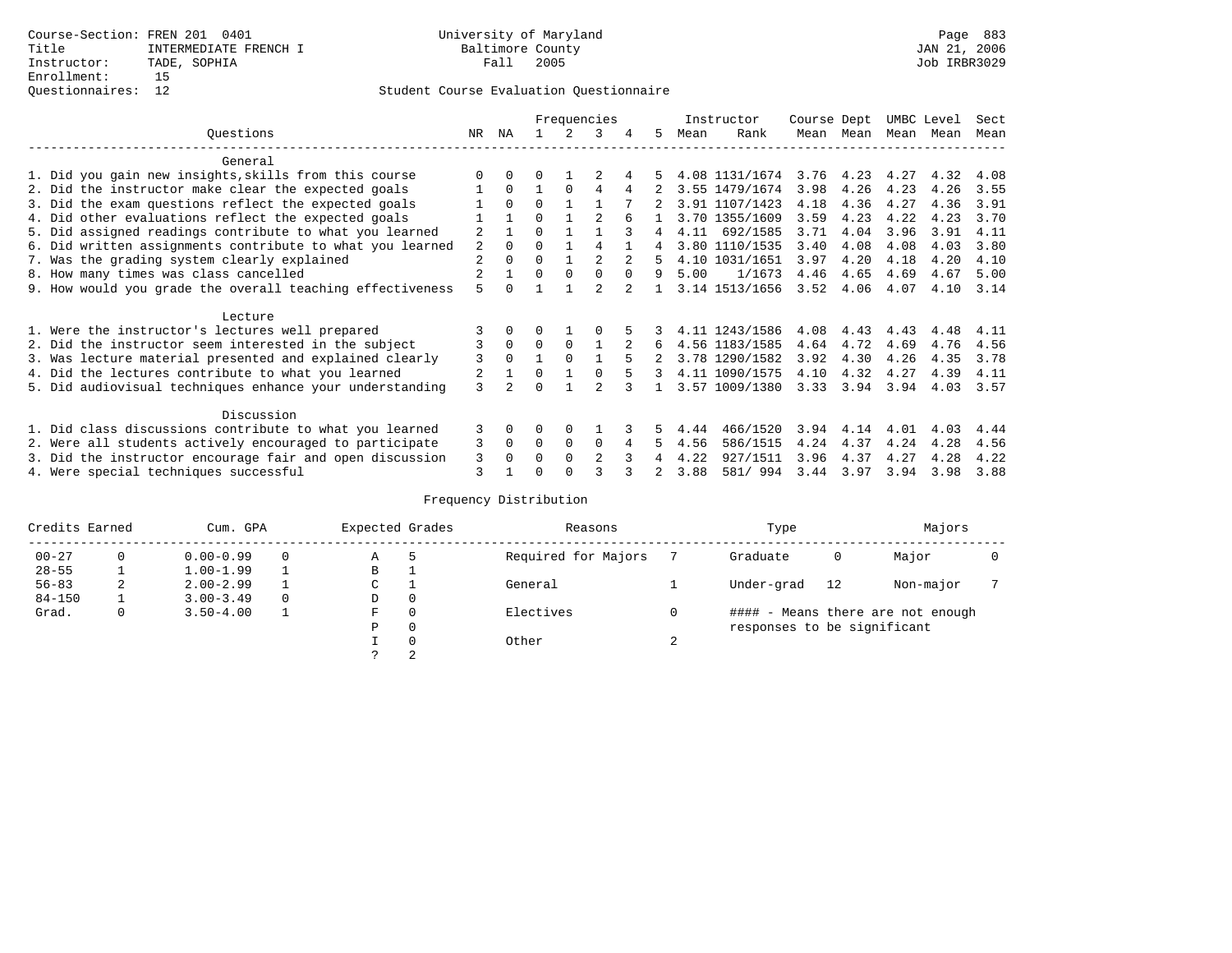|                                                                                                            |              |                            |                            |                             | Frequencies                |                              |                |              | Instructor             | Course Dept UMBC Level |              |                     |              | Sect         |
|------------------------------------------------------------------------------------------------------------|--------------|----------------------------|----------------------------|-----------------------------|----------------------------|------------------------------|----------------|--------------|------------------------|------------------------|--------------|---------------------|--------------|--------------|
| Questions                                                                                                  |              | NR NA                      | 1                          | $\overline{a}$              | 3                          | 4                            | 5              | Mean         | Rank                   |                        |              | Mean Mean Mean Mean |              | Mean         |
|                                                                                                            |              |                            |                            |                             |                            |                              |                |              |                        |                        |              |                     |              |              |
| General                                                                                                    |              |                            |                            |                             |                            |                              |                |              |                        |                        |              |                     |              |              |
| 1. Did you gain new insights, skills from this course                                                      | $\mathbf 0$  | 0                          | $\mathbf 0$                | $\Omega$                    | 4                          | 3                            | 1              |              | 3.63 1469/1674         | 3.76                   | 4.23         | 4.27                | 4.32         | 3.63         |
| 2. Did the instructor make clear the expected goals                                                        | $\mathsf 0$  | $\Omega$                   | $\mathbf 0$                | $\Omega$                    | $\overline{2}$             | 2                            | $\overline{4}$ | 4.25         | 931/1674               | 3.98                   | 4.26         | 4.23                | 4.26         | 4.25         |
| 3. Did the exam questions reflect the expected goals                                                       | $\mathbf 0$  | $\mathbf 0$                | $\mathbf{0}$               | $\mathbf 0$                 | 1                          | 4                            | 3              | 4.25         | 845/1423               | 4.18                   | 4.36         | 4.27                | 4.36         | 4.25         |
| 4. Did other evaluations reflect the expected goals                                                        | $\mathbf 0$  | 0                          | $\mathbf 0$                | $\mathbf 0$                 | 4                          | 3                            |                |              | 1 3.63 1399/1609       | 3.59                   | 4.23         | 4.22                | 4.23         | 3.63         |
| 5. Did assigned readings contribute to what you learned                                                    | 0            | $\mathbf 0$                | $\mathbf{0}$               | $\mathbf{1}$                | $\overline{4}$             | 1                            | 2              |              | 3.50 1223/1585         | 3.71                   | 4.04         | 3.96                | 3.91         | 3.50         |
| 6. Did written assignments contribute to what you learned                                                  | $\mathbf 0$  | 1                          | $\mathbf{1}$               | $\mathbf{1}$                | 3                          | $\mathbf{1}$                 | $\mathbf{1}$   |              | 3.00 1435/1535         | 3.40                   | 4.08         | 4.08                | 4.03         | 3.00         |
| 7. Was the grading system clearly explained                                                                | $\Omega$     | $\Omega$                   | $\Omega$                   | 3                           | $\mathbf{1}$               | 2                            | 2              |              | 3.38 1493/1651         | 3.97                   | 4.20         | 4.18                | 4.20         | 3.38         |
| 8. How many times was class cancelled                                                                      | $\mathsf 0$  | $\mathbf 0$                | $\mathbf 0$                | $\mathbf 0$                 | $\mathbf 0$                | 6                            | 2              |              | 4.25 1420/1673         | 4.46                   | 4.65         | 4.69                | 4.67         | 4.25         |
| 9. How would you grade the overall teaching effectiveness                                                  | 3            | $\Omega$                   | $\Omega$                   | $\mathbf{1}$                | $\overline{a}$             | $\mathbf{1}$                 |                |              | 1 3.40 1421/1656       | 3.52                   | 4.06         | 4.07                | 4.10         | 3.40         |
|                                                                                                            |              |                            |                            |                             |                            |                              |                |              |                        |                        |              |                     |              |              |
| Lecture<br>1. Were the instructor's lectures well prepared                                                 | 1            | $\mathbf 0$                | 1                          | $\mathsf 0$                 | 1                          | 0                            | .5             |              | 4.14 1224/1586         | 4.08                   | 4.43         | 4.43                | 4.48         | 4.14         |
| 2. Did the instructor seem interested in the subject                                                       | $\mathbf{1}$ | $\mathbf 0$                | $\mathbf 0$                | $\mathbf 0$                 | $\mathbf 0$                | 2                            | 5              |              | 4.71 1002/1585         | 4.64                   | 4.72         | 4.69                | 4.76         | 4.71         |
| 3. Was lecture material presented and explained clearly                                                    | 1            | 0                          | 1                          | 1                           | 0                          | 3                            | 2              |              | 3.57 1381/1582         | 3.92                   | 4.30         | 4.26                | 4.35         | 3.57         |
| 4. Did the lectures contribute to what you learned                                                         | 1            | 0                          | $\mathbf{1}$               | $\mathbf 0$                 | 1                          | $\Omega$                     | .5             |              | 4.14 1060/1575         | 4.10                   | 4.32         | 4.27                | 4.39         | 4.14         |
| 5. Did audiovisual techniques enhance your understanding                                                   | $\mathbf{1}$ | 4                          | $\Omega$                   | $\overline{a}$              | $\Omega$                   | $\Omega$                     | $\mathbf{1}$   |              | 3.00 1217/1380         | 3.33                   | 3.94         | 3.94                | 4.03         | 3.00         |
|                                                                                                            |              |                            |                            |                             |                            |                              |                |              |                        |                        |              |                     |              |              |
| Discussion                                                                                                 |              |                            |                            |                             |                            |                              |                |              |                        |                        |              |                     |              |              |
| 1. Did class discussions contribute to what you learned                                                    | 1            | 0                          | 1                          | $\mathbf 0$                 | 0                          | 4                            | 2              | 3.86         | 955/1520               | 3.94                   | 4.14         | 4.01                | 4.03         | 3.86         |
| 2. Were all students actively encouraged to participate                                                    | $\mathbf{1}$ | $\mathbf 0$                | $\mathbf{1}$               | $\mathbf 0$                 | $\mathbf{1}$               | 2                            | 3              |              | 3.86 1158/1515         | 4.24                   | 4.37         | 4.24                | 4.28         | 3.86         |
| 3. Did the instructor encourage fair and open discussion                                                   | 1            | 0                          | $\mathbf{1}$               | $\mathbf 0$                 | $\overline{4}$             | $\Omega$                     | $\overline{2}$ |              | 3.29 1363/1511         | 3.96                   | 4.37         | 4.27                | 4.28         | 3.29         |
| 4. Were special techniques successful                                                                      | $\mathbf{1}$ | $\mathbf{1}$               | $\Omega$                   | $\mathbf{1}$                | 3                          | $\mathbf{1}$                 |                |              | 1 3.33 811/994         | 3.44 3.97              |              | 3.94                | 3.98         | 3.33         |
|                                                                                                            |              |                            |                            |                             |                            |                              |                |              |                        |                        |              |                     |              |              |
| Laboratory                                                                                                 |              |                            |                            |                             |                            |                              |                |              |                        |                        |              |                     |              |              |
| 1. Did the lab increase understanding of the material                                                      | 6            | 0                          | $\mathbf 0$                | $\mathbf 0$                 | 1                          | 1                            | $\Omega$       | 3.50         | 229/ 265               | 3.50                   | 4.06         | 4.23                | 4.34         | 3.50         |
| 2. Were you provided with adequate background information                                                  | 6            | 0                          | $\mathbf{0}$               | $\mathbf 0$                 | $\mathbf{1}$               | $\mathbf{1}$                 | $\Omega$       | 3.50         | 241/ 278               | 3.50                   | 4.21         | 4.19                | 4.36         | 3.50         |
| 3. Were necessary materials available for lab activities                                                   | 6            | $\mathbf 0$                | $\mathbf{0}$               | $\mathbf 0$                 | $\mathbf{0}$               | 2                            | $\Omega$       | 4.00         | 215/ 260               | 4.00                   | 4.43         | 4.46                | 4.51         | 4.00         |
| 4. Did the lab instructor provide assistance                                                               | 6            | $\mathbf 0$                | $\mathsf 0$                | $\mathsf 0$                 | $\mathbf{1}$               | $\mathbf{1}$                 | $\mathbf 0$    | 3.50         | 236/259                | 3.50                   | 4.21         | 4.33                | 4.42         | 3.50         |
| 5. Were requirements for lab reports clearly specified                                                     | 6            | $\mathbf 0$                | $\mathbf{0}$               | $\Omega$                    | $\mathbf{1}$               | $\Omega$                     | 1              | 4.00         | 150/ 233               | 4.00                   | 4.36         | 4.20                | 4.48         | 4.00         |
|                                                                                                            |              |                            |                            |                             |                            |                              |                |              |                        |                        |              |                     |              |              |
| Seminar                                                                                                    |              |                            |                            |                             |                            |                              |                |              |                        |                        |              |                     |              |              |
| 1. Were assigned topics relevant to the announced theme                                                    | 6            | 0                          | $\mathbf{0}$               | $\mathbf 0$                 | 1                          | 1                            | 0              | 3.50         | 89/ 103                | 3.50                   | 4.39         | 4.41                | 4.07         | 3.50         |
| 2. Was the instructor available for individual attention                                                   | 6            | $\mathbf 0$                | $\mathsf 0$                | $\mathsf{O}$                | $\mathsf 0$                | 2                            | 0              | 4.00         | 72/ 101                | 4.00                   | 4.33         | 4.48                | 4.45         | 4.00         |
| 3. Did research projects contribute to what you learned                                                    | 7            | 0                          | $\mathbf 0$                | $\mathsf 0$                 | $\mathsf 0$                | 1                            | 0              |              | $4.00$ ****/<br>95     | $***$ * * *            | 4.15         | 4.31                | 4.33         | $***$        |
| 4. Did presentations contribute to what you learned                                                        | 6            | $\mathbf 0$                | $\mathbf 0$                | $\mathbf 0$                 | 1                          | 1                            | $\mathbf 0$    | 3.50         | 89/<br>99              | 3.50                   | 4.36         | 4.39                | 4.22         | 3.50         |
| 5. Were criteria for grading made clear                                                                    | 6            | $\Omega$                   | $\Omega$                   | $\mathbf{1}$                | $\Omega$                   | $\mathbf{1}$                 | $\Omega$       | 3.00         | 88/<br>97              | 3.00                   | 3.76         | 4.14                | 4.63         | 3.00         |
| Field Work                                                                                                 |              |                            |                            |                             |                            |                              |                |              |                        |                        |              |                     |              |              |
|                                                                                                            |              | $\mathbf 0$                |                            |                             |                            |                              |                | 3.00         |                        |                        |              |                     |              |              |
| 1. Did field experience contribute to what you learned                                                     | 6            |                            | 0                          | 1                           | 0                          | 1                            | 0              |              | 60/<br>76              | 3.00                   | 3.36         | 3.98                | 3.97         | 3.00         |
| 2. Did you clearly understand your evaluation criteria<br>3. Was the instructor available for consultation | 6            | $\mathbf 0$<br>$\mathbf 0$ | $\mathbf 0$<br>$\mathbf 0$ | $\mathbf 0$                 | $\mathbf 0$<br>$\mathbf 0$ | 2                            | $\mathbf 0$    | 4.00         | 77<br>37/              | 4.00                   | 3.65         | 3.93                | 4.20         | 4.00         |
|                                                                                                            | 6<br>6       | $\mathbf 0$                | $\mathbf{0}$               | $\mathbf{1}$<br>$\mathbf 0$ | $\mathbf{1}$               | $\mathbf{1}$<br>$\mathbf{1}$ | 0<br>$\Omega$  | 3.00<br>3.50 | 50/<br>53<br>41/<br>48 | 3.00                   | 4.19         | 4.45                | 4.50<br>4.50 | 3.00<br>3.50 |
| 4. To what degree could you discuss your evaluations                                                       | 6            | $\mathbf 0$                | $\mathbf{0}$               | $\mathbf 0$                 | $\mathbf 0$                | 2                            | $\mathbf 0$    | 4.00         | 49                     | 3.50<br>4.00           | 3.86<br>3.74 | 4.12                | 4.82         | 4.00         |
| 5. Did conferences help you carry out field activities                                                     |              |                            |                            |                             |                            |                              |                |              | 34/                    |                        |              | 4.27                |              |              |
| Self Paced                                                                                                 |              |                            |                            |                             |                            |                              |                |              |                        |                        |              |                     |              |              |
| 1. Did self-paced system contribute to what you learned                                                    | 6            | 0                          | $\mathbf 0$                | $\mathbf 0$                 | 0                          | 2                            | 0              | 4.00         | 29/<br>61              | 4.00                   | 4.03         | 4.09                | 4.23         | 4.00         |
| 2. Did study questions make clear the expected goal                                                        | 6            | $\Omega$                   | $\mathbf 0$                | $\mathbf 0$                 | $\mathbf{1}$               | $\mathbf{1}$                 | $\Omega$       | 3.50         | 52<br>40/              | 3.50                   | 4.21         | 4.26                | 4.53         | 3.50         |
| 3. Were your contacts with the instructor helpful                                                          | 6            | $\mathbf 0$                | $\mathbf 0$                | $\mathbf 0$                 | $\mathbf{1}$               | $\mathbf{1}$                 | $\mathbf 0$    | 3.50         | 44/<br>50              | 3.50                   | 4.23         | 4.44                | 4.42         | 3.50         |
| 4. Was the feedback/tutoring by proctors helpful                                                           | 6            | $\mathbf 0$                | $\mathsf 0$                | $\mathbf 0$                 | $\mathsf 0$                | 2                            | $\mathbf 0$    | 4.00         | 23/<br>35              | 4.00                   | 4.22         | 4.36                | 4.63         | 4.00         |
| 5. Were there enough proctors for all the students                                                         | 6            | $\Omega$                   | $\Omega$                   | $\Omega$                    | $\mathbf{1}$               | 1                            | $\Omega$       | 3.50         | 25/<br>31              | 3.50                   | 4.25         | 4.34                | 4.50         | 3.50         |
|                                                                                                            |              |                            |                            |                             |                            |                              |                |              |                        |                        |              |                     |              |              |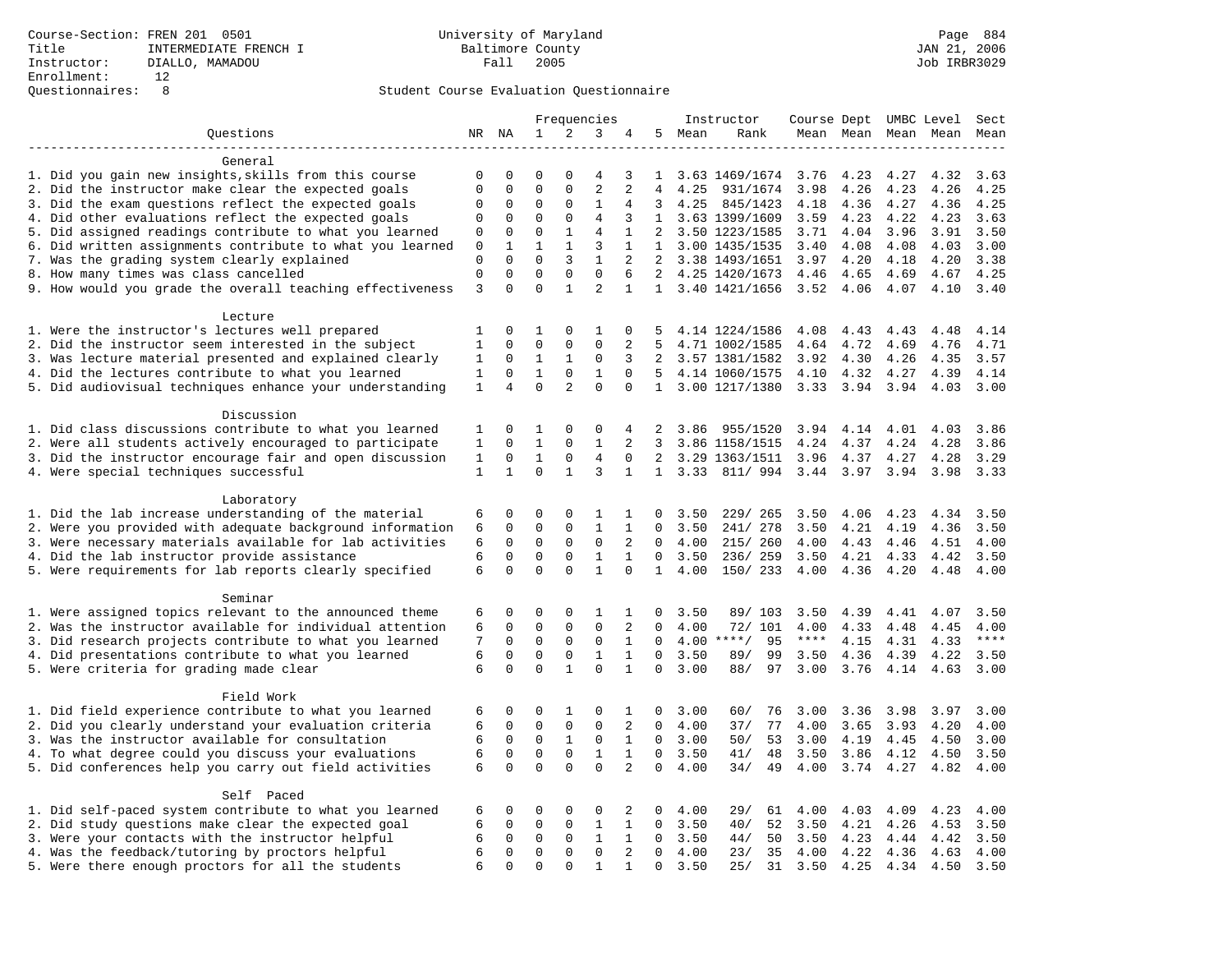| Course-Section: FREN 201 0501 |                       | University of Maryland                  |      | Page 884     |
|-------------------------------|-----------------------|-----------------------------------------|------|--------------|
| Title                         | INTERMEDIATE FRENCH I | Baltimore County                        |      | JAN 21, 2006 |
| Instructor:                   | DIALLO, MAMADOU       | Fall                                    | 2005 | Job IRBR3029 |
| Enrollment:                   |                       |                                         |      |              |
| Ouestionnaires:               |                       | Student Course Evaluation Questionnaire |      |              |

| Credits Earned |             | Cum. GPA      |          | Expected Grades |          | Reasons             | Type                        | Majors |                                   |  |
|----------------|-------------|---------------|----------|-----------------|----------|---------------------|-----------------------------|--------|-----------------------------------|--|
| $00 - 27$      |             | $0.00 - 0.99$ |          | Α               | 2        | Required for Majors | Graduate                    | 0      | Major                             |  |
| $28 - 55$      |             | $1.00 - 1.99$ |          | В               | З        |                     |                             |        |                                   |  |
| $56 - 83$      | 0           | $2.00 - 2.99$ |          | C               | $\Omega$ | General             | Under-grad                  | 8      | Non-major                         |  |
| $84 - 150$     |             | $3.00 - 3.49$ | $\Omega$ | D               | $\Omega$ |                     |                             |        |                                   |  |
| Grad.          | $\mathbf 0$ | $3.50 - 4.00$ | $\Omega$ | F               | $\Omega$ | Electives           |                             |        | #### - Means there are not enough |  |
|                |             |               |          | Ρ               | $\Omega$ |                     | responses to be significant |        |                                   |  |
|                |             |               |          |                 | $\Omega$ | Other               |                             |        |                                   |  |
|                |             |               |          |                 |          |                     |                             |        |                                   |  |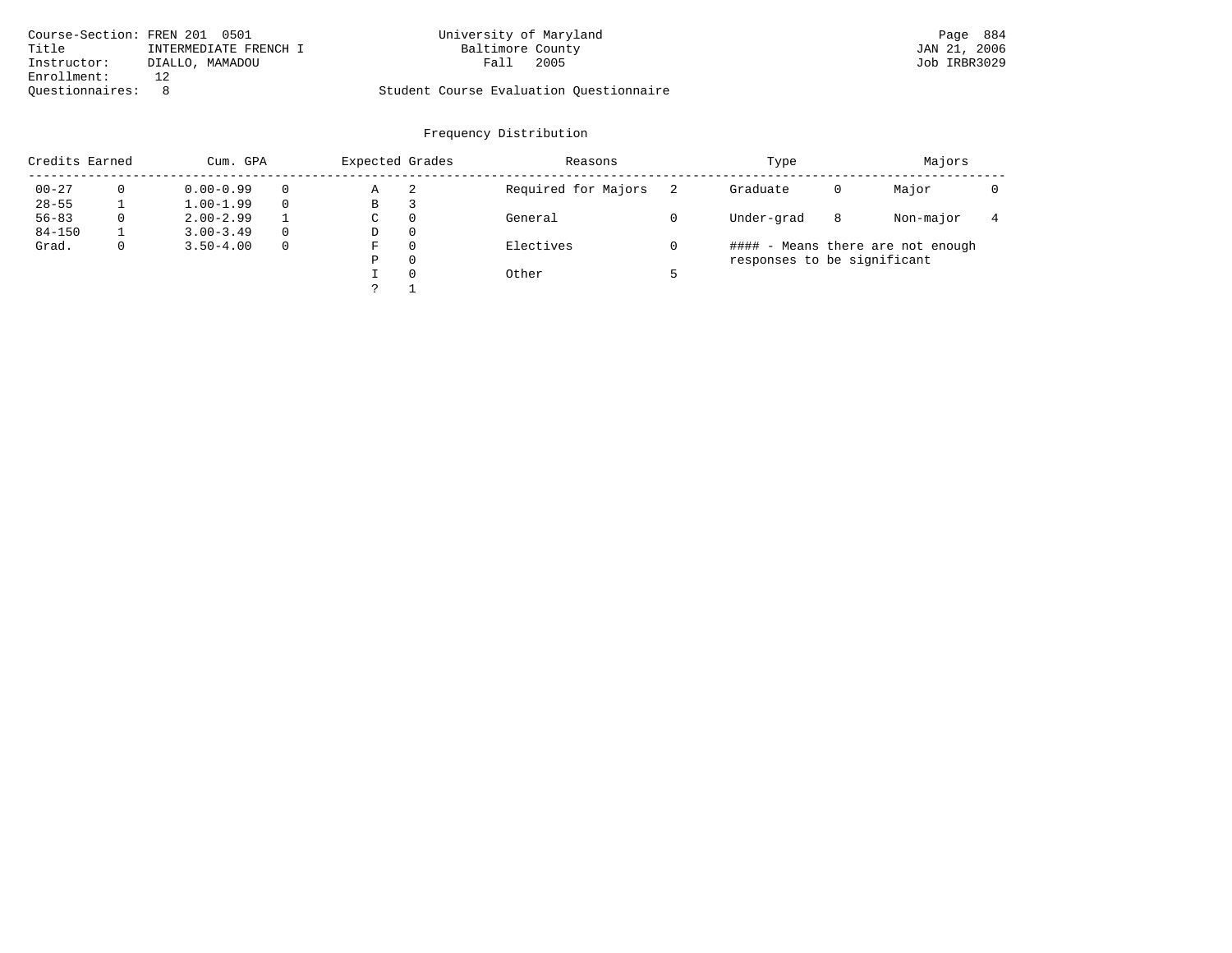### Questionnaires: 12 Student Course Evaluation Questionnaire

|                                                           |          |                |                |                | Frequencies    |   |          |      | Instructor       | Course Dept |           | UMBC Level |      | Sect        |
|-----------------------------------------------------------|----------|----------------|----------------|----------------|----------------|---|----------|------|------------------|-------------|-----------|------------|------|-------------|
| Ouestions                                                 | NR.      | ΝA             |                |                | 3              | 4 | 5.       | Mean | Rank             |             | Mean Mean | Mean       | Mean | Mean        |
| General                                                   |          |                |                |                |                |   |          |      |                  |             |           |            |      |             |
| 1. Did you gain new insights, skills from this course     |          |                |                |                |                |   |          |      | 3.42 1541/1674   | 3.76        | 4.23      | 4.27       | 4.32 | 3.42        |
| 2. Did the instructor make clear the expected goals       | O        | $\Omega$       | $\Omega$       |                |                |   | 4        |      | 3.92 1258/1674   | 3.98        | 4.26      | 4.23       | 4.26 | 3.92        |
| 3. Did the exam questions reflect the expected goals      |          | $\Omega$       | $\Omega$       |                |                |   | 5        | 4.09 | 962/1423         | 4.18        | 4.36      | 4.27       | 4.36 | 4.09        |
| 4. Did other evaluations reflect the expected goals       | O        | $\overline{4}$ |                | $\Omega$       |                |   |          |      | 3.38 1490/1609   | 3.59        | 4.23      | 4.22       | 4.23 | 3.38        |
| 5. Did assigned readings contribute to what you learned   |          | $\mathfrak{D}$ | $\Omega$       | $\mathfrak{D}$ |                |   | $\Omega$ |      | 3.44 1267/1585   | 3.71        | 4.04      | 3.96       | 3.91 | 3.44        |
| 6. Did written assignments contribute to what you learned | $\Omega$ |                | $\mathfrak{D}$ |                | $\mathfrak{D}$ |   | $\Omega$ |      | 2.75 1492/1535   | 3.40        | 4.08      | 4.08       | 4.03 | 2.75        |
| 7. Was the grading system clearly explained               |          | $\Omega$       | $\Omega$       | $\Omega$       |                |   |          | 4.45 | 598/1651         | 3.97        | 4.20      | 4.18       | 4.20 | 4.45        |
| 8. How many times was class cancelled                     | $\Omega$ | $\Omega$       | $\Omega$       | $\Omega$       |                |   | 3        |      | 4.17 1484/1673   | 4.46        | 4.65      | 4.69       | 4.67 | 4.17        |
| 9. How would you grade the overall teaching effectiveness | 3        | <sup>n</sup>   |                |                |                |   | $\cap$   |      | 3.22 1486/1656   | 3.52        | 4.06      | 4.07       | 4.10 | 3.22        |
| Lecture                                                   |          |                |                |                |                |   |          |      |                  |             |           |            |      |             |
| 1. Were the instructor's lectures well prepared           |          |                |                | $\Omega$       |                |   |          |      | 3.73 1424/1586   | 4.08        | 4.43      | 4.43       | 4.48 | 3.73        |
| 2. Did the instructor seem interested in the subject      |          | $\Omega$       | $\Omega$       | $\Omega$       |                |   |          | 4.73 | 981/1585         | 4.64        | 4.72      | 4.69       | 4.76 | 4.73        |
| 3. Was lecture material presented and explained clearly   |          | $\Omega$       | $\mathfrak{D}$ | $\Omega$       |                | 6 |          |      | 3.55 1392/1582   | 3.92        | 4.30      | 4.26       | 4.35 | 3.55        |
| 4. Did the lectures contribute to what you learned        |          | $\Omega$       |                |                |                |   | 5.       |      | 3.91 1216/1575   | 4.10        | 4.32      | 4.27       | 4.39 | 3.91        |
| 5. Did audiovisual techniques enhance your understanding  |          |                |                | $\cap$         |                |   |          |      | 3.33 1127/1380   | 3.33        | 3.94      | 3.94       | 4.03 | 3.33        |
| Discussion                                                |          |                |                |                |                |   |          |      |                  |             |           |            |      |             |
| 1. Did class discussions contribute to what you learned   | 4        | $\Omega$       |                |                |                |   |          | 3.00 | 1353/1520        | 3.94        | 4.14      | 4.01       | 4.03 | 3.00        |
| 2. Were all students actively encouraged to participate   | 4        | $\Omega$       | $\Omega$       |                |                |   | 4        | 4.13 | 982/1515         | 4.24        | 4.37      | 4.24       | 4.28 | 4.13        |
| 3. Did the instructor encourage fair and open discussion  | 4        | $\Omega$       | 0              | $\Omega$       |                |   |          | 4.38 | 779/1511         | 3.96        | 4.37      | 4.27       | 4.28 | 4.38        |
| 4. Were special techniques successful                     | 4        |                |                |                |                |   |          |      | $4.00$ ****/ 994 | 3.44        | 3.97      | 3.94       | 3.98 | $***$ * * * |

| Credits Earned |   | Cum. GPA      |   | Expected Grades |          | Reasons             |   | Type                        |    | Majors                            |  |  |
|----------------|---|---------------|---|-----------------|----------|---------------------|---|-----------------------------|----|-----------------------------------|--|--|
| $00 - 27$      | 2 | $0.00 - 0.99$ |   | Α               | 5        | Required for Majors |   | Graduate                    | 0  | Major                             |  |  |
| $28 - 55$      | 3 | $1.00 - 1.99$ |   | В               | 5        |                     |   |                             |    |                                   |  |  |
| $56 - 83$      |   | $2.00 - 2.99$ | 2 | $\sim$<br>◡     | 0        | General             |   | Under-grad                  | 12 | Non-major                         |  |  |
| $84 - 150$     |   | $3.00 - 3.49$ | 2 | D               | <b>.</b> |                     |   |                             |    |                                   |  |  |
| Grad.          | 0 | $3.50 - 4.00$ |   | F               | 0        | Electives           | 0 |                             |    | #### - Means there are not enough |  |  |
|                |   |               |   | Ρ               | 0        |                     |   | responses to be significant |    |                                   |  |  |
|                |   |               |   |                 | $\Omega$ | Other               |   |                             |    |                                   |  |  |
|                |   |               |   |                 |          |                     |   |                             |    |                                   |  |  |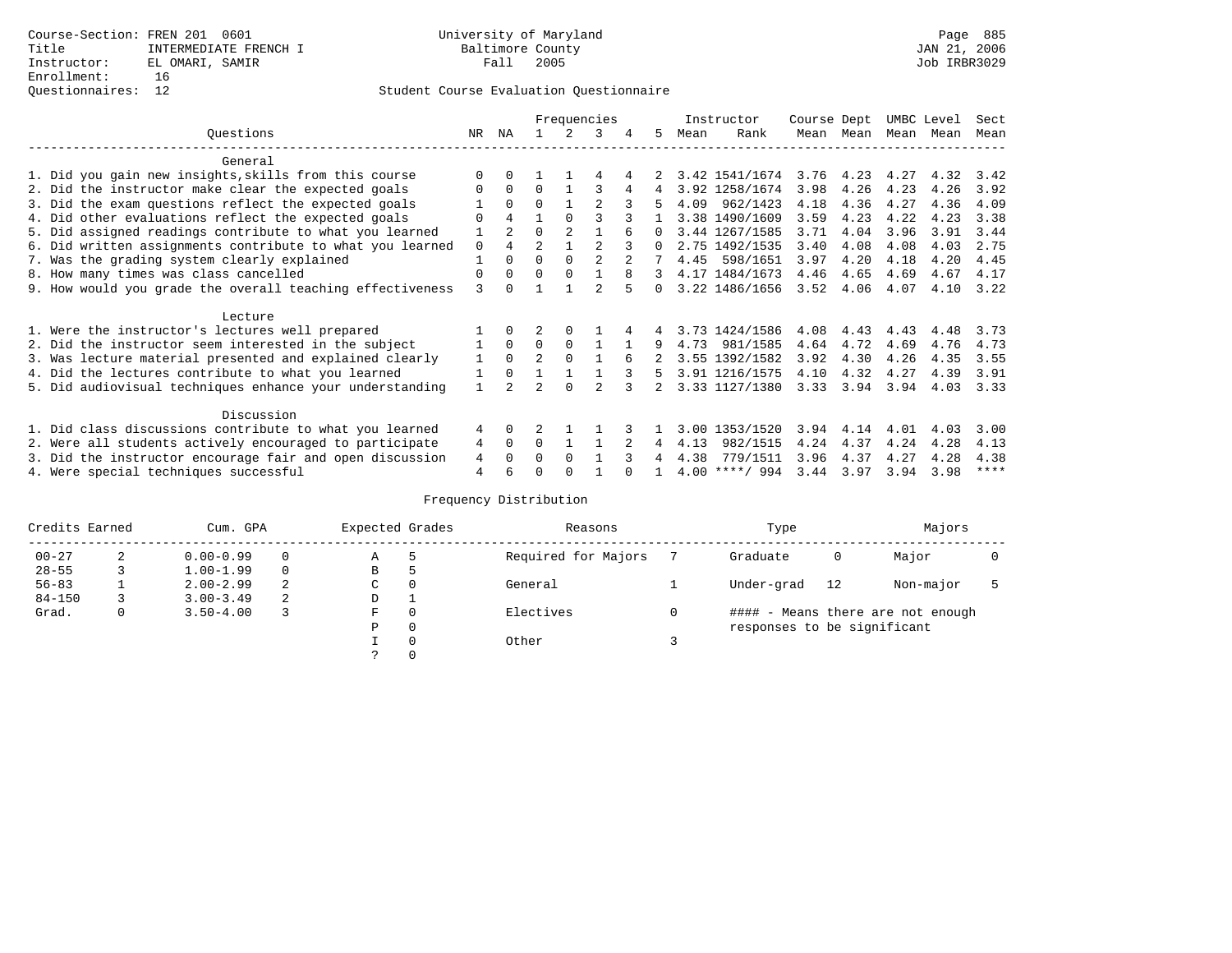|                                                           |          |                |          |          | Frequencies    |          |    |      | Instructor | Course Dept |      | UMBC Level |      | Sect |
|-----------------------------------------------------------|----------|----------------|----------|----------|----------------|----------|----|------|------------|-------------|------|------------|------|------|
| Questions                                                 | NR.      | ΝA             |          |          | 3              | 4        | 5. | Mean | Rank       | Mean        | Mean | Mean       | Mean | Mean |
| General                                                   |          |                |          |          |                |          |    |      |            |             |      |            |      |      |
| 1. Did you gain new insights, skills from this course     |          | $\Omega$       | 0        | $\Omega$ |                |          | 15 | 4.74 | 320/1674   | 4.74        | 4.23 | 4.27       | 4.32 | 4.74 |
| 2. Did the instructor make clear the expected goals       |          | $\Omega$       | $\Omega$ | $\Omega$ |                |          | 15 | 4.74 | 292/1674   | 4.74        | 4.26 | 4.23       | 4.26 | 4.74 |
| 3. Did the exam questions reflect the expected goals      |          | $\Omega$       | O        | $\Omega$ | <sup>0</sup>   |          | 17 | 4.89 | 139/1423   | 4.89        | 4.36 | 4.27       | 4.36 | 4.89 |
| 4. Did other evaluations reflect the expected goals       | O        | $\Omega$       | O        | $\Omega$ |                |          | 14 | 4.68 | 292/1609   | 4.68        | 4.23 | 4.22       | 4.23 | 4.68 |
| 5. Did assigned readings contribute to what you learned   | 0        | $\overline{a}$ |          |          |                |          | 10 | 4.41 | 404/1585   | 4.41        | 4.04 | 3.96       | 3.91 | 4.41 |
| 6. Did written assignments contribute to what you learned | 0        |                |          |          |                |          | 13 | 4.58 | 310/1535   | 4.58        | 4.08 | 4.08       | 4.03 | 4.58 |
| 7. Was the grading system clearly explained               | 0        |                |          |          |                |          | 12 | 4.42 | 643/1651   | 4.42        | 4.20 | 4.18       | 4.20 | 4.42 |
| 8. How many times was class cancelled                     | 0        | $\Omega$       | 0        | $\Omega$ | 0              |          | 19 | 5.00 | 1/1673     | 5.00        | 4.65 | 4.69       | 4.67 | 5.00 |
| 9. How would you grade the overall teaching effectiveness | 4        |                |          | U        | U              |          | 12 | 4.80 | 149/1656   | 4.80        | 4.06 | 4.07       | 4.10 | 4.80 |
| Lecture                                                   |          |                |          |          |                |          |    |      |            |             |      |            |      |      |
| 1. Were the instructor's lectures well prepared           |          |                |          |          |                |          |    | 4.89 | 231/1586   | 4.89        | 4.43 | 4.43       | 4.48 | 4.89 |
| 2. Did the instructor seem interested in the subject      | 0        | $\Omega$       | $\Omega$ | $\Omega$ |                | $\Omega$ | 18 | 4.89 | 591/1585   | 4.89        | 4.72 | 4.69       | 4.76 | 4.89 |
| 3. Was lecture material presented and explained clearly   | 0        | $\Omega$       | O        | $\Omega$ | <sup>0</sup>   |          | 15 | 4.79 | 272/1582   | 4.79        | 4.30 | 4.26       | 4.35 | 4.79 |
| 4. Did the lectures contribute to what you learned        | 0        | $\mathbf 0$    |          | $\Omega$ |                |          | 15 | 4.79 | 311/1575   | 4.79        | 4.32 | 4.27       | 4.39 | 4.79 |
| 5. Did audiovisual techniques enhance your understanding  | $\Omega$ |                |          | $\cap$   |                |          | 11 | 4.64 | 213/1380   | 4.64        | 3.94 | 3.94       | 4.03 | 4.64 |
| Discussion                                                |          |                |          |          |                |          |    |      |            |             |      |            |      |      |
| 1. Did class discussions contribute to what you learned   | 5        | $\Omega$       | U        | $\Omega$ | 3              |          |    | 4.57 | 355/1520   | 4.57        | 4.14 | 4.01       | 4.03 | 4.57 |
| 2. Were all students actively encouraged to participate   | 5        | $\Omega$       | U        | $\Omega$ |                |          | 12 | 4.79 | 348/1515   | 4.79        | 4.37 | 4.24       | 4.28 | 4.79 |
| 3. Did the instructor encourage fair and open discussion  | 5        |                |          | $\Omega$ | $\mathfrak{D}$ |          | 11 | 4.64 | 525/1511   | 4.64        | 4.37 | 4.27       | 4.28 | 4.64 |
| 4. Were special techniques successful                     | 5        |                |          |          |                |          |    | 4.31 | 337/994    | 4.31        | 3.97 | 3.94       | 3.98 | 4.31 |

| Credits Earned |   | Cum. GPA      |   | Expected Grades |          | Reasons             | Type                        |    | Majors                            |  |
|----------------|---|---------------|---|-----------------|----------|---------------------|-----------------------------|----|-----------------------------------|--|
| $00 - 27$      | 6 | $0.00 - 0.99$ |   | Α               | 9        | Required for Majors | Graduate                    | 0  | Major                             |  |
| $28 - 55$      | 3 | $1.00 - 1.99$ |   | В               |          |                     |                             |    |                                   |  |
| $56 - 83$      | 2 | $2.00 - 2.99$ |   | $\sim$<br>◡     | 0        | General             | Under-grad                  | 19 | Non-major                         |  |
| $84 - 150$     |   | $3.00 - 3.49$ | 2 | D               | 0        |                     |                             |    |                                   |  |
| Grad.          | 0 | $3.50 - 4.00$ |   | F               | 0        | Electives           |                             |    | #### - Means there are not enough |  |
|                |   |               |   | Ρ               | 0        |                     | responses to be significant |    |                                   |  |
|                |   |               |   |                 | $\Omega$ | Other               |                             |    |                                   |  |
|                |   |               |   |                 |          |                     |                             |    |                                   |  |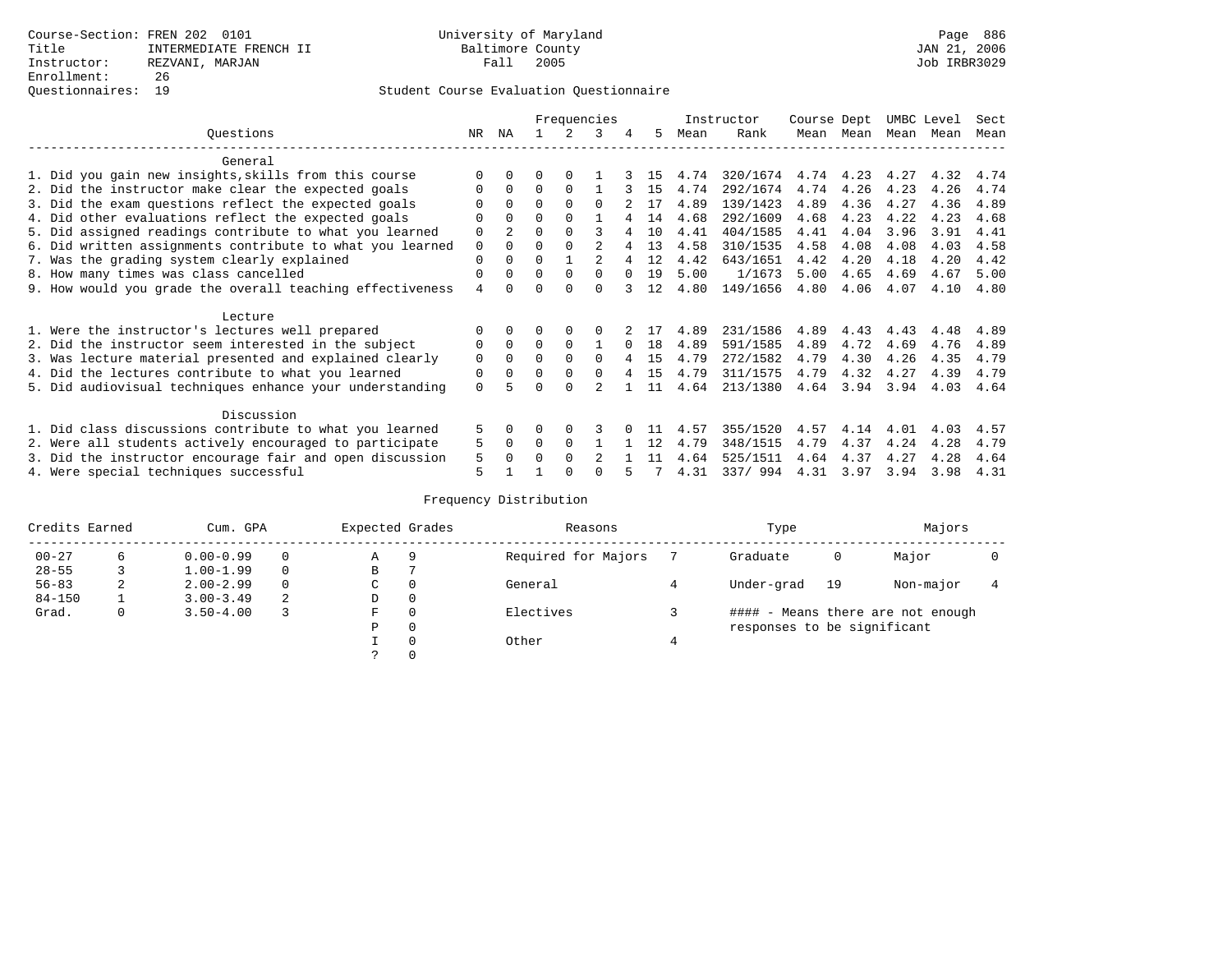|                                                           |                |              |          |          | Frequencies |          |              |      | Instructor     | Course Dept |               | UMBC Level |      | Sect |
|-----------------------------------------------------------|----------------|--------------|----------|----------|-------------|----------|--------------|------|----------------|-------------|---------------|------------|------|------|
| Ouestions                                                 | NR.            | ΝA           |          |          | 3           |          | 5.           | Mean | Rank           | Mean        | Mean          | Mean       | Mean | Mean |
| General                                                   |                |              |          |          |             |          |              |      |                |             |               |            |      |      |
| 1. Did you gain new insights, skills from this course     |                |              | O        |          |             |          |              |      | 4.14 1075/1674 |             | $4.14$ $4.23$ | 4.27       | 4.26 | 4.14 |
| 2. Did the instructor make clear the expected goals       |                | $\Omega$     | $\Omega$ | $\Omega$ |             |          | 11           | 4.71 | 314/1674       | 4.71        | 4.26          | 4.23       | 4.21 | 4.71 |
| 3. Did the exam questions reflect the expected goals      |                | $\Omega$     | $\Omega$ | $\Omega$ |             |          | 12           | 4.79 | 226/1423       | 4.79        | 4.36          | 4.27       | 4.27 | 4.79 |
| 4. Did other evaluations reflect the expected goals       |                |              | $\Omega$ |          |             |          |              | 4.50 | 490/1609       | 4.50        | 4.23          | 4.22       | 4.27 | 4.50 |
| 5. Did assigned readings contribute to what you learned   | $\overline{a}$ |              |          |          |             |          | б.           | 3.69 | 1100/1585      | 3.69        | 4.04          | 3.96       | 3.95 | 3.69 |
| 6. Did written assignments contribute to what you learned | 2              | $\Omega$     |          |          |             |          | б.           | 4.21 | 715/1535       | 4.21        | 4.08          | 4.08       | 4.15 | 4.21 |
| 7. Was the grading system clearly explained               | $\overline{a}$ | $\Omega$     | $\Omega$ | $\Omega$ |             |          | <sup>8</sup> | 4.50 | 524/1651       | 4.50        | 4.20          | 4.18       | 4.16 | 4.50 |
| 8. How many times was class cancelled                     |                | $\Omega$     | $\Omega$ | $\Omega$ | $\cap$      |          | 11           | 4.79 | 915/1673       | 4.79        | 4.65          | 4.69       | 4.68 | 4.79 |
| 9. How would you grade the overall teaching effectiveness | $\mathfrak{D}$ | <sup>n</sup> | U        | $\cap$   |             |          | б.           | 4.36 | 588/1656       | 4.36        | 4.06          | 4.07       | 4.07 | 4.36 |
|                                                           |                |              |          |          |             |          |              |      |                |             |               |            |      |      |
| Lecture                                                   |                |              |          |          |             |          |              |      |                |             |               |            |      |      |
| 1. Were the instructor's lectures well prepared           |                |              |          |          |             |          |              | 4.71 | 581/1586       | 4.71        | 4.43          | 4.43       | 4.42 | 4.71 |
| 2. Did the instructor seem interested in the subject      | $\overline{2}$ | $\Omega$     | $\Omega$ | $\Omega$ |             | $\Omega$ | 13           | 4.86 | 689/1585       | 4.86        | 4.72          | 4.69       | 4.66 | 4.86 |
| 3. Was lecture material presented and explained clearly   | 2              | $\Omega$     | $\Omega$ | $\cap$   |             |          | 10           | 4.64 | 467/1582       | 4.64        | 4.30          | 4.26       | 4.26 | 4.64 |
| 4. Did the lectures contribute to what you learned        |                | $\Omega$     |          | $\Omega$ |             |          | 12           | 4.79 | 311/1575       | 4.79        | 4.32          | 4.27       | 4.25 | 4.79 |
| 5. Did audiovisual techniques enhance your understanding  | $\mathfrak{D}$ |              |          |          |             |          | q            | 4.69 | 179/1380       | 4.69        | 3.94          | 3.94       | 4.01 | 4.69 |
|                                                           |                |              |          |          |             |          |              |      |                |             |               |            |      |      |
| Discussion                                                |                |              |          |          |             |          |              |      |                |             |               |            |      |      |
| 1. Did class discussions contribute to what you learned   | 6              | $\Omega$     |          | $\Omega$ |             |          |              | 3.90 | 924/1520       | 3.90        | 4.14          | 4.01       | 4.09 | 3.90 |
| 2. Were all students actively encouraged to participate   | 6              | $\Omega$     | $\Omega$ |          |             |          | 8            | 4.50 | 629/1515       | 4.50        | 4.37          | 4.24       | 4.32 | 4.50 |
| 3. Did the instructor encourage fair and open discussion  | 6              |              | 0        |          |             | $\Omega$ |              | 4.50 | 642/1511       | 4.50        | 4.37          | 4.27       | 4.34 | 4.50 |
| 4. Were special techniques successful                     | 6              |              |          |          |             |          |              | 3.11 | 871/994        | 3.11        | 3.97          | 3.94       | 3.96 | 3.11 |

| Credits Earned |   | Cum. GPA      |          | Expected Grades |          | Reasons             | Type                        |    | Majors                            |  |
|----------------|---|---------------|----------|-----------------|----------|---------------------|-----------------------------|----|-----------------------------------|--|
| $00 - 27$      | ь | $0.00 - 0.99$ |          | Α               | 9        | Required for Majors | Graduate                    | 0  | Major                             |  |
| $28 - 55$      |   | $1.00 - 1.99$ | $\Omega$ | В               | 3        |                     |                             |    |                                   |  |
| $56 - 83$      |   | $2.00 - 2.99$ |          | C.              | $\Omega$ | General             | Under-grad                  | 16 | Non-major                         |  |
| $84 - 150$     | 0 | $3.00 - 3.49$ | 2        | D               | 0        |                     |                             |    |                                   |  |
| Grad.          | 0 | $3.50 - 4.00$ | -2       | F               | $\Omega$ | Electives           |                             |    | #### - Means there are not enough |  |
|                |   |               |          | Ρ               | 0        |                     | responses to be significant |    |                                   |  |
|                |   |               |          |                 | $\Omega$ | Other               |                             |    |                                   |  |
|                |   |               |          |                 |          |                     |                             |    |                                   |  |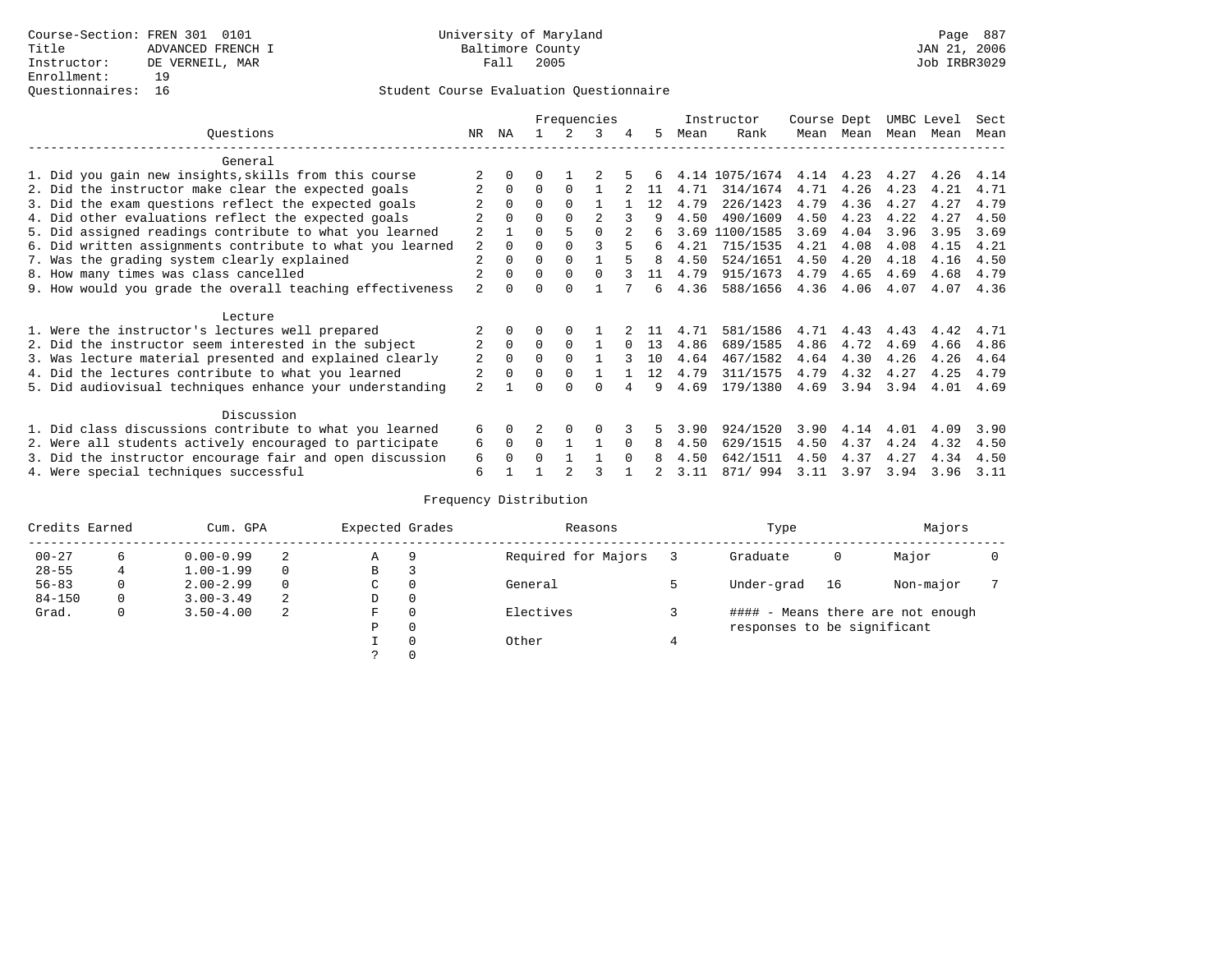|                                                           |              |                |                |                | Frequencies    |              |                |        | Instructor          | Course Dept |                |           | UMBC Level | Sect        |
|-----------------------------------------------------------|--------------|----------------|----------------|----------------|----------------|--------------|----------------|--------|---------------------|-------------|----------------|-----------|------------|-------------|
| Questions                                                 | NR           | ΝA             | 1              | $\overline{2}$ | 3              | 4            | .5             | Mean   | Rank                |             | Mean Mean Mean |           | Mean       | Mean        |
|                                                           |              |                |                |                |                |              |                |        |                     |             |                |           |            |             |
| General                                                   |              |                |                |                |                |              |                |        |                     |             |                |           |            |             |
| 1. Did you gain new insights, skills from this course     | 0            | $\Omega$       | $\Omega$       |                | 2              | 0            |                |        | 4.00 1196/1674 4.00 |             | 4.23           | 4.27      | 4.26       | 4.00        |
| 2. Did the instructor make clear the expected goals       | $\mathbf{1}$ | $\Omega$       | $\mathbf{1}$   | 2              | $\Omega$       | $\Omega$     | 3              |        | 3.33 1559/1674      | 3.33        | 4.26           | 4.23      | 4.21       | 3.33        |
| 3. Did the exam questions reflect the expected goals      | -1           | $\Omega$       | $\Omega$       | $\Omega$       | $\overline{2}$ | $\Omega$     |                | 4.33   | 771/1423            | 4.33        | 4.36           | 4.27      | 4.27       | 4.33        |
| 4. Did other evaluations reflect the expected goals       | $\Omega$     | $\Omega$       | $\Omega$       | $\Omega$       | 3              | $\Omega$     |                | 4.14   | 985/1609            | 4.14        | 4.23           | 4.22      | 4.27       | 4.14        |
| 5. Did assigned readings contribute to what you learned   | 0            | $\overline{a}$ | $\mathbf{1}$   | $\Omega$       | $\mathbf 0$    |              | 3              | 4.00   | 769/1585            | 4.00        | 4.04           | 3.96      | 3.95       | 4.00        |
| 6. Did written assignments contribute to what you learned | $\mathbf{0}$ | $\Omega$       | $\Omega$       | $\Omega$       | $\Omega$       | 4            | 3              | 4.43   | 481/1535            | 4.43        | 4.08           | 4.08      | 4.15       | 4.43        |
| 7. Was the grading system clearly explained               | $\mathbf 0$  |                | $\overline{2}$ | $\Omega$       | $\mathbf{1}$   |              | $\mathbf{1}$   |        | 3.00 1562/1651      | 3.00        | 4.20           | 4.18      | 4.16       | 3.00        |
| 8. How many times was class cancelled                     | $\mathbf{0}$ | $\Omega$       | $\Omega$       | $\mathbf 0$    | $\Omega$       | $\mathbf{1}$ | 6              |        | 4.86 796/1673       | 4.86        | 4.65           | 4.69      | 4.68       | 4.86        |
| 9. How would you grade the overall teaching effectiveness | 2            | 0              | $\Omega$       | $\mathbf{1}$   | $\mathbf{1}$   | 3            | $\Omega$       |        | 3.40 1421/1656      | 3.40        | 4.06           | 4.07      | 4.07       | 3.40        |
| Lecture                                                   |              |                |                |                |                |              |                |        |                     |             |                |           |            |             |
| 1. Were the instructor's lectures well prepared           | 0            | $\mathbf 0$    | 2              | $\Omega$       | $\Omega$       |              |                |        | 3.57 1466/1586      | 3.57        | 4.43           | 4.43      | 4.42       | 3.57        |
| 2. Did the instructor seem interested in the subject      | 0            | $\mathbf 0$    | $\mathbf 0$    | $\mathbf 0$    | 1              | 1            | 5              |        | 4.57 1166/1585      | 4.57        | 4.72           | 4.69      | 4.66       | 4.57        |
| 3. Was lecture material presented and explained clearly   | 1            | $\mathbf 0$    | $\mathbf{1}$   | $\mathbf 0$    | $\mathbf{1}$   | 1            | 3              |        | 3.83 1255/1582      | 3.83        | 4.30           | 4.26      | 4.26       | 3.83        |
| 4. Did the lectures contribute to what you learned        | $\mathbf 0$  | $\Omega$       | $\Omega$       | $\Omega$       | 3              | $\mathbf{1}$ | 3              |        | 4.00 1138/1575      | 4.00        | 4.32           | 4.27      | 4.25       | 4.00        |
| 5. Did audiovisual techniques enhance your understanding  | 1            | $\Omega$       | 1              | $\Omega$       | $\mathbf{1}$   |              | 3              |        | 3.83 845/1380       |             | $3.83$ $3.94$  | 3.94      | 4.01       | 3.83        |
|                                                           |              |                |                |                |                |              |                |        |                     |             |                |           |            |             |
| Discussion                                                |              |                |                |                |                |              |                |        |                     |             |                |           |            |             |
| 1. Did class discussions contribute to what you learned   | 0            | 0              | $\Omega$       | 0              | -1             |              | 3              | 4.29   | 616/1520            | 4.29        |                | 4.14 4.01 | 4.09       | 4.29        |
| 2. Were all students actively encouraged to participate   | $\mathbf 0$  | $\mathbf 0$    | $\mathbf 0$    | $\mathbf{0}$   | $\mathbf 0$    |              | 6              | 4.86   | 266/1515            | 4.86        | 4.37           | 4.24      | 4.32       | 4.86        |
| 3. Did the instructor encourage fair and open discussion  | $\mathbf 0$  | $\Omega$       | $\mathbf 0$    | $\mathbf 0$    | $\mathbf{1}$   | 2            | $\overline{4}$ | 4.43   | 729/1511            | 4.43        | 4.37           | 4.27      | 4.34       | 4.43        |
| 4. Were special techniques successful                     | $\Omega$     | $\Omega$       | $\Omega$       | $\Omega$       | $\Omega$       | 3            |                | 4 4.57 | 178/ 994 4.57 3.97  |             |                | 3.94      | 3.96       | 4.57        |
| Seminar                                                   |              |                |                |                |                |              |                |        |                     |             |                |           |            |             |
| 2. Was the instructor available for individual attention  | 6            | 0              | 0              | 0              | $\Omega$       |              |                |        | $5.00$ ****/ 101    | ****        | 4.33           | 4.48      | 4.30       | ****        |
| 4. Did presentations contribute to what you learned       | 6            | $\Omega$       | $\mathbf 0$    | $\mathsf 0$    | $\mathbf 0$    | $\Omega$     | 1              |        | $5.00$ ****/<br>99  | $***$ * * * | 4.36           | 4.39      | 4.29       | $* * * *$   |
| 5. Were criteria for grading made clear                   | 6            | $\Omega$       | $\Omega$       | $\Omega$       | $\mathbf{1}$   | $\Omega$     | $\Omega$       |        | 97<br>$3.00$ ****/  | ****        | 3.76           | 4.14      | 3.48       | $***$ * * * |
| Field Work                                                |              |                |                |                |                |              |                |        |                     |             |                |           |            |             |
| 1. Did field experience contribute to what you learned    | 6            | 0              | 1              | $\Omega$       | $\Omega$       |              |                | 1.00   | 76<br>$***$ /       | ****        | 3.36           | 3.98      | 4.03       | ****        |
| 2. Did you clearly understand your evaluation criteria    | 6            | 0              | $\mathbf{1}$   | $\mathbf 0$    | $\mathbf 0$    | $\Omega$     |                |        | $1.00$ ****/<br>77  | ****        | 3.65           | 3.93      | 3.70       | ****        |
| 3. Was the instructor available for consultation          | 6            | $\mathbf 0$    | $\mathbf 0$    | $\mathbf 0$    | $\mathbf 0$    | $\Omega$     | 1              |        | 53<br>$5.00$ ****/  | ****        | 4.19           | 4.45      | 3.87       | $***$       |
| 4. To what degree could you discuss your evaluations      | 6            | $\mathbf 0$    | $\mathbf 0$    | $\mathbf 0$    | $\mathbf 0$    | $\Omega$     | $\mathbf{1}$   |        | $5.00$ ****/<br>48  | ****        | 3.86           | 4.12      | 3.67       | $***$ * * * |
| 5. Did conferences help you carry out field activities    | 6            | $\Omega$       | $\Omega$       | $\Omega$       | $\Omega$       | $\Omega$     | $\mathbf{1}$   |        | $5.00$ ****/<br>49  | ****        | 3.74           | 4.27      | 3.27       | ****        |
|                                                           |              |                |                |                |                |              |                |        |                     |             |                |           |            |             |
| Self Paced                                                |              |                |                |                |                |              |                |        |                     |             |                |           |            |             |
| 2. Did study questions make clear the expected goal       | 6            | O              | $\Omega$       | $\Omega$       | <sup>0</sup>   |              |                |        | $5.00$ ****/<br>52  | ****        | 4.21           | 4.26      | 3.50       | ****        |
| 3. Were your contacts with the instructor helpful         | $\epsilon$   | $\Omega$       | $\Omega$       | $\cap$         | $\mathbf{1}$   | $\Omega$     | $\Omega$       |        | $3.00$ ****/<br>50  | ****        | 4.23           | 4.44      | 3.82       | $***$       |

| Credits Earned |   | Cum. GPA      |          | Expected Grades |          | Reasons             |   | Type                        |   | Majors                            |  |
|----------------|---|---------------|----------|-----------------|----------|---------------------|---|-----------------------------|---|-----------------------------------|--|
| $00 - 27$      |   | $0.00 - 0.99$ | 0        | Α               |          | Required for Majors |   | Graduate                    | 0 | Major                             |  |
| $28 - 55$      |   | $1.00 - 1.99$ | $\Omega$ | B               |          |                     |   |                             |   |                                   |  |
| $56 - 83$      | 2 | $2.00 - 2.99$ |          | C               |          | General             |   | Under-grad                  |   | Non-major                         |  |
| $84 - 150$     | 2 | $3.00 - 3.49$ | $\Omega$ | D               | $\Omega$ |                     |   |                             |   |                                   |  |
| Grad.          | 0 | $3.50 - 4.00$ | 2        | F               |          | Electives           |   |                             |   | #### - Means there are not enough |  |
|                |   |               |          | Ρ               |          |                     |   | responses to be significant |   |                                   |  |
|                |   |               |          |                 |          | Other               | b |                             |   |                                   |  |
|                |   |               |          |                 |          |                     |   |                             |   |                                   |  |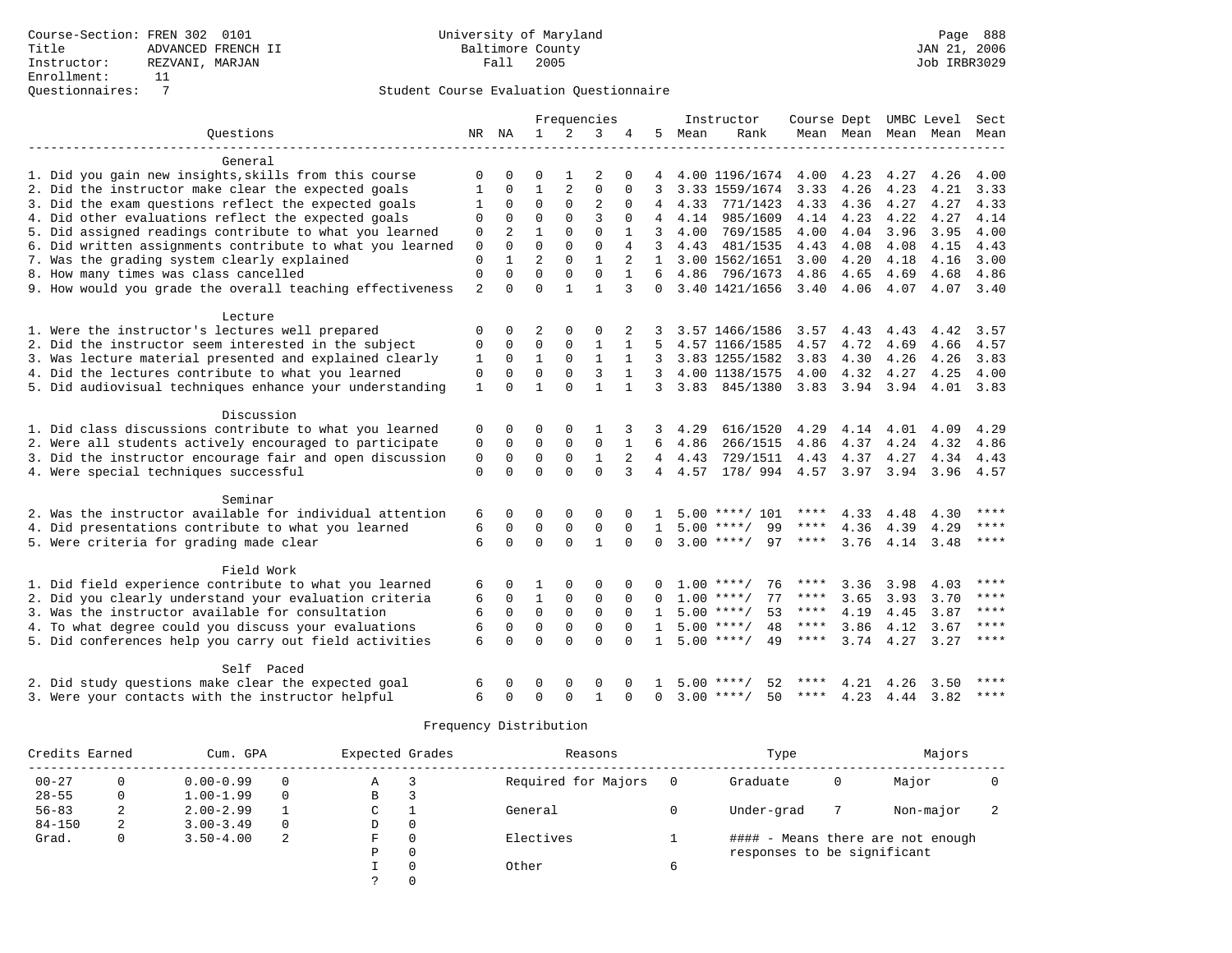|                                                           |                |              |              |              | Frequencies |                |          |      | Instructor     | Course Dept |      | UMBC Level |      | Sect |
|-----------------------------------------------------------|----------------|--------------|--------------|--------------|-------------|----------------|----------|------|----------------|-------------|------|------------|------|------|
| Ouestions                                                 | NR.            | ΝA           |              |              | 3           | 4              | 5        | Mean | Rank           | Mean        | Mean | Mean       | Mean | Mean |
| General                                                   |                |              |              |              |             |                |          |      |                |             |      |            |      |      |
| 1. Did you gain new insights, skills from this course     |                |              |              | $\Omega$     |             |                |          | 4.80 | 243/1674       | 4.80        | 4.23 | 4.27       | 4.26 | 4.80 |
| 2. Did the instructor make clear the expected goals       |                | $\Omega$     | $\Omega$     | $\Omega$     |             |                | 3        | 4.40 | 737/1674       | 4.40        | 4.26 | 4.23       | 4.21 | 4.40 |
| 3. Did the exam questions reflect the expected goals      |                | $\Omega$     | $\Omega$     | $\Omega$     | $\Omega$    | $\Omega$       | 5        | 5.00 | 1/1423         | 5.00        | 4.36 | 4.27       | 4.27 | 5.00 |
| 4. Did other evaluations reflect the expected goals       |                | $\Omega$     | 0            | $\Omega$     | $\Omega$    |                |          | 5.00 | 1/1609         | 5.00        | 4.23 | 4.22       | 4.27 | 5.00 |
| 5. Did assigned readings contribute to what you learned   | 2              |              |              | $\Omega$     | $\Omega$    |                |          | 5.00 | 1/1585         | 5.00        | 4.04 | 3.96       | 3.95 | 5.00 |
| 6. Did written assignments contribute to what you learned | 2              |              |              | $\Omega$     | 0           | $\Omega$       |          | 5.00 | 1/1535         | 5.00        | 4.08 | 4.08       | 4.15 | 5.00 |
| 7. Was the grading system clearly explained               | 2              |              |              | $\Omega$     | $\Omega$    |                |          |      | 3.80 1289/1651 | 3.80        | 4.20 | 4.18       | 4.16 | 3.80 |
| 8. How many times was class cancelled                     |                | <sup>0</sup> | <sup>0</sup> | $\Omega$     | $\Omega$    | 5              | $\Omega$ |      | 4.00 1566/1673 | 4.00        | 4.65 | 4.69       | 4.68 | 4.00 |
| 9. How would you grade the overall teaching effectiveness | $\overline{a}$ |              |              | <sup>n</sup> | U           |                | 3        | 4.60 | 310/1656       | 4.60        | 4.06 | 4.07       | 4.07 | 4.60 |
| Lecture                                                   |                |              |              |              |             |                |          |      |                |             |      |            |      |      |
| 1. Were the instructor's lectures well prepared           |                |              |              |              |             |                |          | 4.40 | 1004/1586      | 4.40        | 4.43 | 4.43       | 4.42 | 4.40 |
| 2. Did the instructor seem interested in the subject      | 2              | $\mathbf 0$  | $\Omega$     | 0            | 0           | $\Omega$       | 5        | 5.00 | 1/1585         | 5.00        | 4.72 | 4.69       | 4.66 | 5.00 |
| 3. Was lecture material presented and explained clearly   | 2              | $\Omega$     | $\Omega$     | $\Omega$     | $\Omega$    | $\mathfrak{D}$ | 3        | 4.60 | 525/1582       | 4.60        | 4.30 | 4.26       | 4.26 | 4.60 |
| 4. Did the lectures contribute to what you learned        | 2              | $\Omega$     | $\Omega$     | 0            |             |                | 4        | 4.80 | 279/1575       | 4.80        | 4.32 | 4.27       | 4.25 | 4.80 |
| 5. Did audiovisual techniques enhance your understanding  | $\overline{a}$ |              |              |              |             |                |          | 3.60 | 998/1380       | 3.60        | 3.94 | 3.94       | 4.01 | 3.60 |
| Discussion                                                |                |              |              |              |             |                |          |      |                |             |      |            |      |      |
| 1. Did class discussions contribute to what you learned   |                | 0            | U            | $\Omega$     |             |                |          | 4.60 | 338/1520       | 4.60        | 4.14 | 4.01       | 4.09 | 4.60 |
| 2. Were all students actively encouraged to participate   | 2              | 0            | 0            | 0            | 0           | $\Omega$       | 5        | 5.00 | 1/1515         | 5.00        | 4.37 | 4.24       | 4.32 | 5.00 |
| 3. Did the instructor encourage fair and open discussion  | 2              |              |              | $\Omega$     | 0           | $\Omega$       |          | 5.00 | 1/1511         | 5.00        | 4.37 | 4.27       | 4.34 | 5.00 |
| 4. Were special techniques successful                     | 2              |              |              |              |             |                |          | 4.20 | 390/994        | 4.20        | 3.97 | 3.94       | 3.96 | 4.20 |

| Credits Earned |          | Cum. GPA      | Expected Grades |          | Reasons             | Type                        |   | Majors                            |  |
|----------------|----------|---------------|-----------------|----------|---------------------|-----------------------------|---|-----------------------------------|--|
| $00 - 27$      | 0        | $0.00 - 0.99$ | Α               | 4        | Required for Majors | Graduate                    | 0 | Major                             |  |
| $28 - 55$      | 0        | $1.00 - 1.99$ | B               | 0        |                     |                             |   |                                   |  |
| $56 - 83$      | $\Omega$ | $2.00 - 2.99$ | C               | 0        | General             | Under-grad                  |   | Non-major                         |  |
| $84 - 150$     | 4        | $3.00 - 3.49$ | D               | 0        |                     |                             |   |                                   |  |
| Grad.          | 0        | $3.50 - 4.00$ | F               | 0        | Electives           |                             |   | #### - Means there are not enough |  |
|                |          |               | Ρ               | 0        |                     | responses to be significant |   |                                   |  |
|                |          |               |                 | $\Omega$ | Other               |                             |   |                                   |  |
|                |          |               |                 |          |                     |                             |   |                                   |  |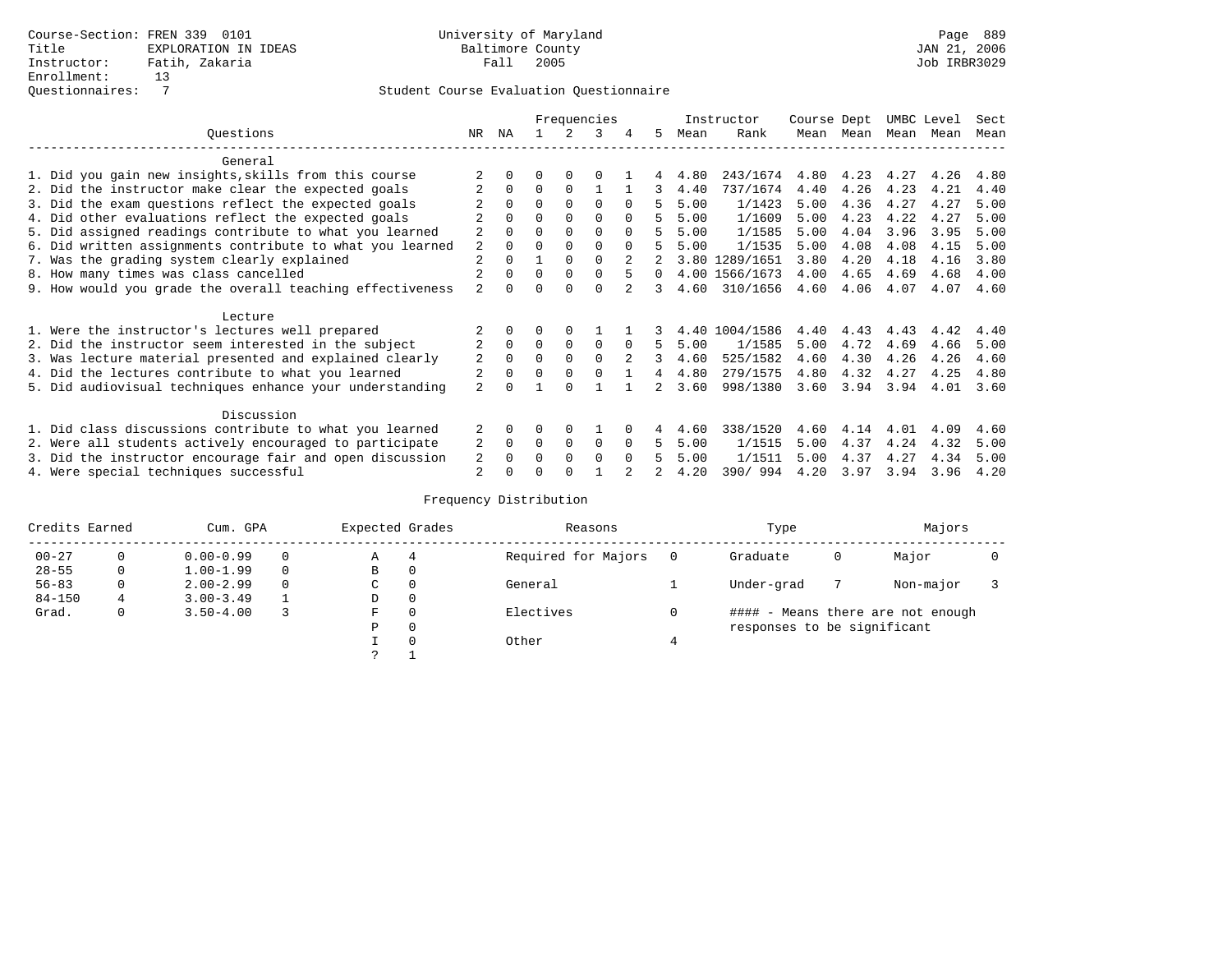|                                                           |              |              |                | Frequencies    |                |                |                |      | Instructor         | Course Dept |                     | UMBC Level |           | Sect        |
|-----------------------------------------------------------|--------------|--------------|----------------|----------------|----------------|----------------|----------------|------|--------------------|-------------|---------------------|------------|-----------|-------------|
| Ouestions                                                 |              | NR NA        | $\mathbf{1}$   | $\overline{2}$ | 3              | 4              | 5.             | Mean | Rank               |             | Mean Mean Mean Mean |            |           | Mean        |
|                                                           |              |              |                |                |                |                |                |      |                    |             |                     |            |           |             |
| General                                                   |              |              |                |                |                |                |                |      |                    |             |                     |            |           |             |
| 1. Did you gain new insights, skills from this course     | 0            | 0            | O              | $\Omega$       | $\Omega$       | 5              | 11             | 4.69 | 380/1674           | 4.69        | 4.23                | 4.27       | 4.26      | 4.69        |
| 2. Did the instructor make clear the expected goals       | $\Omega$     | $\Omega$     | $\Omega$       | $\Omega$       | $\Omega$       |                | 8              | 4.50 | 578/1674           | 4.50        | 4.26                | 4.23       | 4.21      | 4.50        |
| 3. Did the exam questions reflect the expected goals      | 0            | 0            | $\mathbf 0$    | $\Omega$       | $\mathbf 0$    |                | 13             | 4.81 | 195/1423           | 4.81        | 4.36                | 4.27       | 4.27      | 4.81        |
| 4. Did other evaluations reflect the expected goals       | $\Omega$     | 1            | $\Omega$       | $\Omega$       | $\mathbf{1}$   | 5              | 9              | 4.53 | 455/1609           | 4.53        | 4.23                | 4.22       | 4.27      | 4.53        |
| 5. Did assigned readings contribute to what you learned   | $\Omega$     | $\Omega$     | $\Omega$       | $\Omega$       | $\Omega$       |                | 9              | 4.56 | 289/1585           | 4.56        | 4.04                | 3.96       | 3.95      | 4.56        |
| 6. Did written assignments contribute to what you learned | 0            | 5            | 0              | 0              | $\mathbf{1}$   | 3              | 7              | 4.55 | 337/1535           | 4.55        | 4.08                | 4.08       | 4.15      | 4.55        |
| 7. Was the grading system clearly explained               | $\mathbf{1}$ | $\Omega$     | $\mathbf{1}$   | $\mathbf{1}$   | $\Omega$       |                | 11             | 4.40 | 673/1651           | 4.40        | 4.20                | 4.18       | 4.16      | 4.40        |
| 8. How many times was class cancelled                     | $\mathbf 0$  | $\Omega$     | $\Omega$       | $\Omega$       | $\Omega$       | $\overline{4}$ | 12             | 4.75 | 958/1673           | 4.75        | 4.65                | 4.69       | 4.68      | 4.75        |
| 9. How would you grade the overall teaching effectiveness | 2            | $\Omega$     | $\mathbf{1}$   | $\Omega$       | $\Omega$       | 10             | 3              | 4.00 | 955/1656           | 4.00        | 4.06                | 4.07       | 4.07 4.00 |             |
| Lecture                                                   |              |              |                |                |                |                |                |      |                    |             |                     |            |           |             |
| 1. Were the instructor's lectures well prepared           | 0            | 0            | O              | $\Omega$       | $\Omega$       |                | 11             | 4.69 | 633/1586           | 4.69        | 4.43                | 4.43       | 4.42      | 4.69        |
| 2. Did the instructor seem interested in the subject      | 0            | 0            | 0              | $\Omega$       | $\mathbf 0$    |                | 15             | 4.94 | 397/1585           | 4.94        | 4.72                | 4.69       | 4.66      | 4.94        |
| 3. Was lecture material presented and explained clearly   | 0            | 0            | $\mathbf 0$    | $\Omega$       | $\mathbf{1}$   | 5              | 10             | 4.56 | 567/1582           | 4.56        | 4.30                | 4.26       | 4.26      | 4.56        |
| 4. Did the lectures contribute to what you learned        | $\mathbf 0$  | $\mathbf{1}$ | $\Omega$       | 0              | $\Omega$       |                | 10             |      |                    |             |                     |            |           |             |
|                                                           |              |              |                |                |                |                |                | 4.67 | 495/1575           | 4.67        | 4.32                | 4.27       | 4.25      | 4.67        |
| 5. Did audiovisual techniques enhance your understanding  | 0            | 3            | $\mathbf{1}$   | 1              | 4              |                | 2              |      | 3.46 1059/1380     | 3.46        | 3.94                | 3.94       | 4.01      | 3.46        |
| Discussion                                                |              |              |                |                |                |                |                |      |                    |             |                     |            |           |             |
| 1. Did class discussions contribute to what you learned   | 5            | 0            | $\Omega$       | $\Omega$       | 2              | 4              | 5              | 4.27 | 626/1520           | 4.27        | 4.14                | 4.01       | 4.09      | 4.27        |
| 2. Were all students actively encouraged to participate   | 5            | 0            | $\mathbf 0$    | 0              | $\mathbf 0$    | 3              | 8              | 4.73 | 420/1515           | 4.73        | 4.37                | 4.24       | 4.32      | 4.73        |
| 3. Did the instructor encourage fair and open discussion  | 5            | 0            | $\mathbf 0$    | 0              | $\mathbf 0$    |                | 8              | 4.73 | 447/1511           | 4.73        | 4.37                | 4.27       | 4.34      | 4.73        |
| 4. Were special techniques successful                     | 5            | $\mathbf{1}$ | $\overline{a}$ | $\mathbf{1}$   | $\mathfrak{D}$ | 3              | $\overline{2}$ | 3.20 | 847/994            | 3.20        | 3.97                | 3.94       | 3.96 3.20 |             |
|                                                           |              |              |                |                |                |                |                |      |                    |             |                     |            |           |             |
| Laboratory                                                |              |              |                |                |                |                |                |      |                    |             |                     |            |           |             |
| 1. Did the lab increase understanding of the material     | 15           | $\Omega$     | 1              | $\Omega$       | $\Omega$       |                |                |      | $1.00$ ****/ 265   | ****        | 4.06                | 4.23       | 4.26      | ****        |
| 2. Were you provided with adequate background information | 15           | $\Omega$     | $\mathbf 0$    | $\mathbf 0$    | $\mathsf 0$    | $\Omega$       | $\mathbf{1}$   |      | $5.00$ ****/ 278   | ****        | 4.21                | 4.19       | 4.24      | ****        |
| 3. Were necessary materials available for lab activities  | 15           | $\Omega$     | $\Omega$       | $\Omega$       | $\Omega$       | $\Omega$       | $\mathbf{1}$   |      | $5.00$ ****/ 260   | ****        | 4.43                | 4.46       | 4.49      | $***$ * * * |
| Seminar                                                   |              |              |                |                |                |                |                |      |                    |             |                     |            |           |             |
| 1. Were assigned topics relevant to the announced theme   | 14           | 0            | 1              | $\Omega$       | $\Omega$       | $\Omega$       |                |      | $3.00$ ****/ 103   | ****        | 4.39                | 4.41       | 4.10      | ****        |
| 2. Was the instructor available for individual attention  | 15           | 0            | $\mathbf 0$    | 0              | $\mathbf 0$    |                | 0              |      | 4.00 ****/ 101     | $***$ * *   | 4.33                | 4.48       | 4.30      | ****        |
| 3. Did research projects contribute to what you learned   | 15           | $\mathbf 0$  | $\mathbf 0$    | $\mathsf 0$    | $\mathbf 0$    | $\Omega$       | $\mathbf{1}$   |      | 95<br>$5.00$ ****/ | $***$ * * * | 4.15                | 4.31       | 3.91      | ****        |
|                                                           |              | $\Omega$     |                |                | $\mathbf 0$    | $\Omega$       |                |      |                    | $***$ * * * |                     |            |           | ****        |
| 4. Did presentations contribute to what you learned       | 15           |              | $\mathbf 0$    | $\mathbf 0$    |                |                | 1              |      | 99<br>$5.00$ ****/ |             | 4.36                | 4.39       | 4.29      | $***$       |
| 5. Were criteria for grading made clear                   | 15           | $\Omega$     | $\Omega$       | $\Omega$       | $\Omega$       | $\Omega$       | $\mathbf{1}$   |      | $5.00$ ****/<br>97 | $***$ * * * | 3.76                | 4.14       | 3.48      |             |
| Field Work                                                |              |              |                |                |                |                |                |      |                    |             |                     |            |           |             |
| 1. Did field experience contribute to what you learned    | 15           | 0            | 1              | $\Omega$       | $\Omega$       | $\Omega$       | 0              |      | $1.00$ ****/<br>76 | ****        | 3.36                |            | 3.98 4.03 | ****        |
| Self Paced                                                |              |              |                |                |                |                |                |      |                    |             |                     |            |           |             |
| 1. Did self-paced system contribute to what you learned   | 15           |              | O              | $\Omega$       | 1              | $\Omega$       | $\Omega$       |      | $3.00$ ****/<br>61 | ****        | 4.03 4.09           |            | 3.20      | ****        |

| Credits Earned |   | Cum. GPA      |                | Expected Grades |          | Reasons             |    | Type                        |    | Majors                       |  |
|----------------|---|---------------|----------------|-----------------|----------|---------------------|----|-----------------------------|----|------------------------------|--|
| $00 - 27$      | 0 | $0.00 - 0.99$ | $\Omega$       | А               | 9        | Required for Majors |    | Graduate                    | 0  | Major                        |  |
| $28 - 55$      |   | $1.00 - 1.99$ |                | В               | ל        |                     |    |                             |    |                              |  |
| $56 - 83$      | 2 | $2.00 - 2.99$ | $\overline{4}$ | C               |          | General             |    | Under-grad                  | 16 | Non-major                    |  |
| $84 - 150$     | 5 | $3.00 - 3.49$ | 3              | D               | 0        |                     |    |                             |    |                              |  |
| Grad.          | 0 | $3.50 - 4.00$ | 4              | F.              | $\Omega$ | Electives           |    | ####                        |    | - Means there are not enough |  |
|                |   |               |                | Ρ               | 0        |                     |    | responses to be significant |    |                              |  |
|                |   |               |                |                 | 0        | Other               | 12 |                             |    |                              |  |
|                |   |               |                |                 | 0        |                     |    |                             |    |                              |  |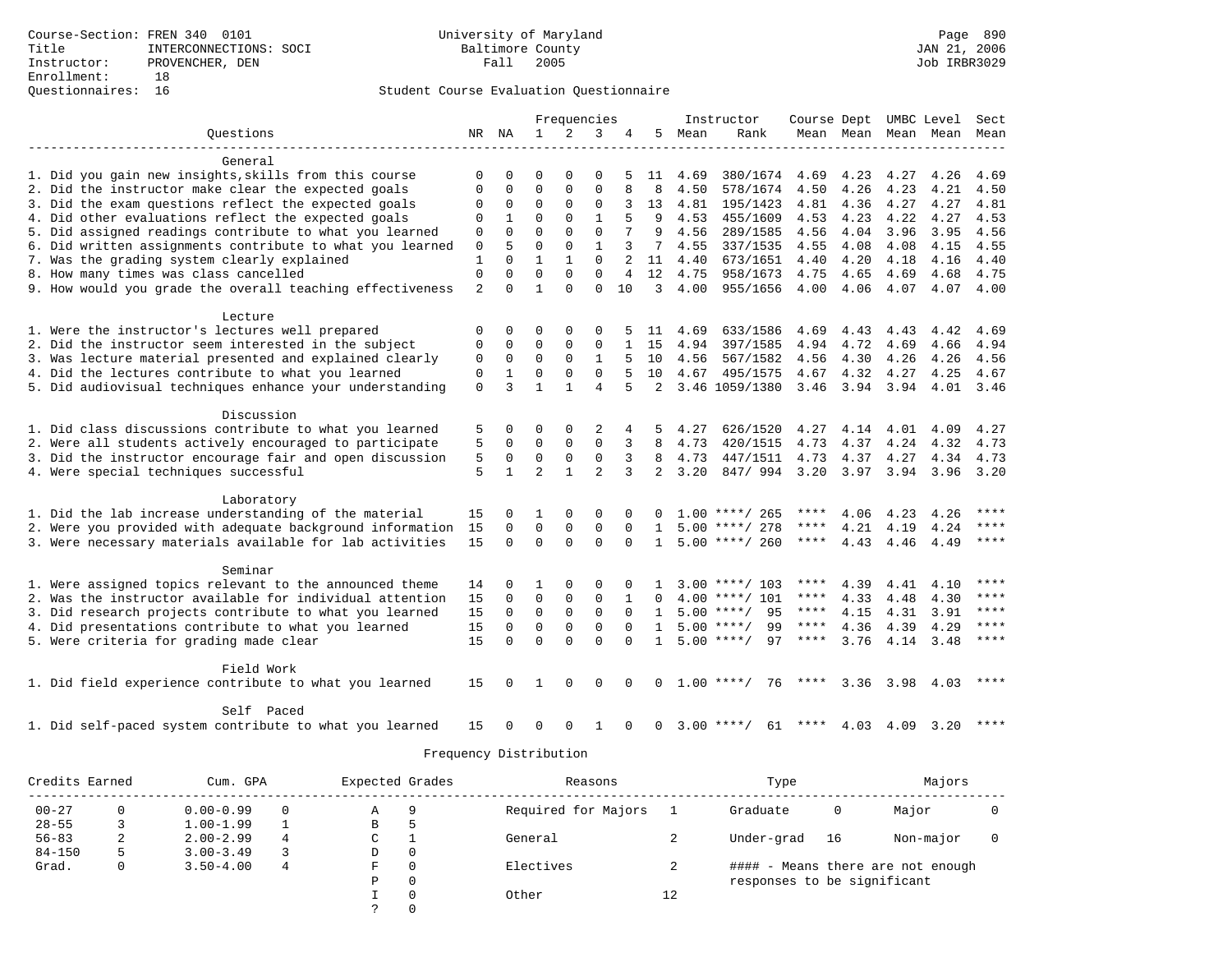### Questionnaires: 14 Student Course Evaluation Questionnaire

|                                                           |                |             |          | Frequencies |                |    |    |      | Instructor     | Course Dept |      | UMBC Level |      | Sect        |
|-----------------------------------------------------------|----------------|-------------|----------|-------------|----------------|----|----|------|----------------|-------------|------|------------|------|-------------|
| Ouestions                                                 | NR             | ΝA          |          |             | 3              | 4  | 5  | Mean | Rank           | Mean        | Mean | Mean       | Mean | Mean        |
| General                                                   |                |             |          |             |                |    |    |      |                |             |      |            |      |             |
| 1. Did you gain new insights, skills from this course     |                | $\Omega$    |          |             |                |    |    |      | 4.07 1139/1674 | 4.07        | 4.23 | 4.27       | 4.44 | 4.07        |
| 2. Did the instructor make clear the expected goals       |                | $\mathbf 0$ | $\Omega$ |             |                |    | 10 | 4.50 | 578/1674       | 4.50        | 4.26 | 4.23       | 4.34 | 4.50        |
| 3. Did the exam questions reflect the expected goals      |                | 11          | $\Omega$ | $\Omega$    |                |    |    | 5.00 | $***/1423$     | ****        | 4.36 | 4.27       | 4.28 | $***$ * * * |
| 4. Did other evaluations reflect the expected goals       | O              |             | 0        | $\Omega$    |                |    | 10 | 4.69 | 282/1609       | 4.69        | 4.23 | 4.22       | 4.34 | 4.69        |
| 5. Did assigned readings contribute to what you learned   | 0              | $\Omega$    | U        |             | 4              |    | 8  | 4.14 | 662/1585       | 4.14        | 4.04 | 3.96       | 4.23 | 4.14        |
| 6. Did written assignments contribute to what you learned | 0              | $\Omega$    | U        | $\Omega$    |                | 5  |    | 4.64 | 253/1535       | 4.64        | 4.08 | 4.08       | 4.27 | 4.64        |
| 7. Was the grading system clearly explained               | 0              |             |          |             |                |    |    |      | 3.93 1201/1651 | 3.93        | 4.20 | 4.18       | 4.32 | 3.93        |
| 8. How many times was class cancelled                     | 0              | 0           | $\Omega$ | $\Omega$    | $\Omega$       | 12 |    |      | 4.14 1497/1673 | 4.14        | 4.65 | 4.69       | 4.78 | 4.14        |
| 9. How would you grade the overall teaching effectiveness | $\overline{a}$ |             |          |             | 4              |    | 2  |      | 3.67 1297/1656 | 3.67        | 4.06 | 4.07       | 4.15 | 3.67        |
| Lecture                                                   |                |             |          |             |                |    |    |      |                |             |      |            |      |             |
| 1. Were the instructor's lectures well prepared           |                |             |          |             |                |    |    |      | 4.21 1176/1586 | 4.21        | 4.43 | 4.43       | 4.50 | 4.21        |
| 2. Did the instructor seem interested in the subject      | 0              | $\Omega$    | $\Omega$ | $\Omega$    |                | 4  | 9  |      | 4.57 1166/1585 | 4.57        | 4.72 | 4.69       | 4.79 | 4.57        |
| 3. Was lecture material presented and explained clearly   | 0              | $\Omega$    | $\Omega$ | $\Omega$    | $\mathfrak{D}$ | 5  |    | 4.36 | 829/1582       | 4.36        | 4.30 | 4.26       | 4.33 | 4.36        |
| 4. Did the lectures contribute to what you learned        | 0              | $\Omega$    |          | $\Omega$    |                |    | 8  |      | 4.14 1060/1575 | 4.14        | 4.32 | 4.27       | 4.30 | 4.14        |
| 5. Did audiovisual techniques enhance your understanding  | 0              | 10          |          |             |                |    |    | 4.25 | 489/1380       | 4.25        | 3.94 | 3.94       | 3.85 | 4.25        |
|                                                           |                |             |          |             |                |    |    |      |                |             |      |            |      |             |
| Discussion                                                |                |             |          |             |                |    |    |      |                |             |      |            |      |             |
| 1. Did class discussions contribute to what you learned   |                | $\Omega$    | 0        | $\Omega$    |                |    |    | 4.38 | 529/1520       | 4.38        | 4.14 | 4.01       | 4.19 | 4.38        |
| 2. Were all students actively encouraged to participate   |                | $\Omega$    | 0        | $\Omega$    |                |    | 11 | 4.77 | 372/1515       | 4.77        | 4.37 | 4.24       | 4.47 | 4.77        |
| 3. Did the instructor encourage fair and open discussion  |                |             |          | $\Omega$    | 0              |    | 11 | 4.85 | 312/1511       | 4.85        | 4.37 | 4.27       | 4.49 | 4.85        |
| 4. Were special techniques successful                     |                |             |          |             |                |    |    | 4.42 | 278/ 994       | 4.42        | 3.97 | 3.94       | 4.07 | 4.42        |

| Credits Earned |          | Cum. GPA      |   | Expected Grades |          | Reasons             |          | Type                        |    | Majors                            |  |
|----------------|----------|---------------|---|-----------------|----------|---------------------|----------|-----------------------------|----|-----------------------------------|--|
| $00 - 27$      | $\Omega$ | $0.00 - 0.99$ |   | Α               | - 11     | Required for Majors | $\Omega$ | Graduate                    | 4  | Major                             |  |
| $28 - 55$      | 2        | $1.00 - 1.99$ |   | B               | 0        |                     |          |                             |    |                                   |  |
| $56 - 83$      |          | $2.00 - 2.99$ |   | C               | $\Omega$ | General             |          | Under-grad                  | 10 | Non-major                         |  |
| $84 - 150$     | 4        | $3.00 - 3.49$ | 2 | D               | 0        |                     |          |                             |    |                                   |  |
| Grad.          | 4        | $3.50 - 4.00$ | 8 | F               | 0        | Electives           | 0        |                             |    | #### - Means there are not enough |  |
|                |          |               |   | Ρ               | 0        |                     |          | responses to be significant |    |                                   |  |
|                |          |               |   |                 | 0        | Other               | a        |                             |    |                                   |  |
|                |          |               |   | $\mathcal{L}$   |          |                     |          |                             |    |                                   |  |